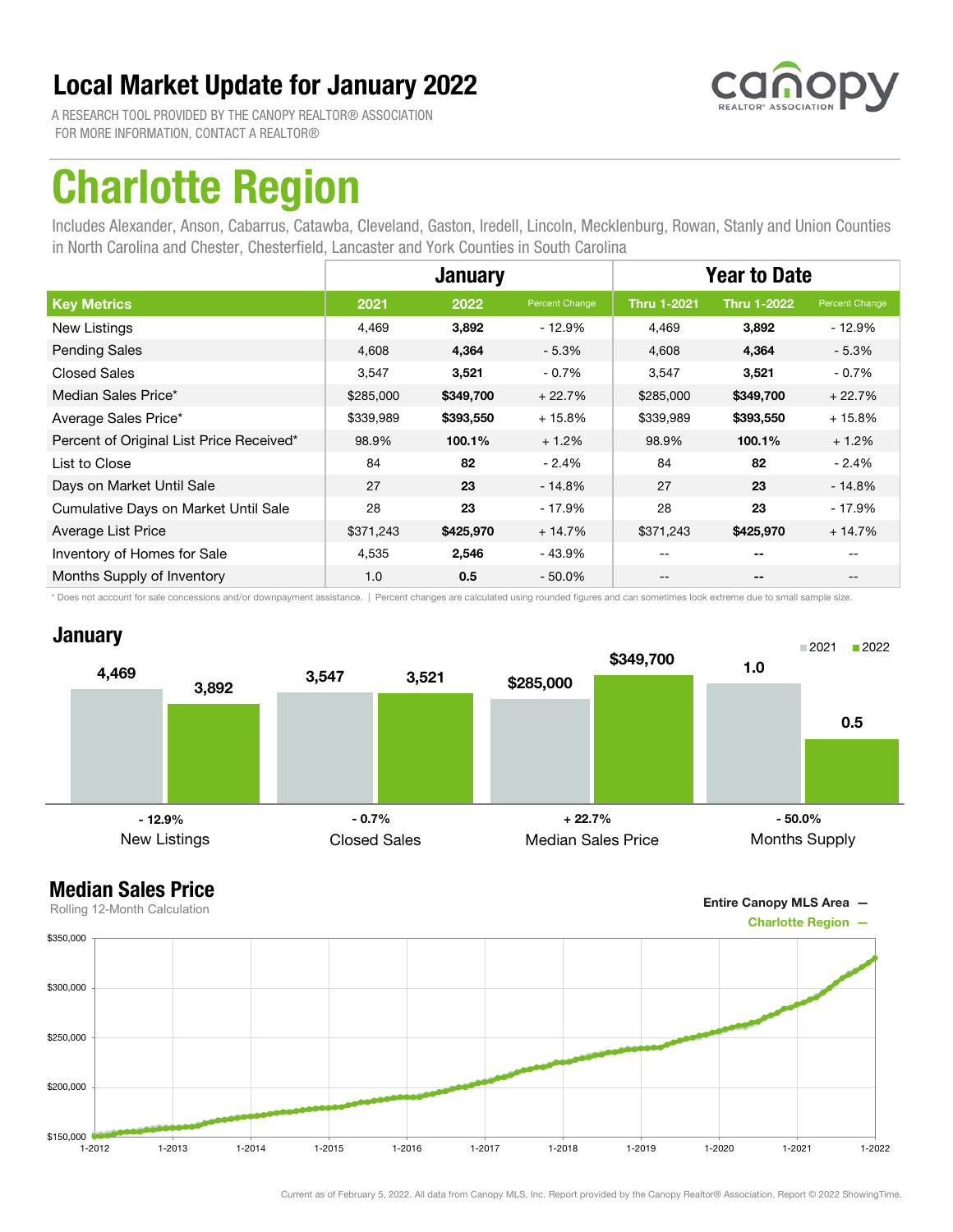

A RESEARCH TOOL PROVIDED BY THE CANOPY REALTOR® ASSOCIATION FOR MORE INFORMATION, CONTACT A REALTOR®

# Alexander County

North Carolina

|                                          | <b>January</b> |           |                | <b>Year to Date</b> |                    |                |
|------------------------------------------|----------------|-----------|----------------|---------------------|--------------------|----------------|
| <b>Key Metrics</b>                       | 2021           | 2022      | Percent Change | <b>Thru 1-2021</b>  | <b>Thru 1-2022</b> | Percent Change |
| New Listings                             | 25             | 25        | $0.0\%$        | 25                  | 25                 | $0.0\%$        |
| <b>Pending Sales</b>                     | 28             | 27        | $-3.6%$        | 28                  | 27                 | $-3.6\%$       |
| <b>Closed Sales</b>                      | 15             | 27        | $+80.0%$       | 15                  | 27                 | $+80.0\%$      |
| Median Sales Price*                      | \$211,000      | \$232,490 | $+10.2%$       | \$211,000           | \$232,490          | $+10.2%$       |
| Average Sales Price*                     | \$214,867      | \$264,547 | $+23.1%$       | \$214,867           | \$264,547          | $+23.1%$       |
| Percent of Original List Price Received* | 95.9%          | 99.0%     | $+3.2%$        | 95.9%               | 99.0%              | $+3.2%$        |
| List to Close                            | 93             | 109       | $+17.2%$       | 93                  | 109                | $+17.2%$       |
| Days on Market Until Sale                | 38             | 21        | - 44.7%        | 38                  | 21                 | - 44.7%        |
| Cumulative Days on Market Until Sale     | 38             | 21        | $-44.7%$       | 38                  | 21                 | - 44.7%        |
| Average List Price                       | \$467,683      | \$296,760 | $-36.5%$       | \$467,683           | \$296,760          | $-36.5%$       |
| Inventory of Homes for Sale              | 41             | 25        | $-39.0\%$      | --                  | --                 |                |
| Months Supply of Inventory               | 1.5            | 0.8       | $-46.7%$       | --                  | --                 |                |

\* Does not account for sale concessions and/or downpayment assistance. | Percent changes are calculated using rounded figures and can sometimes look extreme due to small sample size.

### **January**





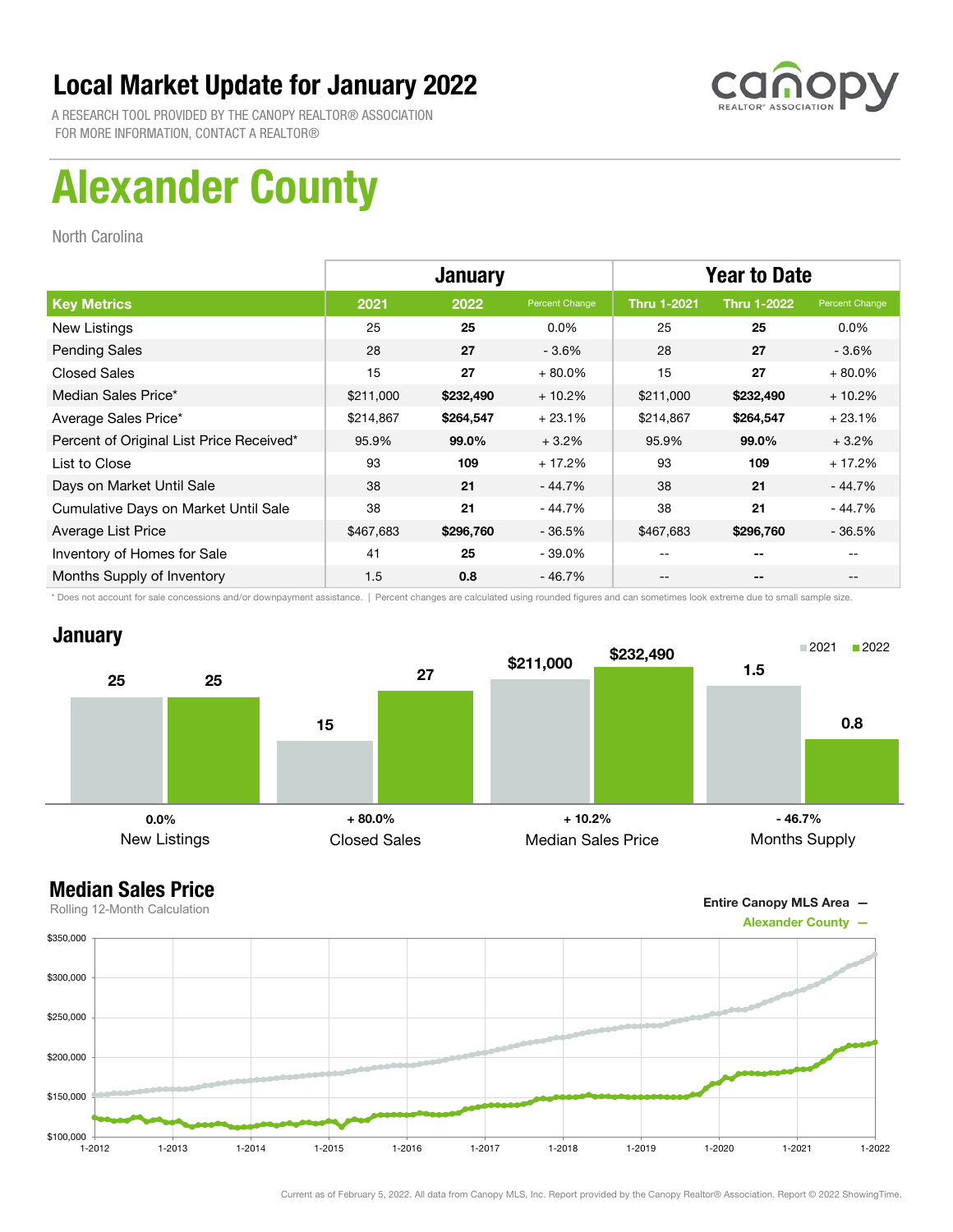

A RESEARCH TOOL PROVIDED BY THE CANOPY REALTOR® ASSOCIATION FOR MORE INFORMATION, CONTACT A REALTOR®

# Anson County

North Carolina

|                                          | <b>January</b> |           |                | <b>Year to Date</b> |                    |                |
|------------------------------------------|----------------|-----------|----------------|---------------------|--------------------|----------------|
| <b>Key Metrics</b>                       | 2021           | 2022      | Percent Change | <b>Thru 1-2021</b>  | <b>Thru 1-2022</b> | Percent Change |
| New Listings                             | 12             | 15        | $+25.0%$       | 12                  | 15                 | $+25.0%$       |
| <b>Pending Sales</b>                     | 10             | 18        | $+80.0\%$      | 10                  | 18                 | $+80.0\%$      |
| <b>Closed Sales</b>                      | 9              | 16        | $+77.8%$       | 9                   | 16                 | $+77.8%$       |
| Median Sales Price*                      | \$129,900      | \$194,950 | $+50.1%$       | \$129,900           | \$194,950          | $+50.1%$       |
| Average Sales Price*                     | \$150,389      | \$220,988 | $+46.9%$       | \$150,389           | \$220,988          | $+46.9%$       |
| Percent of Original List Price Received* | 95.9%          | 96.2%     | $+0.3%$        | 95.9%               | 96.2%              | $+0.3%$        |
| List to Close                            | 70             | 91        | $+30.0%$       | 70                  | 91                 | $+30.0%$       |
| Days on Market Until Sale                | 24             | 43        | $+79.2%$       | 24                  | 43                 | $+79.2%$       |
| Cumulative Days on Market Until Sale     | 24             | 43        | $+79.2%$       | 24                  | 43                 | $+79.2%$       |
| Average List Price                       | \$162,995      | \$152,680 | $-6.3%$        | \$162,995           | \$152,680          | $-6.3%$        |
| Inventory of Homes for Sale              | 20             | 25        | $+25.0%$       | --                  | --                 |                |
| Months Supply of Inventory               | 1.7            | 1.6       | $-5.9\%$       | --                  | --                 |                |

\* Does not account for sale concessions and/or downpayment assistance. | Percent changes are calculated using rounded figures and can sometimes look extreme due to small sample size.

### **January**





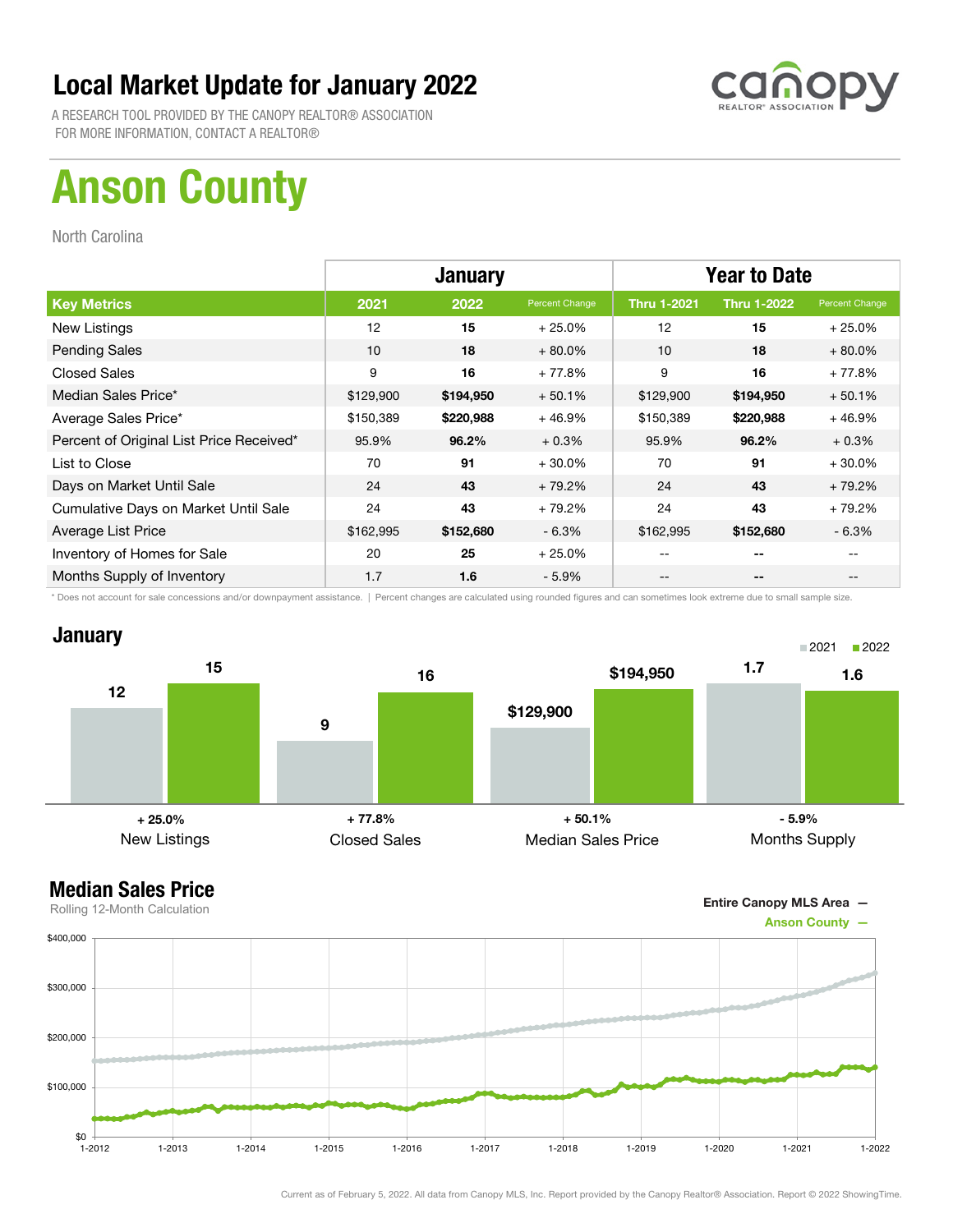

A RESEARCH TOOL PROVIDED BY THE CANOPY REALTOR® ASSOCIATION FOR MORE INFORMATION, CONTACT A REALTOR®

# Cabarrus County

North Carolina

|                                          | <b>January</b> |           |                | <b>Year to Date</b> |                    |                |
|------------------------------------------|----------------|-----------|----------------|---------------------|--------------------|----------------|
| <b>Key Metrics</b>                       | 2021           | 2022      | Percent Change | <b>Thru 1-2021</b>  | <b>Thru 1-2022</b> | Percent Change |
| New Listings                             | 311            | 279       | $-10.3%$       | 311                 | 279                | $-10.3\%$      |
| <b>Pending Sales</b>                     | 313            | 314       | $+0.3%$        | 313                 | 314                | $+0.3%$        |
| <b>Closed Sales</b>                      | 253            | 278       | $+9.9%$        | 253                 | 278                | $+9.9%$        |
| Median Sales Price*                      | \$265,000      | \$329,500 | $+24.3%$       | \$265,000           | \$329,500          | $+24.3%$       |
| Average Sales Price*                     | \$289,846      | \$346,943 | $+19.7%$       | \$289,846           | \$346,943          | $+19.7%$       |
| Percent of Original List Price Received* | 99.1%          | 101.3%    | $+2.2%$        | 99.1%               | 101.3%             | $+2.2%$        |
| List to Close                            | 75             | 74        | $-1.3%$        | 75                  | 74                 | $-1.3%$        |
| Days on Market Until Sale                | 20             | 19        | $-5.0\%$       | 20                  | 19                 | $-5.0\%$       |
| Cumulative Days on Market Until Sale     | 21             | 20        | $-4.8%$        | 21                  | 20                 | $-4.8%$        |
| Average List Price                       | \$302,805      | \$362,088 | $+19.6%$       | \$302,805           | \$362,088          | $+19.6%$       |
| Inventory of Homes for Sale              | 218            | 126       | $-42.2\%$      | --                  | --                 |                |
| Months Supply of Inventory               | 0.6            | 0.3       | $-50.0\%$      | --                  | --                 |                |

\* Does not account for sale concessions and/or downpayment assistance. | Percent changes are calculated using rounded figures and can sometimes look extreme due to small sample size.

### **January**





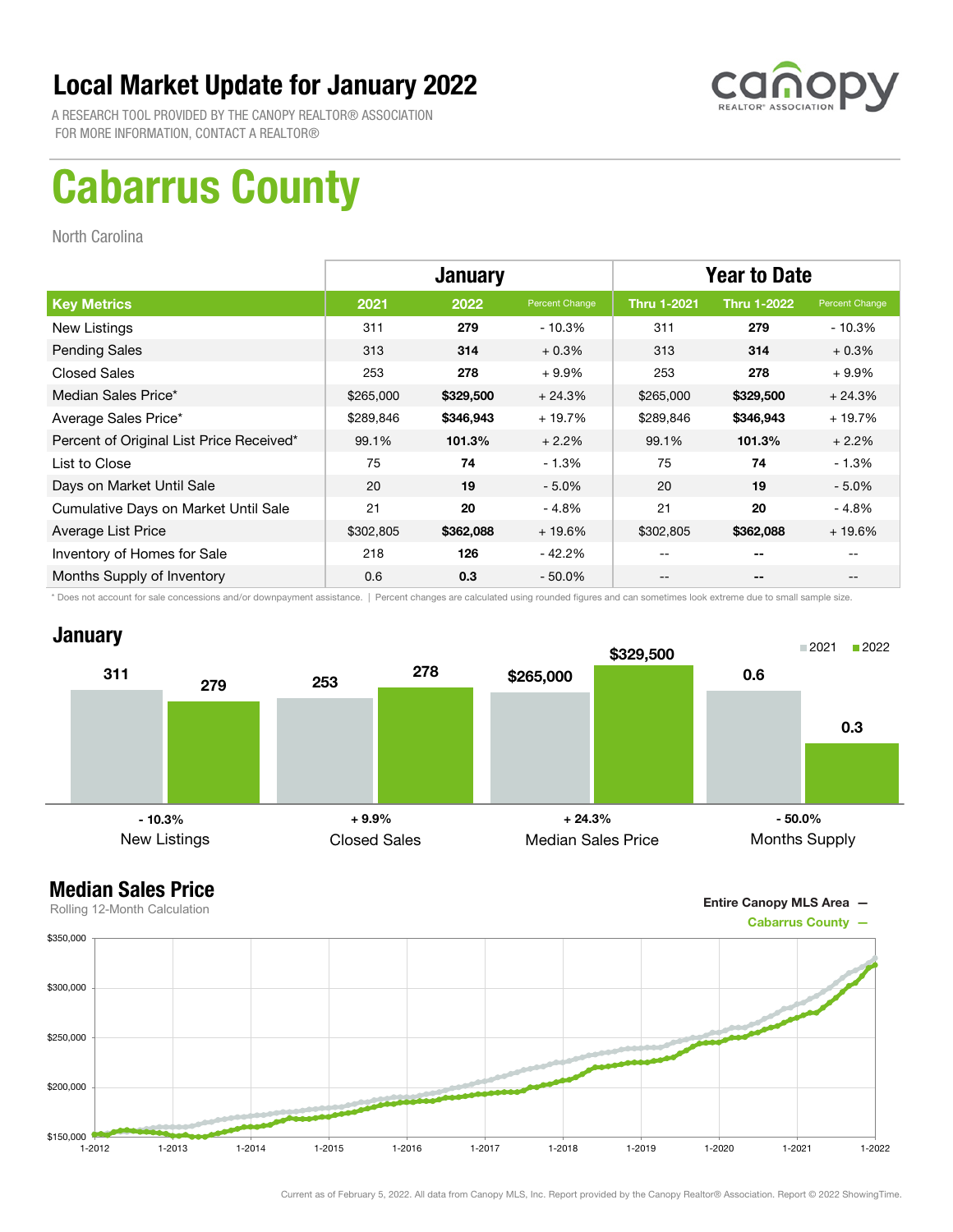

A RESEARCH TOOL PROVIDED BY THE CANOPY REALTOR® ASSOCIATION FOR MORE INFORMATION, CONTACT A REALTOR®

# Cleveland County

North Carolina

|                                          | <b>January</b> |           |                | <b>Year to Date</b> |                    |                |
|------------------------------------------|----------------|-----------|----------------|---------------------|--------------------|----------------|
| <b>Key Metrics</b>                       | 2021           | 2022      | Percent Change | <b>Thru 1-2021</b>  | <b>Thru 1-2022</b> | Percent Change |
| New Listings                             | 106            | 86        | - 18.9%        | 106                 | 86                 | - 18.9%        |
| <b>Pending Sales</b>                     | 101            | 114       | $+12.9%$       | 101                 | 114                | $+12.9%$       |
| <b>Closed Sales</b>                      | 80             | 93        | $+16.3%$       | 80                  | 93                 | $+16.3%$       |
| Median Sales Price*                      | \$175,000      | \$214,000 | $+22.3%$       | \$175,000           | \$214,000          | $+22.3%$       |
| Average Sales Price*                     | \$209,874      | \$222,129 | $+5.8%$        | \$209,874           | \$222,129          | $+5.8%$        |
| Percent of Original List Price Received* | 96.3%          | 96.9%     | $+0.6%$        | 96.3%               | 96.9%              | $+0.6%$        |
| List to Close                            | 77             | 81        | $+5.2%$        | 77                  | 81                 | $+5.2%$        |
| Days on Market Until Sale                | 23             | 28        | $+21.7%$       | 23                  | 28                 | $+21.7%$       |
| Cumulative Days on Market Until Sale     | 22             | 27        | $+22.7%$       | 22                  | 27                 | $+22.7%$       |
| Average List Price                       | \$207,682      | \$296,248 | $+42.6%$       | \$207,682           | \$296,248          | $+42.6%$       |
| Inventory of Homes for Sale              | 123            | 99        | - 19.5%        | --                  | --                 |                |
| Months Supply of Inventory               | 1.5            | 1.0       | $-33.3\%$      | --                  | --                 |                |

\* Does not account for sale concessions and/or downpayment assistance. | Percent changes are calculated using rounded figures and can sometimes look extreme due to small sample size.

### **January**



#### Median Sales Price Rolling 12-Month Calculation



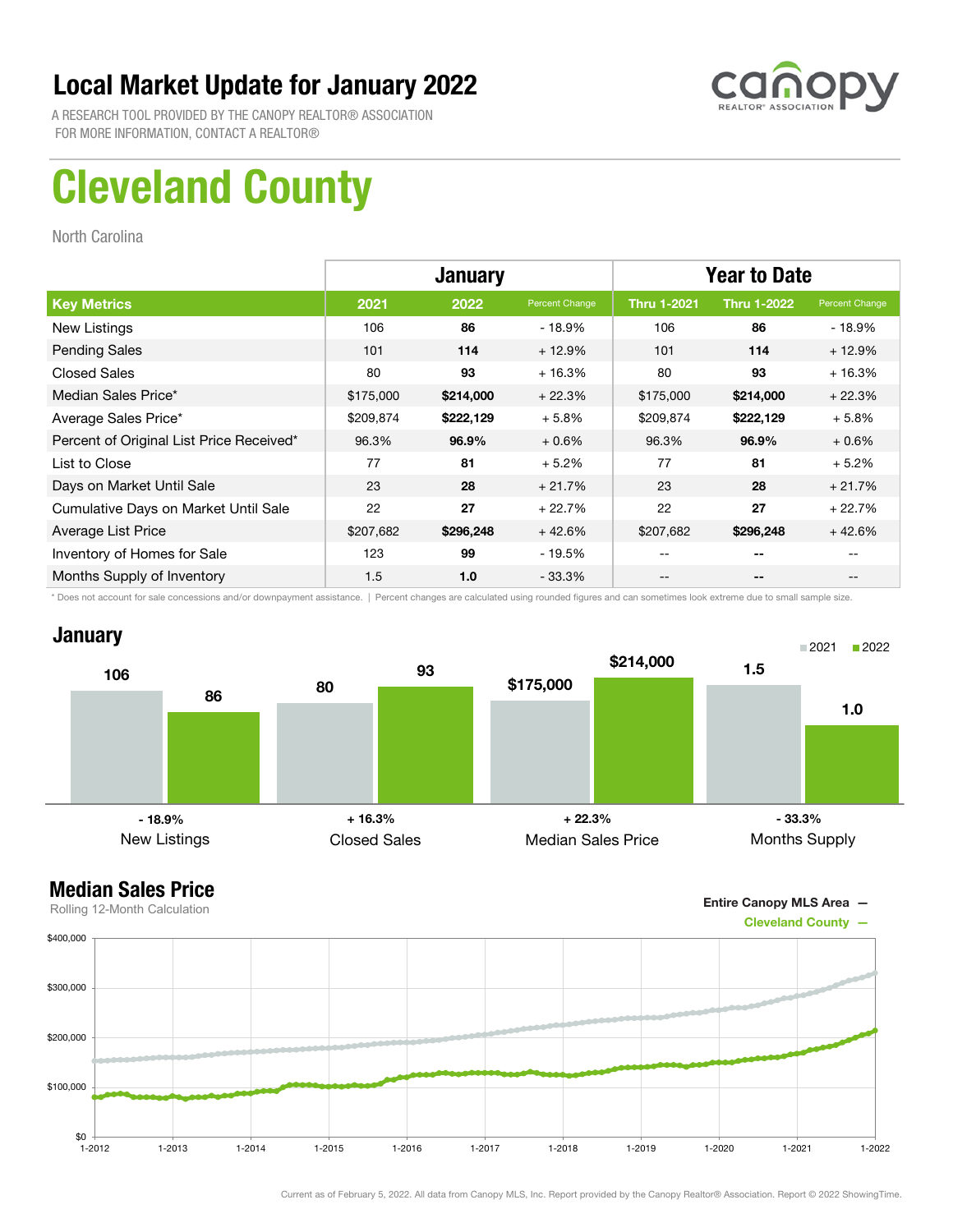

A RESEARCH TOOL PROVIDED BY THE CANOPY REALTOR® ASSOCIATION FOR MORE INFORMATION, CONTACT A REALTOR®

# Gaston County

North Carolina

|                                          | <b>January</b> |           |                | <b>Year to Date</b> |                          |                |
|------------------------------------------|----------------|-----------|----------------|---------------------|--------------------------|----------------|
| <b>Key Metrics</b>                       | 2021           | 2022      | Percent Change | <b>Thru 1-2021</b>  | <b>Thru 1-2022</b>       | Percent Change |
| New Listings                             | 373            | 310       | - 16.9%        | 373                 | 310                      | $-16.9%$       |
| <b>Pending Sales</b>                     | 383            | 363       | $-5.2%$        | 383                 | 363                      | $-5.2%$        |
| <b>Closed Sales</b>                      | 248            | 255       | $+2.8%$        | 248                 | 255                      | $+2.8%$        |
| Median Sales Price*                      | \$225,000      | \$277,000 | $+23.1%$       | \$225,000           | \$277,000                | $+23.1%$       |
| Average Sales Price*                     | \$243,565      | \$288,179 | $+18.3%$       | \$243,565           | \$288,179                | $+18.3%$       |
| Percent of Original List Price Received* | 98.6%          | 99.8%     | $+1.2%$        | 98.6%               | 99.8%                    | $+1.2%$        |
| List to Close                            | 90             | 85        | $-5.6%$        | 90                  | 85                       | - 5.6%         |
| Days on Market Until Sale                | 29             | 21        | $-27.6%$       | 29                  | 21                       | $-27.6%$       |
| Cumulative Days on Market Until Sale     | 29             | 24        | $-17.2%$       | 29                  | 24                       | - 17.2%        |
| Average List Price                       | \$277,056      | \$312,869 | $+12.9%$       | \$277,056           | \$312,869                | $+12.9%$       |
| Inventory of Homes for Sale              | 330            | 178       | $-46.1%$       |                     | $- -$                    |                |
| Months Supply of Inventory               | 0.9            | 0.5       | $-44.4%$       |                     | $\overline{\phantom{a}}$ |                |

\* Does not account for sale concessions and/or downpayment assistance. | Percent changes are calculated using rounded figures and can sometimes look extreme due to small sample size.



Entire Canopy MLS Area —

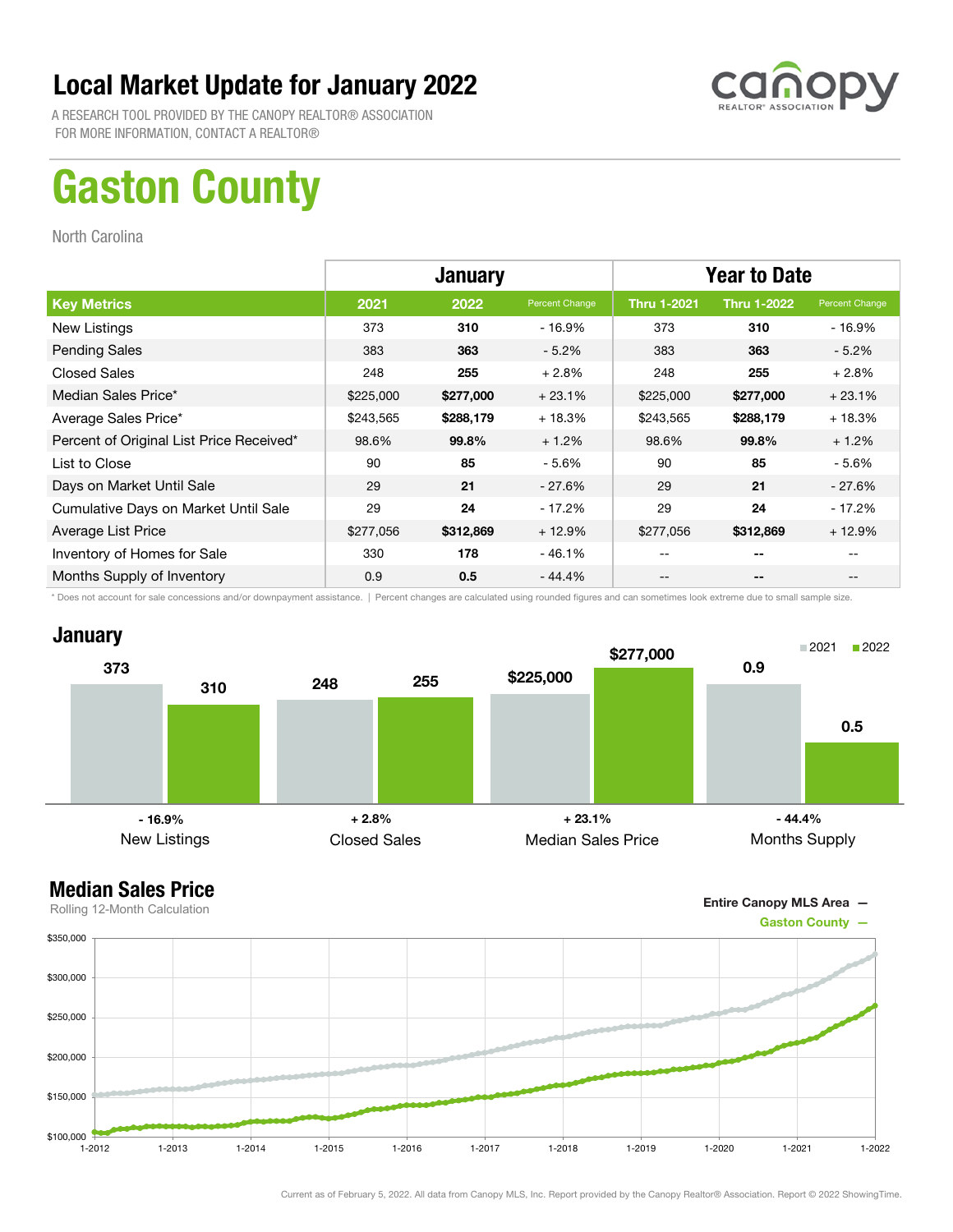

A RESEARCH TOOL PROVIDED BY THE CANOPY REALTOR® ASSOCIATION FOR MORE INFORMATION, CONTACT A REALTOR®

## Iredell County

North Carolina

|                                          |           | <b>January</b> |                | <b>Year to Date</b> |                          |                |
|------------------------------------------|-----------|----------------|----------------|---------------------|--------------------------|----------------|
| <b>Key Metrics</b>                       | 2021      | 2022           | Percent Change | <b>Thru 1-2021</b>  | <b>Thru 1-2022</b>       | Percent Change |
| New Listings                             | 330       | 220            | $-33.3%$       | 330                 | 220                      | - 33.3%        |
| <b>Pending Sales</b>                     | 364       | 275            | $-24.5%$       | 364                 | 275                      | $-24.5%$       |
| <b>Closed Sales</b>                      | 286       | 265            | $-7.3%$        | 286                 | 265                      | - 7.3%         |
| Median Sales Price*                      | \$303,300 | \$358,000      | $+18.0%$       | \$303,300           | \$358,000                | $+18.0%$       |
| Average Sales Price*                     | \$367,089 | \$443,365      | $+20.8%$       | \$367,089           | \$443,365                | $+20.8%$       |
| Percent of Original List Price Received* | 98.8%     | 99.0%          | $+0.2%$        | 98.8%               | 99.0%                    | $+0.2%$        |
| List to Close                            | 86        | 83             | $-3.5%$        | 86                  | 83                       | $-3.5%$        |
| Days on Market Until Sale                | 27        | 27             | $0.0\%$        | 27                  | 27                       | $0.0\%$        |
| Cumulative Days on Market Until Sale     | 28        | 25             | $-10.7%$       | 28                  | 25                       | - 10.7%        |
| Average List Price                       | \$396,108 | \$488,818      | $+23.4%$       | \$396,108           | \$488,818                | $+23.4%$       |
| Inventory of Homes for Sale              | 372       | 201            | $-46.0%$       |                     | --                       |                |
| Months Supply of Inventory               | 1.1       | 0.6            | $-45.5%$       |                     | $\overline{\phantom{a}}$ |                |

\* Does not account for sale concessions and/or downpayment assistance. | Percent changes are calculated using rounded figures and can sometimes look extreme due to small sample size.





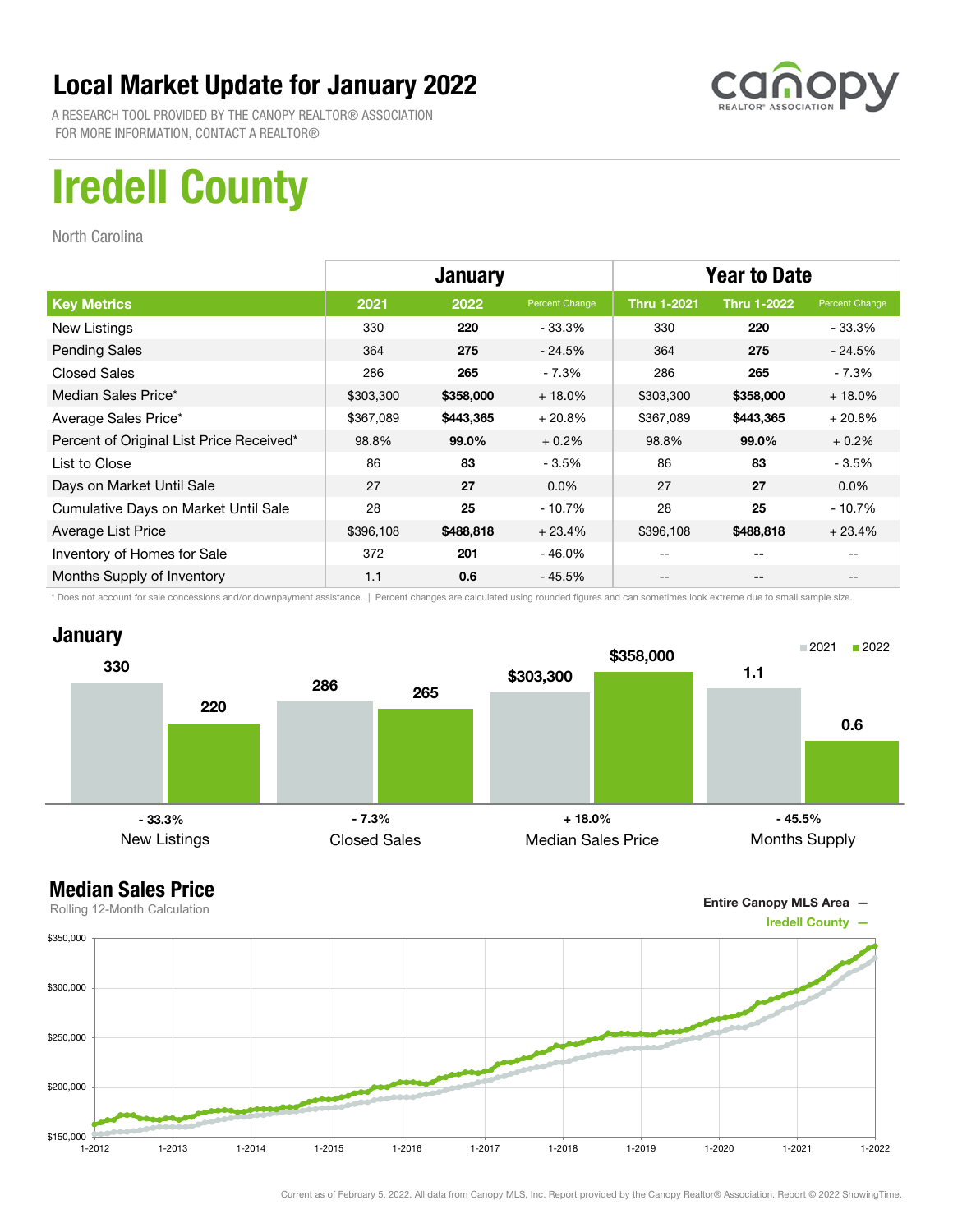

A RESEARCH TOOL PROVIDED BY THE CANOPY REALTOR® ASSOCIATION FOR MORE INFORMATION, CONTACT A REALTOR®

# Lincoln County

North Carolina

|                                          |           | <b>January</b> |                | <b>Year to Date</b> |                    |                |
|------------------------------------------|-----------|----------------|----------------|---------------------|--------------------|----------------|
| <b>Key Metrics</b>                       | 2021      | 2022           | Percent Change | <b>Thru 1-2021</b>  | <b>Thru 1-2022</b> | Percent Change |
| New Listings                             | 130       | 137            | $+5.4%$        | 130                 | 137                | $+5.4%$        |
| <b>Pending Sales</b>                     | 162       | 156            | $-3.7%$        | 162                 | 156                | $-3.7\%$       |
| <b>Closed Sales</b>                      | 98        | 104            | $+6.1%$        | 98                  | 104                | $+6.1%$        |
| Median Sales Price*                      | \$313,057 | \$419,745      | $+34.1%$       | \$313,057           | \$419,745          | $+34.1%$       |
| Average Sales Price*                     | \$334,297 | \$433,133      | $+29.6%$       | \$334,297           | \$433,133          | $+29.6%$       |
| Percent of Original List Price Received* | 99.0%     | 98.5%          | $-0.5%$        | 99.0%               | 98.5%              | $-0.5%$        |
| List to Close                            | 106       | 91             | - 14.2%        | 106                 | 91                 | $-14.2%$       |
| Days on Market Until Sale                | 41        | 17             | $-58.5%$       | 41                  | 17                 | $-58.5%$       |
| Cumulative Days on Market Until Sale     | 46        | 18             | $-60.9\%$      | 46                  | 18                 | $-60.9%$       |
| Average List Price                       | \$403,399 | \$420,899      | $+4.3%$        | \$403,399           | \$420,899          | $+4.3%$        |
| Inventory of Homes for Sale              | 206       | 115            | - 44.2%        | --                  | --                 |                |
| Months Supply of Inventory               | 1.4       | 0.7            | $-50.0\%$      | --                  | --                 |                |

\* Does not account for sale concessions and/or downpayment assistance. | Percent changes are calculated using rounded figures and can sometimes look extreme due to small sample size.



### Median Sales Price





Current as of February 5, 2022. All data from Canopy MLS, Inc. Report provided by the Canopy Realtor® Association. Report © 2022 ShowingTime.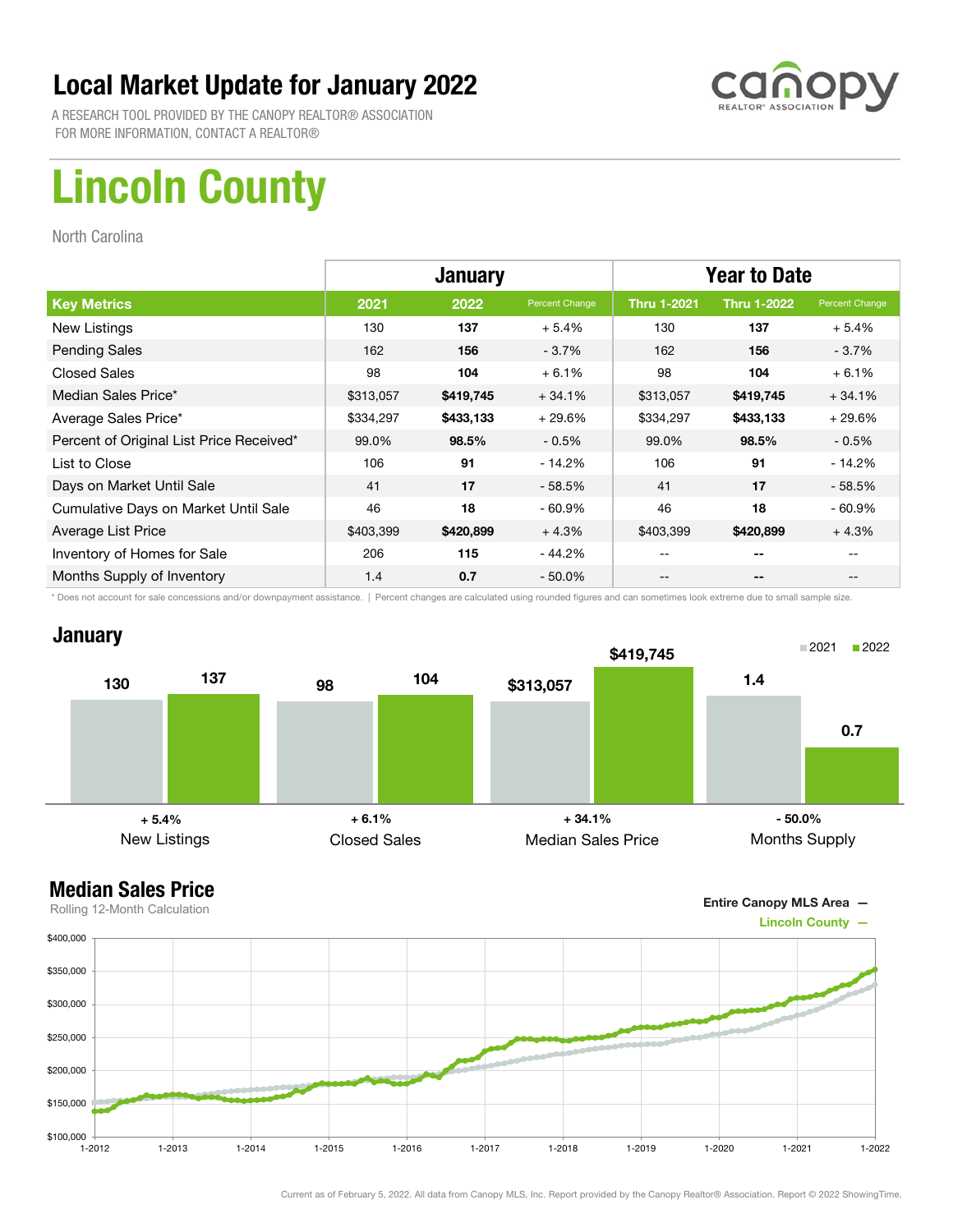

A RESEARCH TOOL PROVIDED BY THE CANOPY REALTOR® ASSOCIATION FOR MORE INFORMATION, CONTACT A REALTOR®

# Mecklenburg County

North Carolina

|                                          | <b>January</b> |           |                | <b>Year to Date</b> |                    |                |
|------------------------------------------|----------------|-----------|----------------|---------------------|--------------------|----------------|
| <b>Key Metrics</b>                       | 2021           | 2022      | Percent Change | <b>Thru 1-2021</b>  | <b>Thru 1-2022</b> | Percent Change |
| New Listings                             | 1.740          | 1,464     | - 15.9%        | 1.740               | 1,464              | - 15.9%        |
| <b>Pending Sales</b>                     | 1,783          | 1,653     | $-7.3%$        | 1,783               | 1,653              | - 7.3%         |
| <b>Closed Sales</b>                      | 1,395          | 1,371     | $-1.7%$        | 1,395               | 1,371              | - 1.7%         |
| Median Sales Price*                      | \$308,000      | \$375,000 | $+21.8%$       | \$308,000           | \$375,000          | $+21.8%$       |
| Average Sales Price*                     | \$381,673      | \$451,904 | $+18.4%$       | \$381,673           | \$451,904          | $+18.4%$       |
| Percent of Original List Price Received* | 99.2%          | 101.2%    | $+2.0%$        | 99.2%               | 101.2%             | $+2.0%$        |
| List to Close                            | 80             | 83        | $+3.8%$        | 80                  | 83                 | $+3.8\%$       |
| Days on Market Until Sale                | 25             | 22        | $-12.0\%$      | 25                  | 22                 | $-12.0%$       |
| Cumulative Days on Market Until Sale     | 27             | 22        | $-18.5%$       | 27                  | 22                 | $-18.5%$       |
| Average List Price                       | \$434,063      | \$479,903 | $+10.6%$       | \$434,063           | \$479,903          | $+10.6%$       |
| Inventory of Homes for Sale              | 1,702          | 798       | $-53.1%$       | --                  | --                 |                |
| Months Supply of Inventory               | 0.9            | 0.4       | $-55.6\%$      | --                  | --                 |                |

\* Does not account for sale concessions and/or downpayment assistance. | Percent changes are calculated using rounded figures and can sometimes look extreme due to small sample size.

### **January**



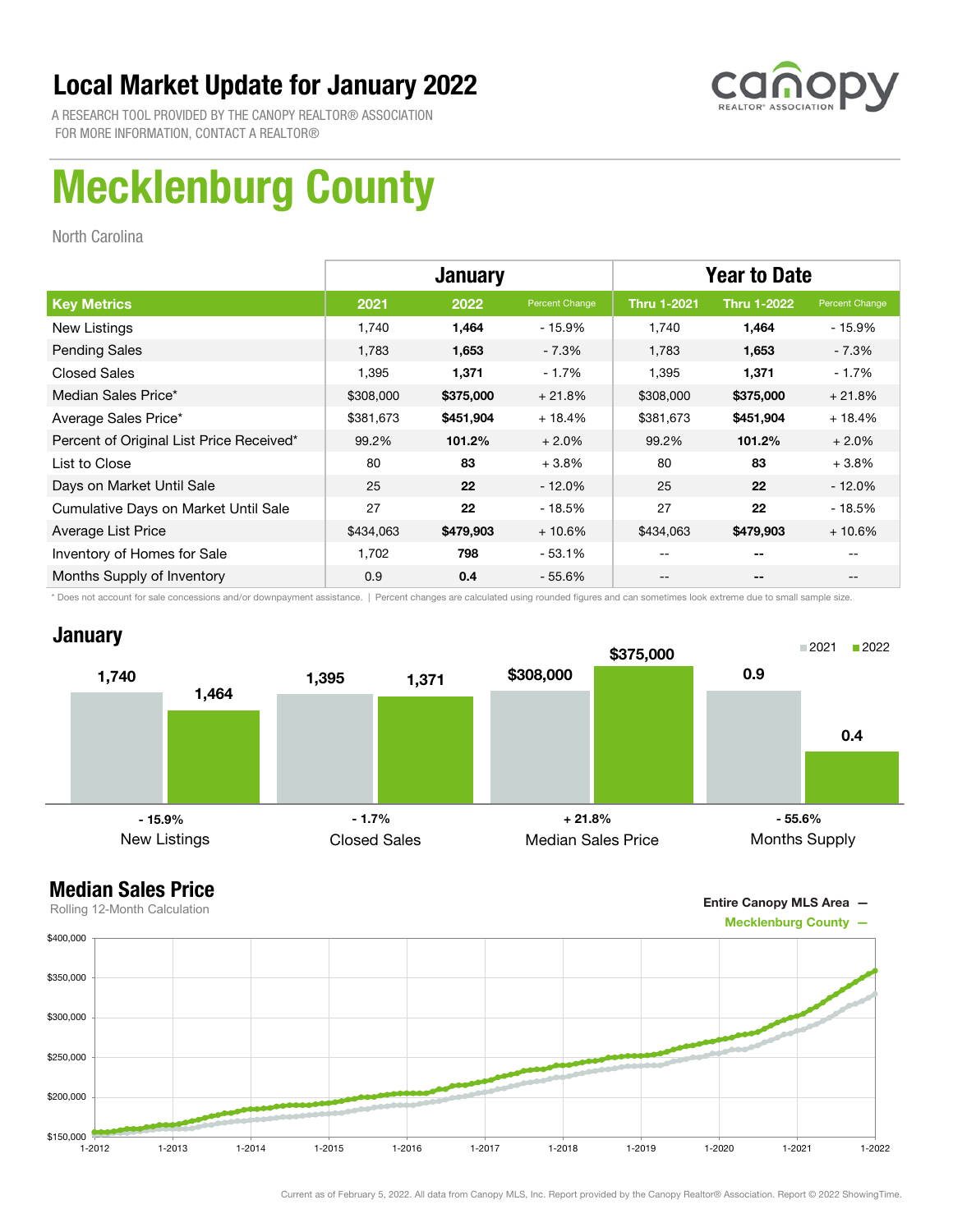

A RESEARCH TOOL PROVIDED BY THE CANOPY REALTOR® ASSOCIATION FOR MORE INFORMATION, CONTACT A REALTOR®

# Montgomery County

North Carolina

|                                          | <b>January</b> |           |                | <b>Year to Date</b> |                          |                |
|------------------------------------------|----------------|-----------|----------------|---------------------|--------------------------|----------------|
| <b>Key Metrics</b>                       | 2021           | 2022      | Percent Change | <b>Thru 1-2021</b>  | <b>Thru 1-2022</b>       | Percent Change |
| New Listings                             | 22             | 16        | $-27.3%$       | 22                  | 16                       | - 27.3%        |
| <b>Pending Sales</b>                     | 23             | 29        | $+26.1%$       | 23                  | 29                       | $+26.1%$       |
| <b>Closed Sales</b>                      | 16             | 15        | $-6.3%$        | 16                  | 15                       | $-6.3%$        |
| Median Sales Price*                      | \$224,500      | \$205,600 | $-8.4%$        | \$224,500           | \$205,600                | - 8.4%         |
| Average Sales Price*                     | \$275,906      | \$313,833 | $+13.7%$       | \$275,906           | \$313,833                | $+13.7%$       |
| Percent of Original List Price Received* | 87.4%          | 95.0%     | $+8.7%$        | 87.4%               | 95.0%                    | $+8.7%$        |
| List to Close                            | 231            | 120       | $-48.1%$       | 231                 | 120                      | $-48.1%$       |
| Days on Market Until Sale                | 173            | 74        | $-57.2%$       | 173                 | 74                       | $-57.2%$       |
| Cumulative Days on Market Until Sale     | 175            | 74        | $-57.7%$       | 175                 | 74                       | - 57.7%        |
| Average List Price                       | \$328,068      | \$324,994 | $-0.9\%$       | \$328,068           | \$324,994                | $-0.9%$        |
| Inventory of Homes for Sale              | 71             | 36        | $-49.3%$       | --                  | $- -$                    |                |
| Months Supply of Inventory               | 2.4            | 1.1       | $-54.2%$       | --                  | $\overline{\phantom{a}}$ | $- -$          |

\* Does not account for sale concessions and/or downpayment assistance. | Percent changes are calculated using rounded figures and can sometimes look extreme due to small sample size.

### **January**



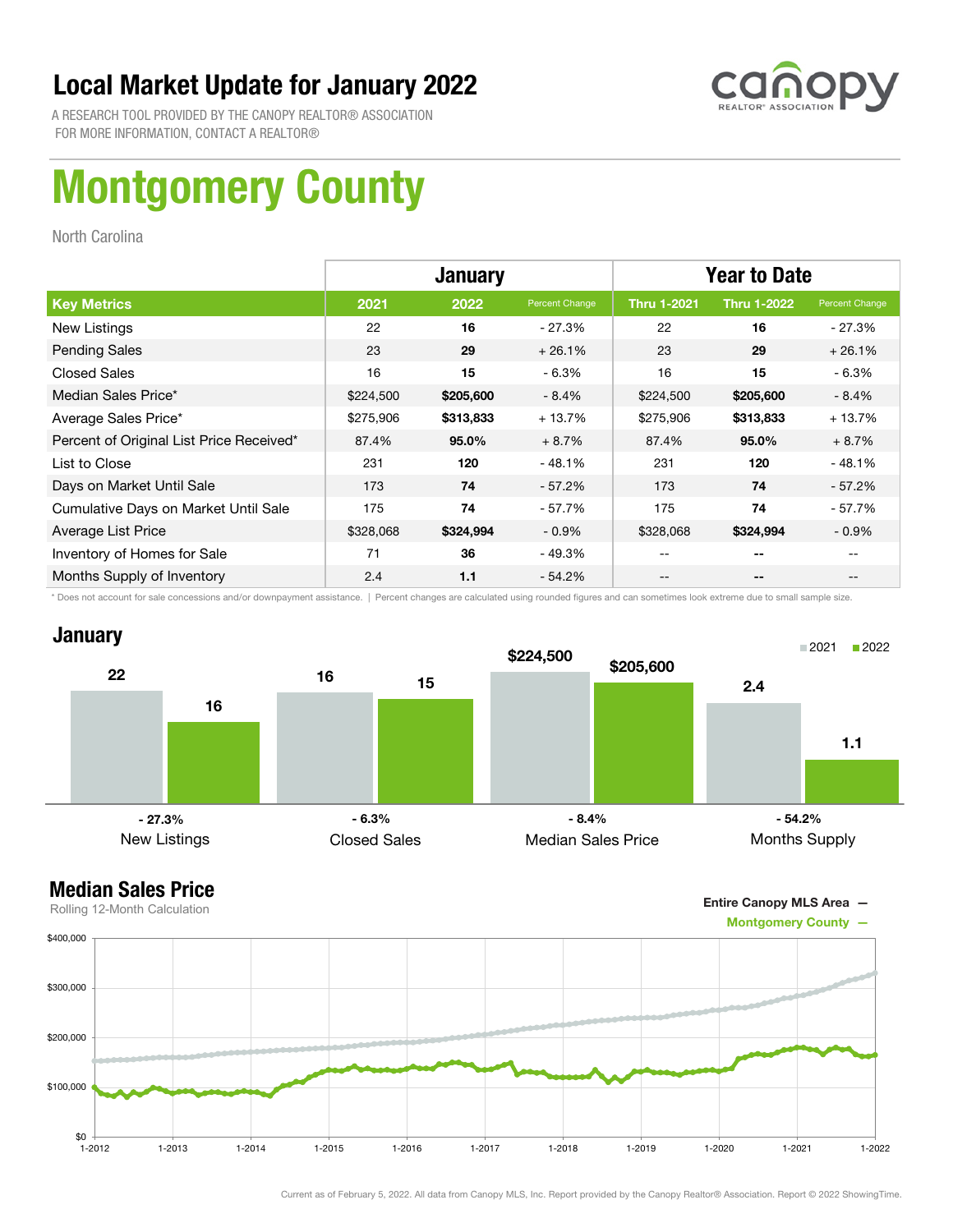

A RESEARCH TOOL PROVIDED BY THE CANOPY REALTOR® ASSOCIATION FOR MORE INFORMATION, CONTACT A REALTOR®

## Rowan County

North Carolina

|                                          | <b>January</b> |           |                | <b>Year to Date</b> |                    |                |
|------------------------------------------|----------------|-----------|----------------|---------------------|--------------------|----------------|
| <b>Key Metrics</b>                       | 2021           | 2022      | Percent Change | <b>Thru 1-2021</b>  | <b>Thru 1-2022</b> | Percent Change |
| New Listings                             | 147            | 152       | $+3.4%$        | 147                 | 152                | $+3.4%$        |
| <b>Pending Sales</b>                     | 161            | 162       | $+0.6%$        | 161                 | 162                | $+0.6%$        |
| <b>Closed Sales</b>                      | 141            | 147       | $+4.3%$        | 141                 | 147                | $+4.3%$        |
| Median Sales Price*                      | \$212,000      | \$233,990 | $+10.4%$       | \$212,000           | \$233,990          | $+10.4%$       |
| Average Sales Price*                     | \$233,308      | \$276,587 | $+18.6%$       | \$233,308           | \$276,587          | $+18.6%$       |
| Percent of Original List Price Received* | 98.5%          | 97.6%     | $-0.9\%$       | 98.5%               | 97.6%              | $-0.9\%$       |
| List to Close                            | 99             | 80        | - 19.2%        | 99                  | 80                 | $-19.2%$       |
| Days on Market Until Sale                | 29             | 26        | $-10.3\%$      | 29                  | 26                 | $-10.3%$       |
| Cumulative Days on Market Until Sale     | 29             | 30        | $+3.4%$        | 29                  | 30                 | $+3.4%$        |
| Average List Price                       | \$232,561      | \$291,584 | $+25.4%$       | \$232,561           | \$291,584          | $+25.4%$       |
| Inventory of Homes for Sale              | 225            | 128       | - 43.1%        | --                  | --                 |                |
| Months Supply of Inventory               | 1.3            | 0.7       | - 46.2%        | --                  | --                 |                |

\* Does not account for sale concessions and/or downpayment assistance. | Percent changes are calculated using rounded figures and can sometimes look extreme due to small sample size.

#### **January**



Entire Canopy MLS Area —

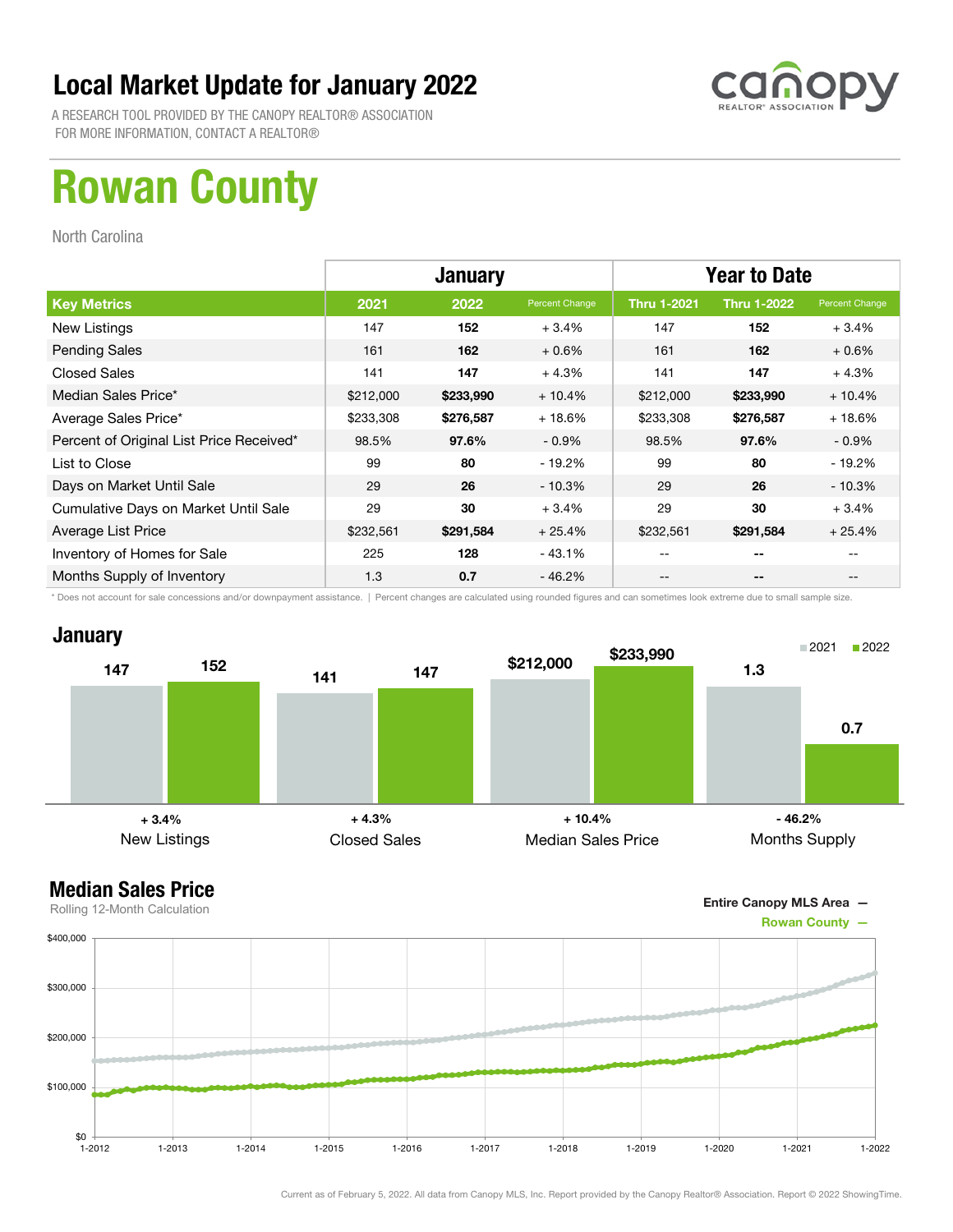

A RESEARCH TOOL PROVIDED BY THE CANOPY REALTOR® ASSOCIATION FOR MORE INFORMATION, CONTACT A REALTOR®

# Stanly County

North Carolina

|                                          |           | <b>January</b> |                | <b>Year to Date</b> |                    |                |
|------------------------------------------|-----------|----------------|----------------|---------------------|--------------------|----------------|
| <b>Key Metrics</b>                       | 2021      | 2022           | Percent Change | <b>Thru 1-2021</b>  | <b>Thru 1-2022</b> | Percent Change |
| New Listings                             | 55        | 88             | $+60.0\%$      | 55                  | 88                 | $+60.0\%$      |
| <b>Pending Sales</b>                     | 67        | 82             | $+22.4%$       | 67                  | 82                 | $+22.4%$       |
| <b>Closed Sales</b>                      | 56        | 56             | $0.0\%$        | 56                  | 56                 | $0.0\%$        |
| Median Sales Price*                      | \$178,250 | \$210,500      | $+18.1%$       | \$178,250           | \$210,500          | $+18.1%$       |
| Average Sales Price*                     | \$207,696 | \$272,914      | $+31.4%$       | \$207,696           | \$272,914          | $+31.4%$       |
| Percent of Original List Price Received* | 97.9%     | 96.5%          | $-1.4%$        | 97.9%               | 96.5%              | $-1.4%$        |
| List to Close                            | 73        | 79             | $+8.2%$        | 73                  | 79                 | $+8.2%$        |
| Days on Market Until Sale                | 25        | 32             | $+28.0%$       | 25                  | 32                 | $+28.0%$       |
| Cumulative Days on Market Until Sale     | 24        | 35             | $+45.8%$       | 24                  | 35                 | $+45.8%$       |
| Average List Price                       | \$215,380 | \$301,827      | $+40.1%$       | \$215,380           | \$301,827          | $+40.1%$       |
| Inventory of Homes for Sale              | 90        | 78             | - 13.3%        |                     | --                 |                |
| Months Supply of Inventory               | 1.3       | 0.9            | $-30.8\%$      | --                  | --                 |                |

\* Does not account for sale concessions and/or downpayment assistance. | Percent changes are calculated using rounded figures and can sometimes look extreme due to small sample size.

### January





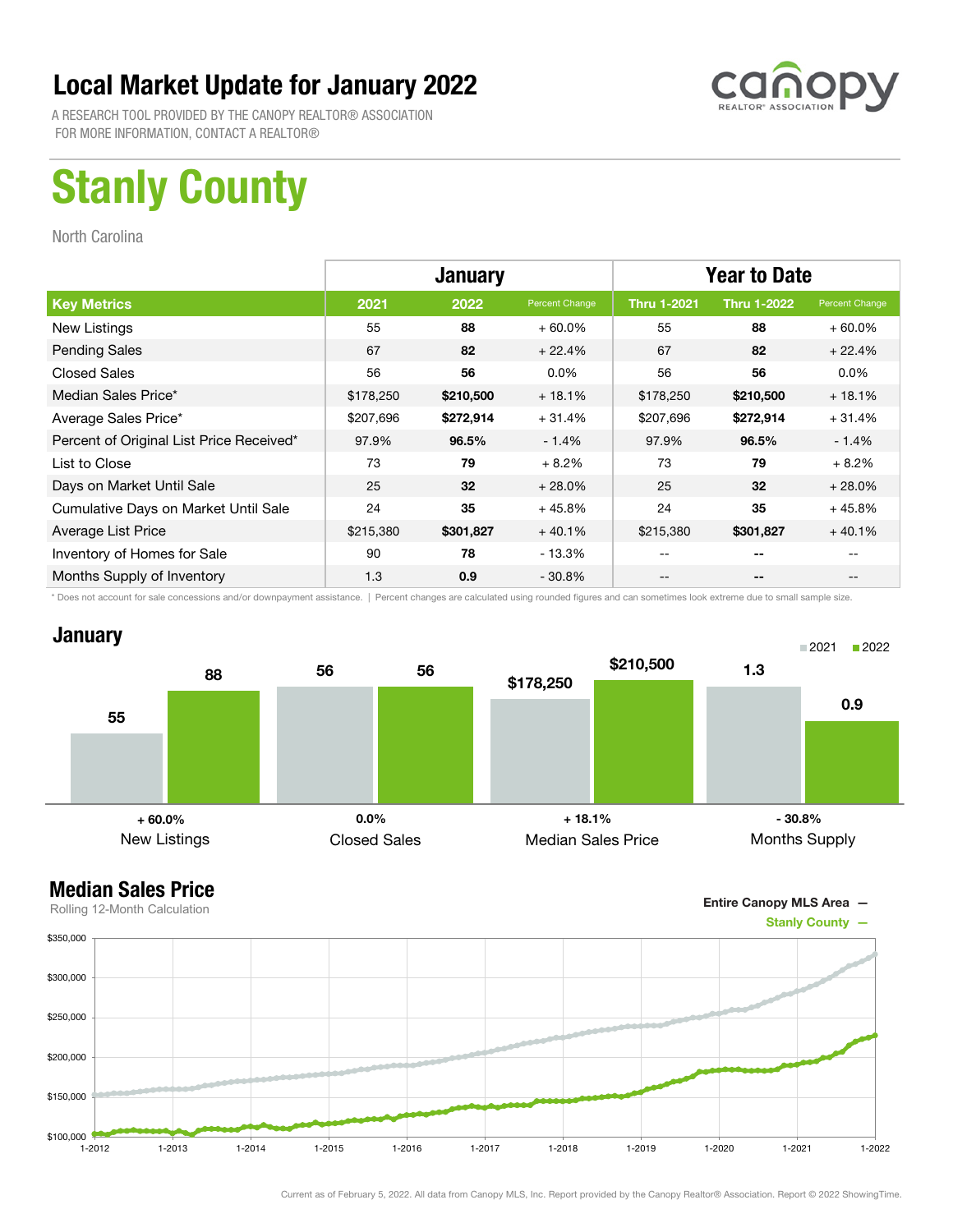

A RESEARCH TOOL PROVIDED BY THE CANOPY REALTOR® ASSOCIATION FOR MORE INFORMATION, CONTACT A REALTOR®

# Union County

North Carolina

|                                          | <b>January</b> |           |                | <b>Year to Date</b> |                    |                |
|------------------------------------------|----------------|-----------|----------------|---------------------|--------------------|----------------|
| <b>Key Metrics</b>                       | 2021           | 2022      | Percent Change | <b>Thru 1-2021</b>  | <b>Thru 1-2022</b> | Percent Change |
| New Listings                             | 436            | 361       | - 17.2%        | 436                 | 361                | $-17.2%$       |
| <b>Pending Sales</b>                     | 397            | 341       | $-14.1%$       | 397                 | 341                | $-14.1%$       |
| <b>Closed Sales</b>                      | 274            | 269       | $-1.8%$        | 274                 | 269                | $-1.8%$        |
| Median Sales Price*                      | \$360,400      | \$405,000 | $+12.4%$       | \$360,400           | \$405,000          | $+12.4%$       |
| Average Sales Price*                     | \$415,714      | \$472,340 | $+13.6%$       | \$415,714           | \$472,340          | $+13.6%$       |
| Percent of Original List Price Received* | 99.6%          | 100.7%    | $+1.1%$        | 99.6%               | 100.7%             | $+1.1%$        |
| List to Close                            | 89             | 93        | $+4.5%$        | 89                  | 93                 | $+4.5%$        |
| Days on Market Until Sale                | 33             | 23        | $-30.3%$       | 33                  | 23                 | $-30.3%$       |
| Cumulative Days on Market Until Sale     | 31             | 28        | $-9.7\%$       | 31                  | 28                 | $-9.7\%$       |
| Average List Price                       | \$402,811      | \$544,388 | $+35.1%$       | \$402,811           | \$544,388          | $+35.1%$       |
| Inventory of Homes for Sale              | 364            | 213       | - 41.5%        | --                  | --                 |                |
| Months Supply of Inventory               | 0.9            | 0.5       | $-44.4%$       | --                  | --                 |                |

\* Does not account for sale concessions and/or downpayment assistance. | Percent changes are calculated using rounded figures and can sometimes look extreme due to small sample size.

### **January**



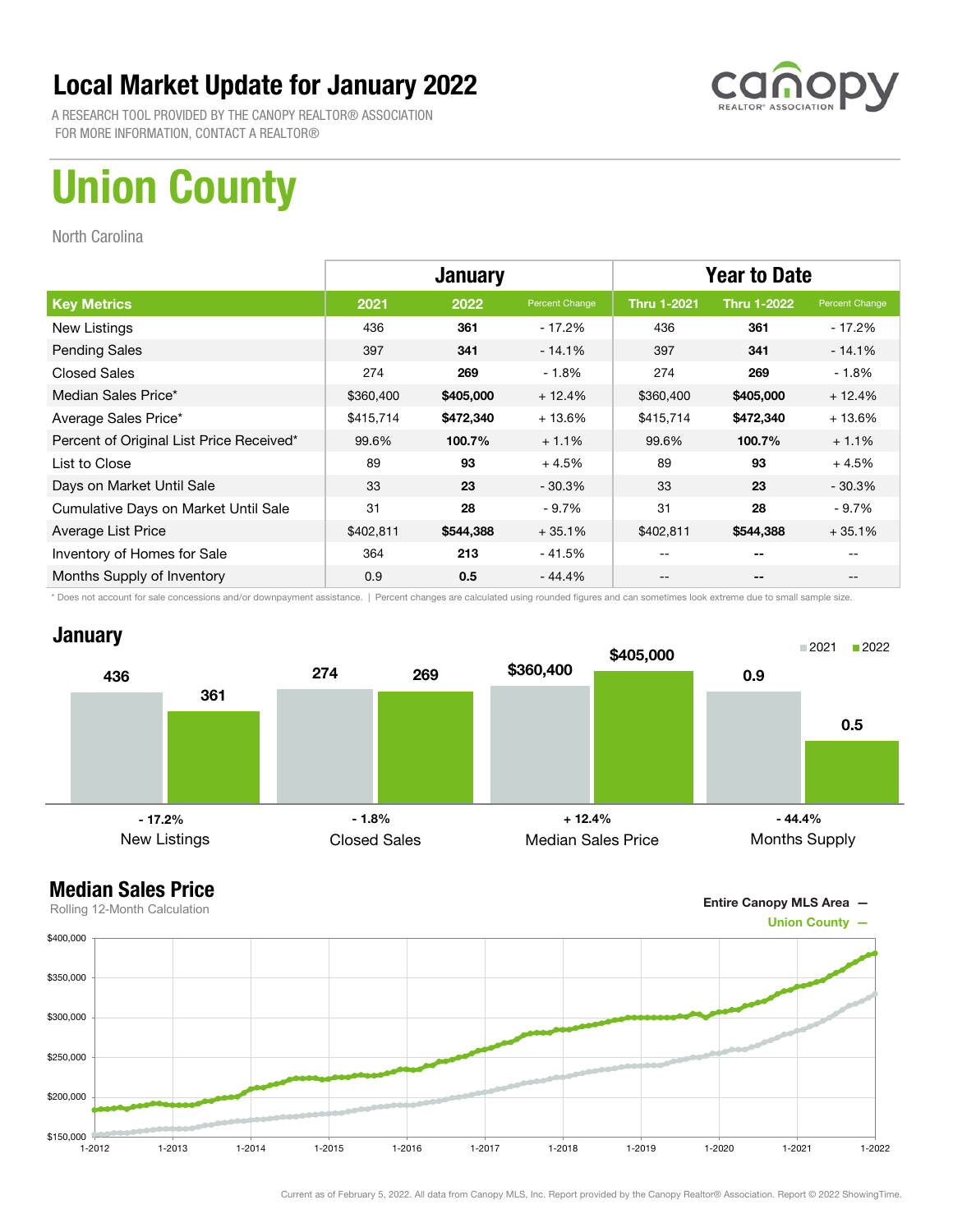

A RESEARCH TOOL PROVIDED BY THE CANOPY REALTOR® ASSOCIATION FOR MORE INFORMATION, CONTACT A REALTOR®

# City of Charlotte

North Carolina

|                                          | <b>January</b> |           |                | <b>Year to Date</b> |                    |                |
|------------------------------------------|----------------|-----------|----------------|---------------------|--------------------|----------------|
| <b>Key Metrics</b>                       | 2021           | 2022      | Percent Change | <b>Thru 1-2021</b>  | <b>Thru 1-2022</b> | Percent Change |
| New Listings                             | 1,404          | 1,191     | $-15.2%$       | 1,404               | 1,191              | - 15.2%        |
| <b>Pending Sales</b>                     | 1,451          | 1,359     | $-6.3%$        | 1,451               | 1,359              | $-6.3%$        |
| <b>Closed Sales</b>                      | 1,104          | 1,109     | $+0.5%$        | 1,104               | 1,109              | $+0.5%$        |
| Median Sales Price*                      | \$290,500      | \$365,100 | $+25.7%$       | \$290,500           | \$365,100          | $+25.7%$       |
| Average Sales Price*                     | \$370,541      | \$435,430 | $+17.5%$       | \$370,541           | \$435,430          | $+17.5%$       |
| Percent of Original List Price Received* | 99.1%          | 101.0%    | $+1.9%$        | 99.1%               | 101.0%             | $+1.9%$        |
| List to Close                            | 78             | 84        | $+7.7%$        | 78                  | 84                 | $+7.7%$        |
| Days on Market Until Sale                | 25             | 21        | $-16.0%$       | 25                  | 21                 | $-16.0%$       |
| Cumulative Days on Market Until Sale     | 27             | 21        | $-22.2%$       | 27                  | 21                 | $-22.2\%$      |
| Average List Price                       | \$413,091      | \$465,370 | $+12.7%$       | \$413,091           | \$465,370          | $+12.7%$       |
| Inventory of Homes for Sale              | 1,398          | 619       | $-55.7%$       | --                  | --                 |                |
| Months Supply of Inventory               | 0.9            | 0.4       | $-55.6%$       | --                  | --                 |                |

\* Does not account for sale concessions and/or downpayment assistance. | Percent changes are calculated using rounded figures and can sometimes look extreme due to small sample size.

### **January**





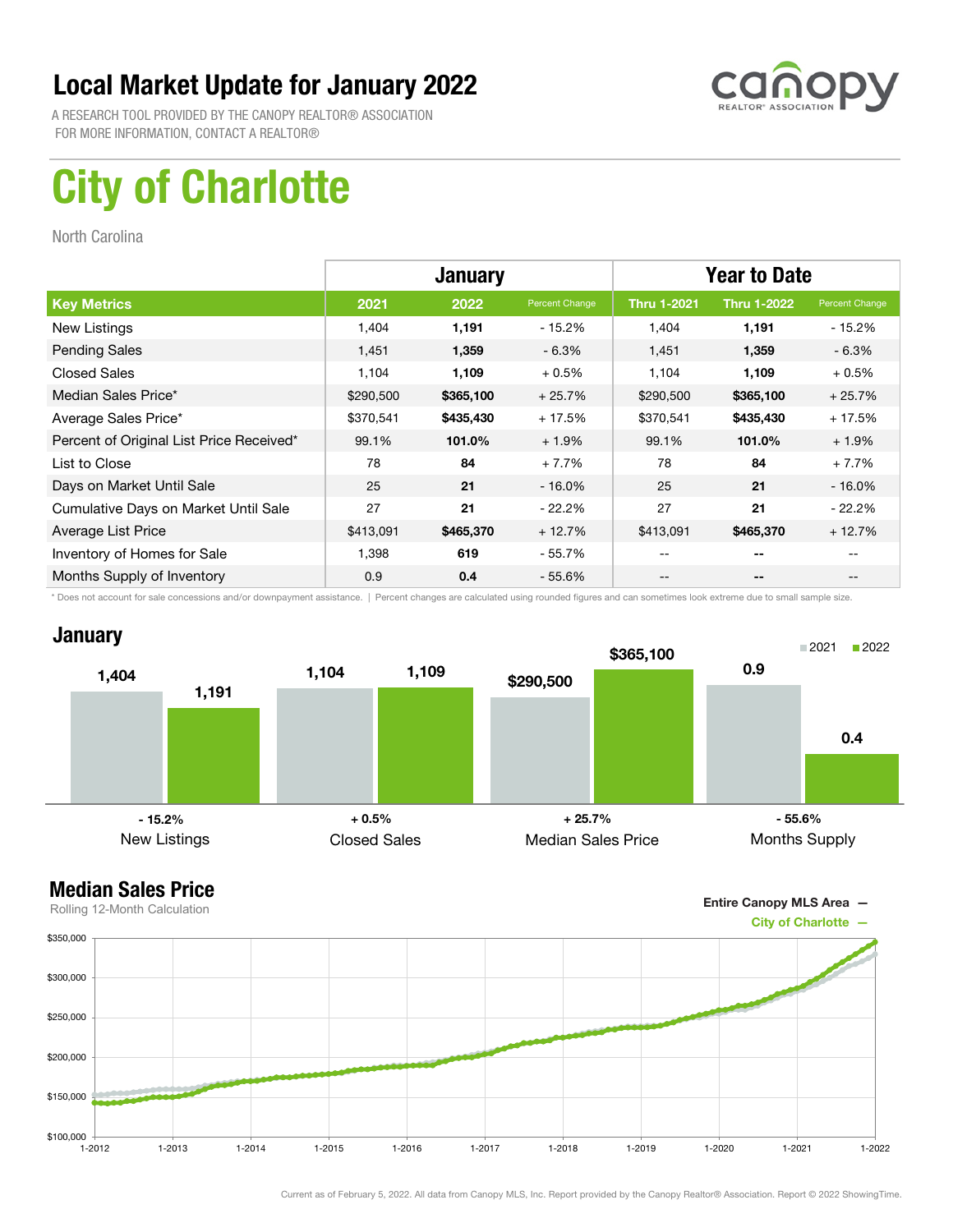A RESEARCH TOOL PROVIDED BY THE CANOPY REALTOR® ASSOCIATION FOR MORE INFORMATION, CONTACT A REALTOR®

## Concord

North Carolina

|                                          | <b>January</b> |           |                | <b>Year to Date</b> |                    |                |
|------------------------------------------|----------------|-----------|----------------|---------------------|--------------------|----------------|
| <b>Key Metrics</b>                       | 2021           | 2022      | Percent Change | <b>Thru 1-2021</b>  | <b>Thru 1-2022</b> | Percent Change |
| New Listings                             | 171            | 178       | $+4.1%$        | 171                 | 178                | $+4.1%$        |
| <b>Pending Sales</b>                     | 174            | 205       | $+17.8%$       | 174                 | 205                | $+17.8%$       |
| <b>Closed Sales</b>                      | 161            | 154       | $-4.3%$        | 161                 | 154                | - 4.3%         |
| Median Sales Price*                      | \$265,000      | \$325,000 | $+22.6%$       | \$265,000           | \$325,000          | $+22.6%$       |
| Average Sales Price*                     | \$277,767      | \$353,226 | $+27.2%$       | \$277,767           | \$353,226          | $+27.2%$       |
| Percent of Original List Price Received* | 99.7%          | 102.7%    | $+3.0%$        | 99.7%               | 102.7%             | $+3.0%$        |
| List to Close                            | 76             | 74        | $-2.6%$        | 76                  | 74                 | - 2.6%         |
| Days on Market Until Sale                | 20             | 18        | $-10.0\%$      | 20                  | 18                 | $-10.0\%$      |
| Cumulative Days on Market Until Sale     | 22             | 18        | - 18.2%        | 22                  | 18                 | $-18.2%$       |
| Average List Price                       | \$305,813      | \$364,575 | $+19.2%$       | \$305,813           | \$364,575          | $+19.2%$       |
| Inventory of Homes for Sale              | 131            | 72        | - 45.0%        | --                  | --                 |                |
| Months Supply of Inventory               | 0.6            | 0.3       | - 50.0%        | --                  | --                 | $- -$          |

\* Does not account for sale concessions and/or downpayment assistance. | Percent changes are calculated using rounded figures and can sometimes look extreme due to small sample size.

### **January**





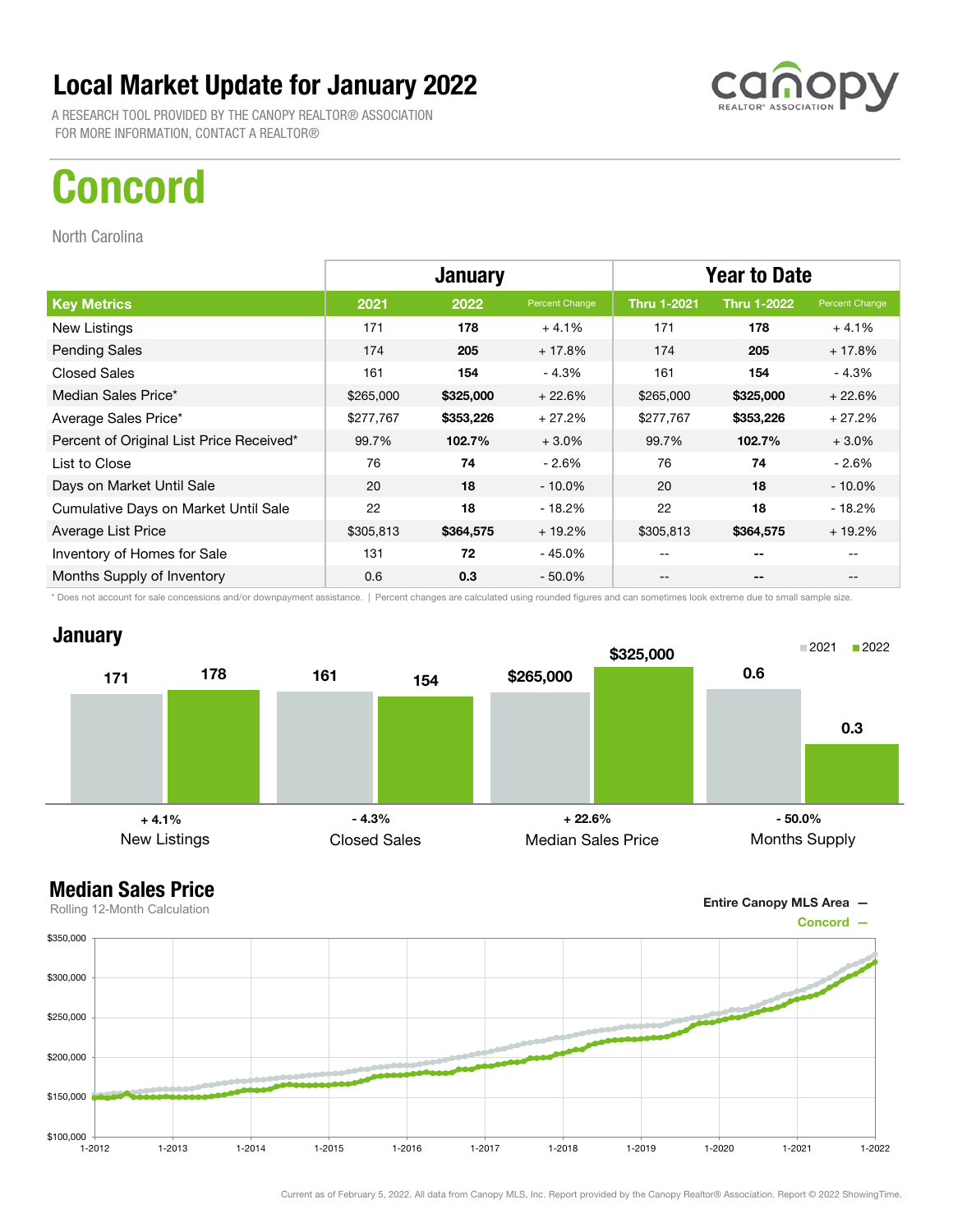A RESEARCH TOOL PROVIDED BY THE CANOPY REALTOR® ASSOCIATION FOR MORE INFORMATION, CONTACT A REALTOR®

# **Cornelius**

North Carolina

|                                          | <b>January</b> |           |                | <b>Year to Date</b> |                    |                |
|------------------------------------------|----------------|-----------|----------------|---------------------|--------------------|----------------|
| <b>Key Metrics</b>                       | 2021           | 2022      | Percent Change | <b>Thru 1-2021</b>  | <b>Thru 1-2022</b> | Percent Change |
| New Listings                             | 62             | 53        | - 14.5%        | 62                  | 53                 | - 14.5%        |
| <b>Pending Sales</b>                     | 65             | 47        | $-27.7\%$      | 65                  | 47                 | - 27.7%        |
| <b>Closed Sales</b>                      | 52             | 38        | $-26.9%$       | 52                  | 38                 | - 26.9%        |
| Median Sales Price*                      | \$348,000      | \$452,000 | $+29.9%$       | \$348,000           | \$452,000          | $+29.9%$       |
| Average Sales Price*                     | \$572,482      | \$609,118 | $+6.4%$        | \$572,482           | \$609,118          | $+6.4%$        |
| Percent of Original List Price Received* | 97.8%          | 101.1%    | $+3.4%$        | 97.8%               | 101.1%             | $+3.4%$        |
| List to Close                            | 67             | 58        | $-13.4%$       | 67                  | 58                 | $-13.4%$       |
| Days on Market Until Sale                | 26             | 13        | $-50.0\%$      | 26                  | 13                 | $-50.0\%$      |
| Cumulative Days on Market Until Sale     | 39             | 12        | $-69.2%$       | 39                  | 12                 | $-69.2\%$      |
| Average List Price                       | \$875,273      | \$587,664 | $-32.9%$       | \$875,273           | \$587,664          | $-32.9\%$      |
| Inventory of Homes for Sale              | 62             | 37        | - 40.3%        | --                  | --                 |                |
| Months Supply of Inventory               | 0.8            | 0.5       | $-37.5%$       | --                  | --                 |                |

\* Does not account for sale concessions and/or downpayment assistance. | Percent changes are calculated using rounded figures and can sometimes look extreme due to small sample size.



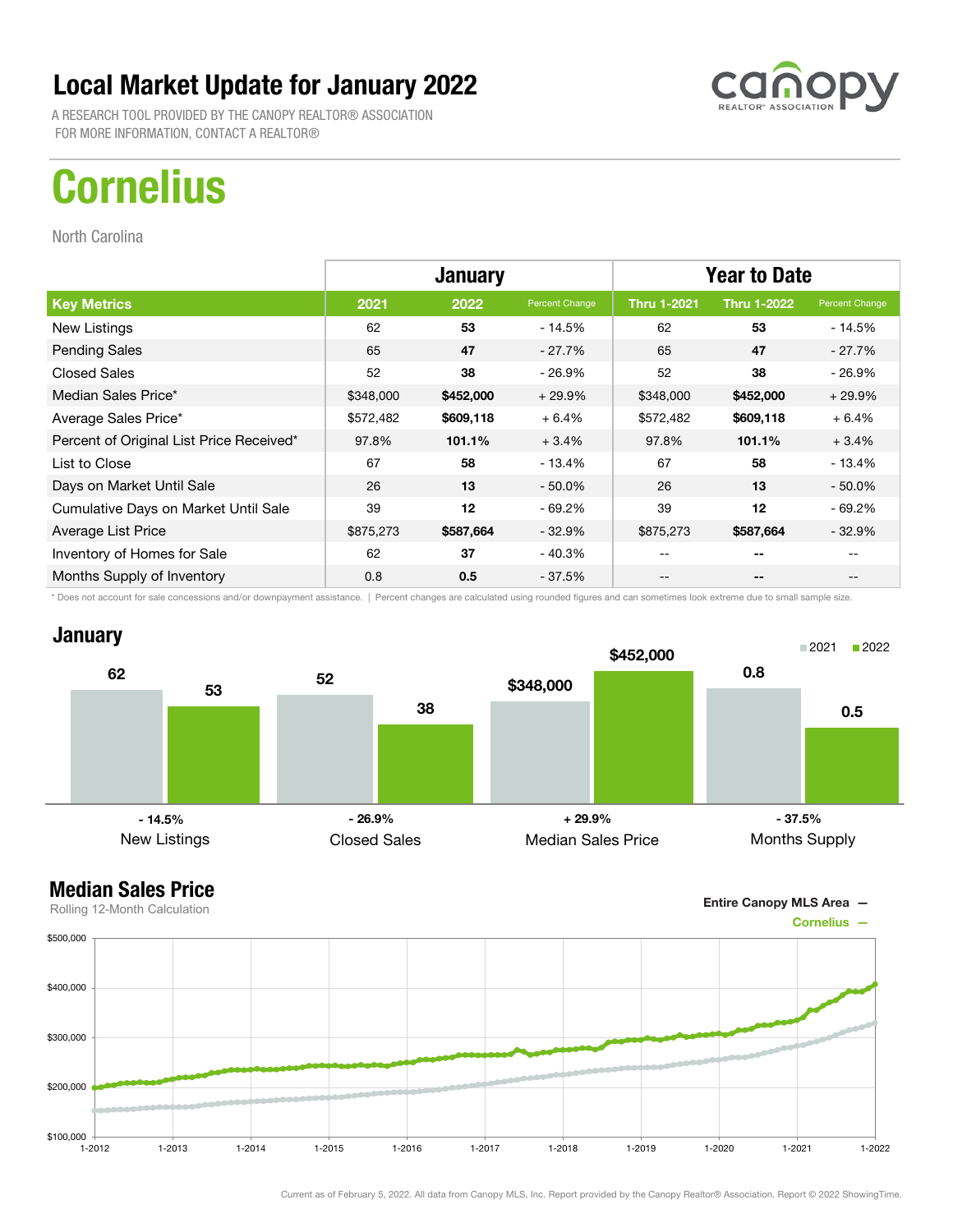A RESEARCH TOOL PROVIDED BY THE CANOPY REALTOR® ASSOCIATION FOR MORE INFORMATION, CONTACT A REALTOR®

# **Davidson**

North Carolina

|                                          | <b>January</b> |           |                | <b>Year to Date</b> |                    |                |
|------------------------------------------|----------------|-----------|----------------|---------------------|--------------------|----------------|
| <b>Key Metrics</b>                       | 2021           | 2022      | Percent Change | <b>Thru 1-2021</b>  | <b>Thru 1-2022</b> | Percent Change |
| New Listings                             | 36             | 25        | - 30.6%        | 36                  | 25                 | - 30.6%        |
| <b>Pending Sales</b>                     | 36             | 29        | $-19.4%$       | 36                  | 29                 | $-19.4%$       |
| <b>Closed Sales</b>                      | 37             | 32        | - 13.5%        | 37                  | 32                 | $-13.5%$       |
| Median Sales Price*                      | \$445,113      | \$485,000 | $+9.0%$        | \$445,113           | \$485,000          | $+9.0\%$       |
| Average Sales Price*                     | \$562,621      | \$631,170 | $+12.2%$       | \$562,621           | \$631,170          | $+12.2%$       |
| Percent of Original List Price Received* | 99.1%          | 99.7%     | $+0.6%$        | 99.1%               | 99.7%              | $+0.6%$        |
| List to Close                            | 94             | 108       | $+14.9%$       | 94                  | 108                | $+14.9%$       |
| Days on Market Until Sale                | 32             | 54        | $+68.8%$       | 32                  | 54                 | $+68.8%$       |
| Cumulative Days on Market Until Sale     | 28             | 53        | $+89.3%$       | 28                  | 53                 | $+89.3%$       |
| Average List Price                       | \$598,873      | \$754,318 | $+26.0%$       | \$598,873           | \$754,318          | $+26.0%$       |
| Inventory of Homes for Sale              | 47             | 24        | - 48.9%        |                     | --                 |                |
| Months Supply of Inventory               | 0.8            | 0.5       | $-37.5%$       | --                  | --                 | $- -$          |

\* Does not account for sale concessions and/or downpayment assistance. | Percent changes are calculated using rounded figures and can sometimes look extreme due to small sample size.

### **January**



Entire Canopy MLS Area —

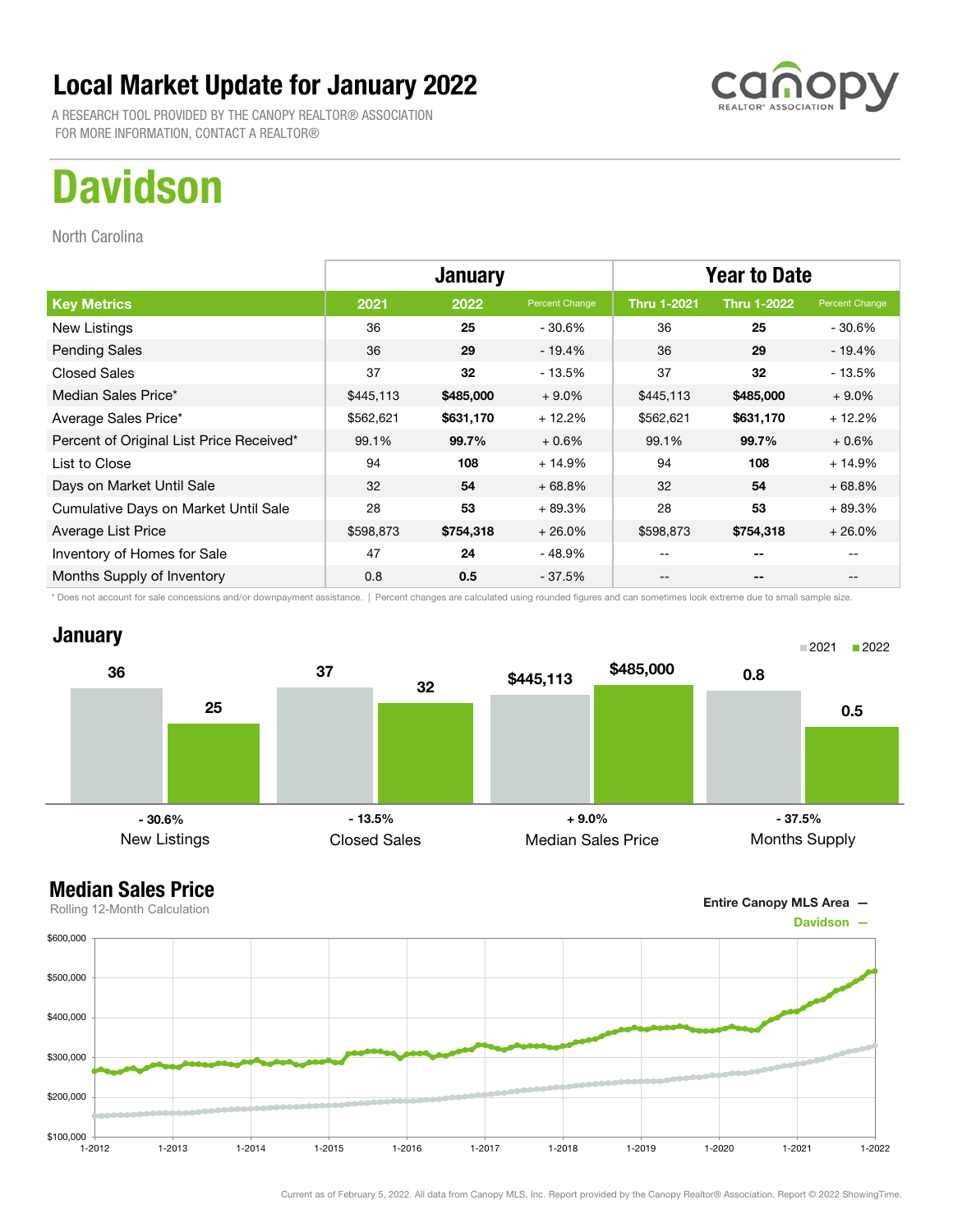A RESEARCH TOOL PROVIDED BY THE CANOPY REALTOR® ASSOCIATION FOR MORE INFORMATION, CONTACT A REALTOR®

## Denver

North Carolina

|                                          | <b>January</b> |           |                | <b>Year to Date</b> |                    |                |
|------------------------------------------|----------------|-----------|----------------|---------------------|--------------------|----------------|
| <b>Key Metrics</b>                       | 2021           | 2022      | Percent Change | <b>Thru 1-2021</b>  | <b>Thru 1-2022</b> | Percent Change |
| New Listings                             | 73             | 49        | $-32.9%$       | 73                  | 49                 | $-32.9%$       |
| <b>Pending Sales</b>                     | 78             | 47        | $-39.7%$       | 78                  | 47                 | $-39.7%$       |
| <b>Closed Sales</b>                      | 61             | 51        | - 16.4%        | 61                  | 51                 | - 16.4%        |
| Median Sales Price*                      | \$368,000      | \$510,758 | $+38.8%$       | \$368,000           | \$510,758          | $+38.8%$       |
| Average Sales Price*                     | \$435,717      | \$535,220 | $+22.8%$       | \$435,717           | \$535,220          | $+22.8%$       |
| Percent of Original List Price Received* | 99.0%          | 99.4%     | $+0.4%$        | 99.0%               | 99.4%              | $+0.4%$        |
| List to Close                            | 128            | 86        | $-32.8%$       | 128                 | 86                 | $-32.8%$       |
| Days on Market Until Sale                | 57             | 16        | - 71.9%        | 57                  | 16                 | $-71.9%$       |
| Cumulative Days on Market Until Sale     | 61             | 17        | $-72.1%$       | 61                  | 17                 | $-72.1%$       |
| Average List Price                       | \$564,211      | \$487,227 | $-13.6%$       | \$564,211           | \$487,227          | $-13.6%$       |
| Inventory of Homes for Sale              | 96             | 34        | - 64.6%        |                     | --                 |                |
| Months Supply of Inventory               | 1.2            | 0.4       | $-66.7%$       | --                  | --                 | --             |

\* Does not account for sale concessions and/or downpayment assistance. | Percent changes are calculated using rounded figures and can sometimes look extreme due to small sample size.



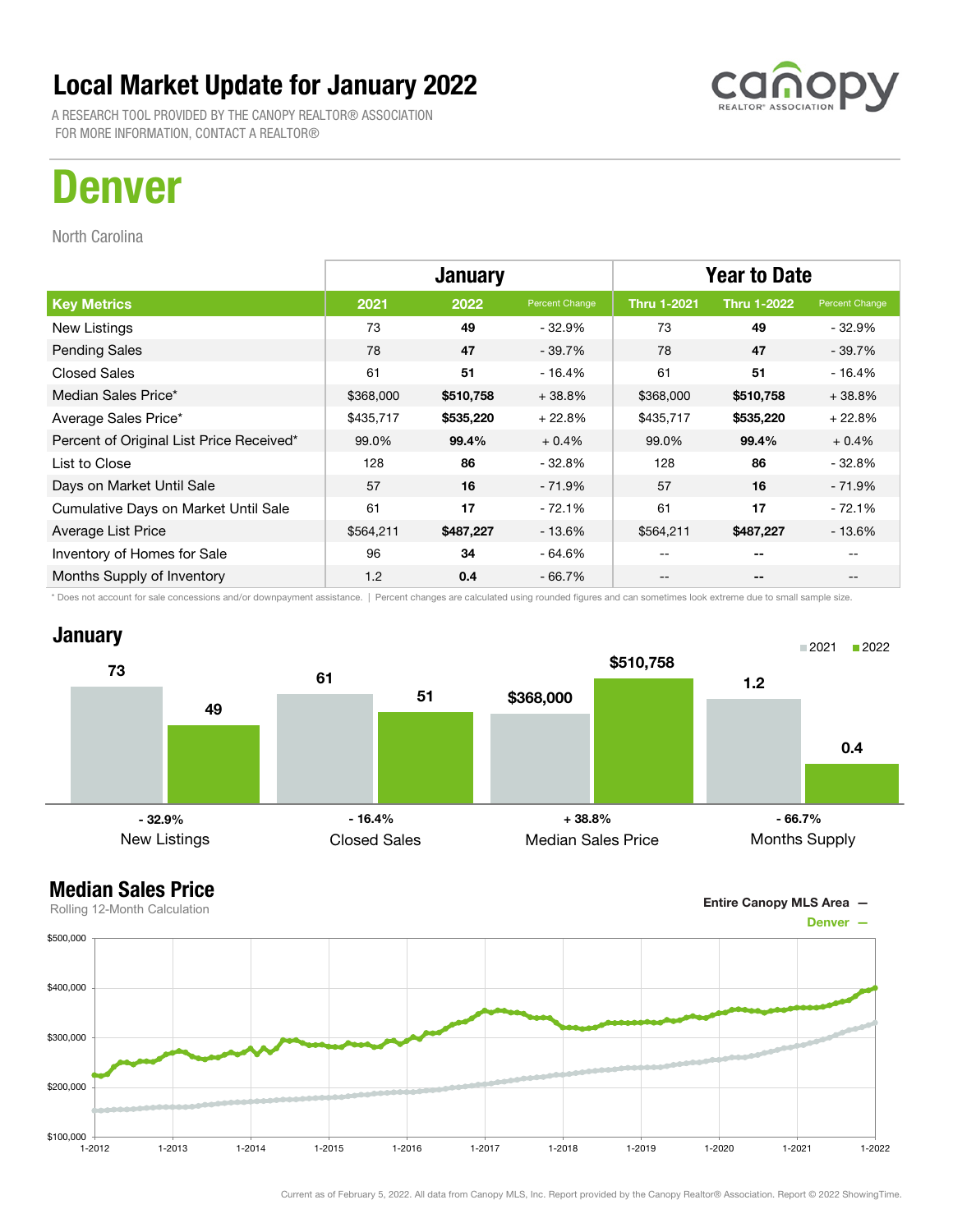A RESEARCH TOOL PROVIDED BY THE CANOPY REALTOR® ASSOCIATION FOR MORE INFORMATION, CONTACT A REALTOR®

# **Gastonia**

North Carolina

|                                          | <b>January</b> |           |                | <b>Year to Date</b> |                    |                                       |
|------------------------------------------|----------------|-----------|----------------|---------------------|--------------------|---------------------------------------|
| <b>Key Metrics</b>                       | 2021           | 2022      | Percent Change | <b>Thru 1-2021</b>  | <b>Thru 1-2022</b> | Percent Change                        |
| New Listings                             | 146            | 149       | $+2.1%$        | 146                 | 149                | $+2.1%$                               |
| <b>Pending Sales</b>                     | 152            | 172       | $+13.2%$       | 152                 | 172                | $+13.2%$                              |
| <b>Closed Sales</b>                      | 95             | 122       | $+28.4%$       | 95                  | 122                | $+28.4%$                              |
| Median Sales Price*                      | \$208,000      | \$292,500 | $+40.6%$       | \$208,000           | \$292,500          | $+40.6%$                              |
| Average Sales Price*                     | \$215,274      | \$276,887 | $+28.6%$       | \$215,274           | \$276,887          | $+28.6%$                              |
| Percent of Original List Price Received* | 96.8%          | 100.5%    | $+3.8%$        | 96.8%               | 100.5%             | $+3.8%$                               |
| List to Close                            | 86             | 86        | $0.0\%$        | 86                  | 86                 | $0.0\%$                               |
| Days on Market Until Sale                | 36             | 20        | $-44.4%$       | 36                  | 20                 | $-44.4%$                              |
| Cumulative Days on Market Until Sale     | 32             | 24        | $-25.0\%$      | 32                  | 24                 | $-25.0%$                              |
| Average List Price                       | \$222,390      | \$295,556 | $+32.9%$       | \$222,390           | \$295,556          | $+32.9%$                              |
| Inventory of Homes for Sale              | 132            | 89        | - 32.6%        | --                  | --                 |                                       |
| Months Supply of Inventory               | 0.9            | 0.5       | - 44.4%        | --                  | --                 | $\hspace{0.05cm}$ – $\hspace{0.05cm}$ |

\* Does not account for sale concessions and/or downpayment assistance. | Percent changes are calculated using rounded figures and can sometimes look extreme due to small sample size.

### **January**



### Median Sales Price

![](_page_18_Figure_9.jpeg)

1-2012 1-2013 1-2014 1-2015 1-2016 1-2017 1-2018 1-2019 1-2020 1-2021 1-2022

Rolling 12-Month Calculation

 $$0 +$ <br>1-2012

\$100,000

\$200,000

\$300,000

\$400,000

Entire Canopy MLS Area —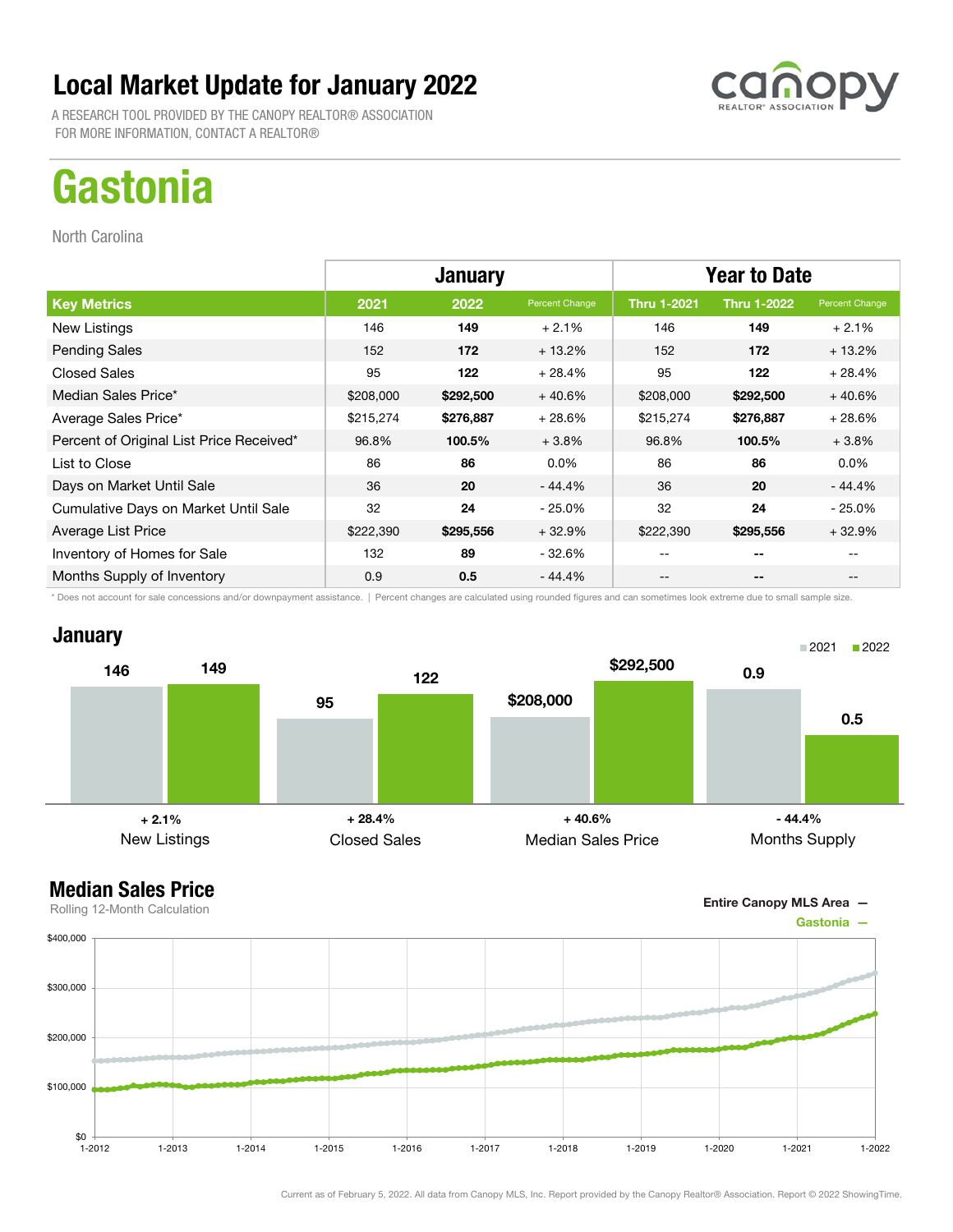![](_page_19_Picture_1.jpeg)

A RESEARCH TOOL PROVIDED BY THE CANOPY REALTOR® ASSOCIATION FOR MORE INFORMATION, CONTACT A REALTOR®

# Huntersville

North Carolina

|                                          | <b>January</b> |           |                | <b>Year to Date</b> |                    |                |
|------------------------------------------|----------------|-----------|----------------|---------------------|--------------------|----------------|
| <b>Key Metrics</b>                       | 2021           | 2022      | Percent Change | <b>Thru 1-2021</b>  | <b>Thru 1-2022</b> | Percent Change |
| New Listings                             | 135            | 102       | $-24.4%$       | 135                 | 102                | - 24.4%        |
| <b>Pending Sales</b>                     | 137            | 111       | $-19.0%$       | 137                 | 111                | $-19.0\%$      |
| <b>Closed Sales</b>                      | 109            | 116       | $+6.4%$        | 109                 | 116                | $+6.4%$        |
| Median Sales Price*                      | \$352,060      | \$450,563 | $+28.0%$       | \$352,060           | \$450,563          | $+28.0%$       |
| Average Sales Price*                     | \$363,587      | \$512,660 | $+41.0%$       | \$363,587           | \$512,660          | $+41.0%$       |
| Percent of Original List Price Received* | 100.3%         | 102.4%    | $+2.1%$        | 100.3%              | 102.4%             | $+2.1%$        |
| List to Close                            | 86             | 90        | $+4.7%$        | 86                  | 90                 | $+4.7%$        |
| Days on Market Until Sale                | 17             | 26        | $+52.9%$       | 17                  | 26                 | $+52.9%$       |
| Cumulative Days on Market Until Sale     | 23             | 26        | $+13.0%$       | 23                  | 26                 | $+13.0%$       |
| Average List Price                       | \$451,580      | \$557,682 | $+23.5%$       | \$451,580           | \$557,682          | $+23.5%$       |
| Inventory of Homes for Sale              | 103            | 50        | $-51.5%$       |                     | --                 |                |
| Months Supply of Inventory               | 0.6            | 0.3       | $-50.0\%$      | --                  | --                 |                |

\* Does not account for sale concessions and/or downpayment assistance. | Percent changes are calculated using rounded figures and can sometimes look extreme due to small sample size.

![](_page_19_Figure_7.jpeg)

### Median Sales Price

![](_page_19_Figure_9.jpeg)

Current as of February 5, 2022. All data from Canopy MLS, Inc. Report provided by the Canopy Realtor® Association. Report © 2022 ShowingTime.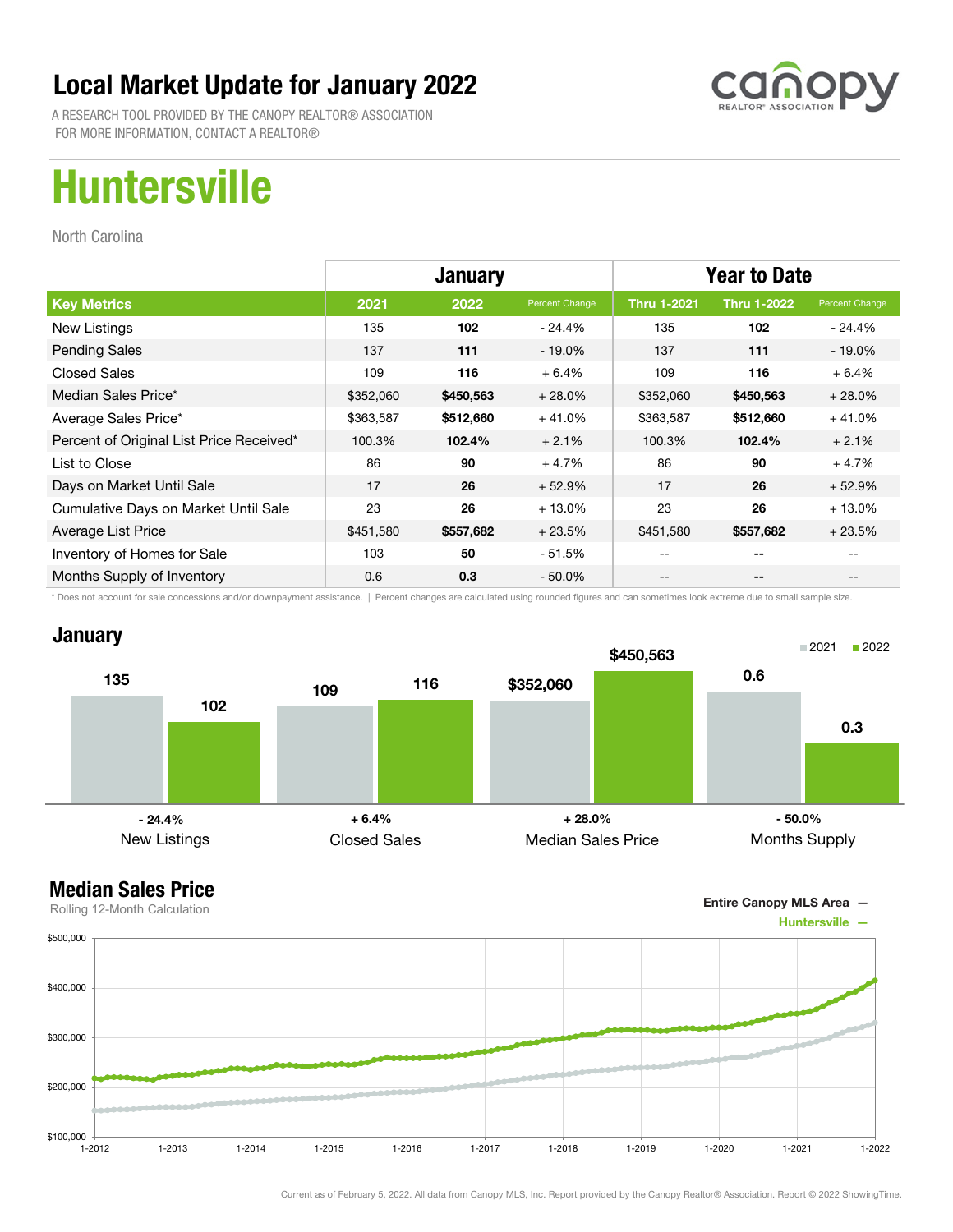![](_page_20_Picture_1.jpeg)

A RESEARCH TOOL PROVIDED BY THE CANOPY REALTOR® ASSOCIATION FOR MORE INFORMATION, CONTACT A REALTOR®

# Kannapolis

North Carolina

|                                          | <b>January</b> |           |                | <b>Year to Date</b> |                    |                |
|------------------------------------------|----------------|-----------|----------------|---------------------|--------------------|----------------|
| <b>Key Metrics</b>                       | 2021           | 2022      | Percent Change | <b>Thru 1-2021</b>  | <b>Thru 1-2022</b> | Percent Change |
| New Listings                             | 66             | 74        | $+12.1%$       | 66                  | 74                 | $+12.1%$       |
| <b>Pending Sales</b>                     | 69             | 83        | $+20.3%$       | 69                  | 83                 | $+20.3%$       |
| <b>Closed Sales</b>                      | 63             | 76        | $+20.6%$       | 63                  | 76                 | $+20.6%$       |
| Median Sales Price*                      | \$197,000      | \$246,000 | $+24.9%$       | \$197,000           | \$246,000          | $+24.9%$       |
| Average Sales Price*                     | \$242,276      | \$254,158 | $+4.9%$        | \$242,276           | \$254,158          | $+4.9%$        |
| Percent of Original List Price Received* | 96.8%          | 99.3%     | $+2.6%$        | 96.8%               | 99.3%              | $+2.6%$        |
| List to Close                            | 67             | 65        | $-3.0%$        | 67                  | 65                 | $-3.0\%$       |
| Days on Market Until Sale                | 13             | 21        | $+61.5%$       | 13                  | 21                 | $+61.5%$       |
| Cumulative Days on Market Until Sale     | 13             | 17        | $+30.8%$       | 13                  | 17                 | $+30.8%$       |
| Average List Price                       | \$224,158      | \$284,294 | $+26.8%$       | \$224,158           | \$284,294          | $+26.8%$       |
| Inventory of Homes for Sale              | 56             | 49        | - 12.5%        |                     |                    |                |
| Months Supply of Inventory               | 0.7            | 0.5       | - 28.6%        | --                  | --                 |                |

\* Does not account for sale concessions and/or downpayment assistance. | Percent changes are calculated using rounded figures and can sometimes look extreme due to small sample size.

#### **January**

![](_page_20_Figure_8.jpeg)

![](_page_20_Figure_10.jpeg)

![](_page_20_Figure_11.jpeg)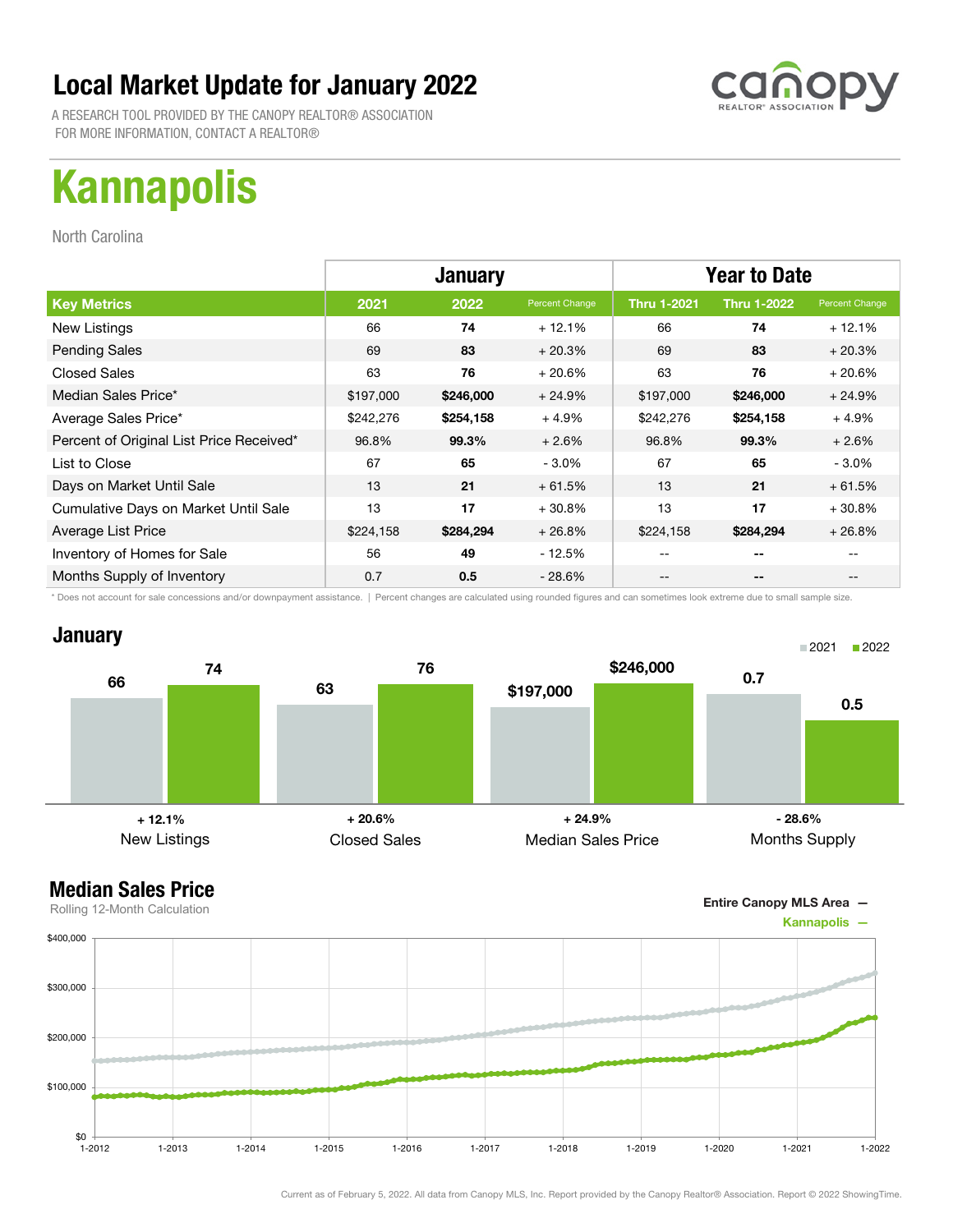![](_page_21_Picture_1.jpeg)

A RESEARCH TOOL PROVIDED BY THE CANOPY REALTOR® ASSOCIATION FOR MORE INFORMATION, CONTACT A REALTOR®

# Lincolnton

North Carolina

|                                          | <b>January</b> |           |                | <b>Year to Date</b> |                    |                |
|------------------------------------------|----------------|-----------|----------------|---------------------|--------------------|----------------|
| <b>Key Metrics</b>                       | 2021           | 2022      | Percent Change | <b>Thru 1-2021</b>  | <b>Thru 1-2022</b> | Percent Change |
| New Listings                             | 34             | 36        | $+5.9%$        | 34                  | 36                 | $+5.9%$        |
| <b>Pending Sales</b>                     | 45             | 54        | $+20.0%$       | 45                  | 54                 | $+20.0%$       |
| <b>Closed Sales</b>                      | 25             | 26        | $+4.0%$        | 25                  | 26                 | $+4.0%$        |
| Median Sales Price*                      | \$210,000      | \$273,500 | $+30.2%$       | \$210,000           | \$273,500          | $+30.2%$       |
| Average Sales Price*                     | \$228,651      | \$307,643 | $+34.5%$       | \$228,651           | \$307,643          | $+34.5%$       |
| Percent of Original List Price Received* | 97.6%          | 96.6%     | $-1.0\%$       | 97.6%               | 96.6%              | $-1.0\%$       |
| List to Close                            | 84             | 66        | $-21.4%$       | 84                  | 66                 | $-21.4%$       |
| Days on Market Until Sale                | 29             | 20        | $-31.0\%$      | 29                  | 20                 | $-31.0%$       |
| Cumulative Days on Market Until Sale     | 29             | 20        | $-31.0%$       | 29                  | 20                 | $-31.0%$       |
| Average List Price                       | \$232,909      | \$317,964 | $+36.5%$       | \$232,909           | \$317,964          | $+36.5%$       |
| Inventory of Homes for Sale              | 62             | 38        | - 38.7%        | --                  | --                 |                |
| Months Supply of Inventory               | 1.6            | 0.8       | $-50.0\%$      | --                  | --                 |                |

\* Does not account for sale concessions and/or downpayment assistance. | Percent changes are calculated using rounded figures and can sometimes look extreme due to small sample size.

### **January**

![](_page_21_Figure_8.jpeg)

### Median Sales Price

![](_page_21_Figure_10.jpeg)

![](_page_21_Figure_11.jpeg)

Current as of February 5, 2022. All data from Canopy MLS, Inc. Report provided by the Canopy Realtor® Association. Report © 2022 ShowingTime.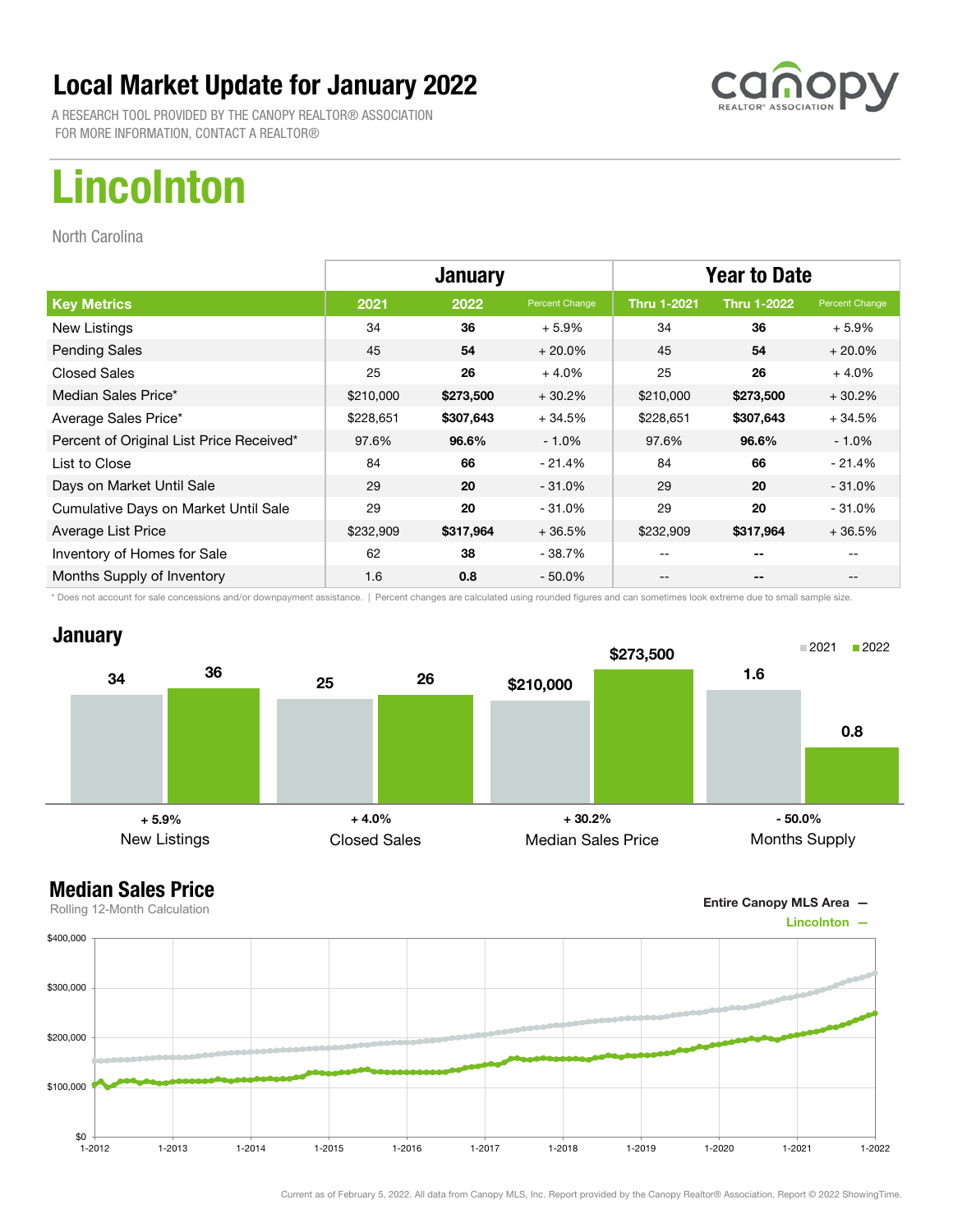![](_page_22_Picture_1.jpeg)

A RESEARCH TOOL PROVIDED BY THE CANOPY REALTOR® ASSOCIATION FOR MORE INFORMATION, CONTACT A REALTOR®

## Matthews

North Carolina

|                                          | <b>January</b> |           |                | <b>Year to Date</b> |                    |                |
|------------------------------------------|----------------|-----------|----------------|---------------------|--------------------|----------------|
| <b>Key Metrics</b>                       | 2021           | 2022      | Percent Change | <b>Thru 1-2021</b>  | <b>Thru 1-2022</b> | Percent Change |
| New Listings                             | 84             | 84        | $0.0\%$        | 84                  | 84                 | $0.0\%$        |
| <b>Pending Sales</b>                     | 96             | 92        | $-4.2%$        | 96                  | 92                 | $-4.2%$        |
| <b>Closed Sales</b>                      | 94             | 62        | $-34.0\%$      | 94                  | 62                 | $-34.0%$       |
| Median Sales Price*                      | \$353,500      | \$390,950 | $+10.6%$       | \$353,500           | \$390,950          | $+10.6%$       |
| Average Sales Price*                     | \$391,170      | \$501,800 | $+28.3%$       | \$391,170           | \$501,800          | $+28.3%$       |
| Percent of Original List Price Received* | 99.6%          | 101.4%    | $+1.8%$        | 99.6%               | 101.4%             | $+1.8%$        |
| List to Close                            | 97             | 54        | $-44.3%$       | 97                  | 54                 | $-44.3%$       |
| Days on Market Until Sale                | 30             | 18        | $-40.0\%$      | 30                  | 18                 | $-40.0\%$      |
| Cumulative Days on Market Until Sale     | 23             | 17        | $-26.1%$       | 23                  | 17                 | $-26.1%$       |
| Average List Price                       | \$385,660      | \$470,376 | $+22.0%$       | \$385,660           | \$470,376          | $+22.0%$       |
| Inventory of Homes for Sale              | 43             | 33        | - 23.3%        |                     | --                 |                |
| Months Supply of Inventory               | 0.4            | 0.3       | $-25.0\%$      | --                  | --                 |                |

\* Does not account for sale concessions and/or downpayment assistance. | Percent changes are calculated using rounded figures and can sometimes look extreme due to small sample size.

#### **January**

![](_page_22_Figure_8.jpeg)

![](_page_22_Figure_10.jpeg)

![](_page_22_Figure_11.jpeg)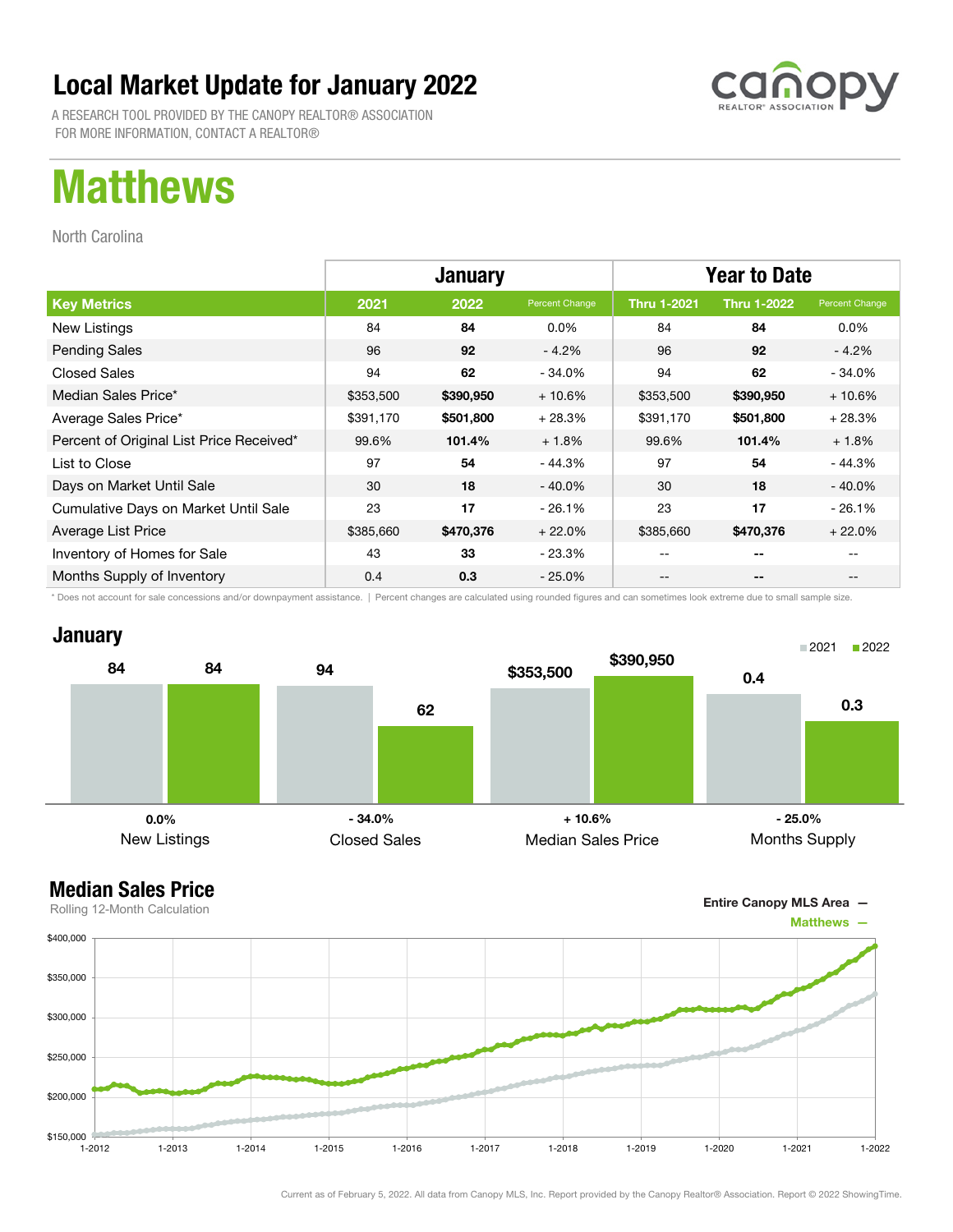A RESEARCH TOOL PROVIDED BY THE CANOPY REALTOR® ASSOCIATION FOR MORE INFORMATION, CONTACT A REALTOR®

## Monroe

North Carolina

|                                          | <b>January</b> |           |                | <b>Year to Date</b> |                    |                |
|------------------------------------------|----------------|-----------|----------------|---------------------|--------------------|----------------|
| <b>Key Metrics</b>                       | 2021           | 2022      | Percent Change | <b>Thru 1-2021</b>  | <b>Thru 1-2022</b> | Percent Change |
| New Listings                             | 165            | 127       | $-23.0\%$      | 165                 | 127                | $-23.0%$       |
| <b>Pending Sales</b>                     | 125            | 123       | $-1.6%$        | 125                 | 123                | $-1.6%$        |
| <b>Closed Sales</b>                      | 65             | 110       | $+69.2%$       | 65                  | 110                | $+69.2%$       |
| Median Sales Price*                      | \$255,000      | \$374,523 | $+46.9%$       | \$255,000           | \$374,523          | $+46.9%$       |
| Average Sales Price*                     | \$272,148      | \$369,998 | $+36.0%$       | \$272,148           | \$369,998          | $+36.0%$       |
| Percent of Original List Price Received* | 99.4%          | 99.7%     | $+0.3%$        | 99.4%               | 99.7%              | $+0.3%$        |
| List to Close                            | 76             | 101       | $+32.9%$       | 76                  | 101                | $+32.9%$       |
| Days on Market Until Sale                | 26             | 25        | $-3.8%$        | 26                  | 25                 | $-3.8%$        |
| Cumulative Days on Market Until Sale     | 22             | 29        | $+31.8%$       | 22                  | 29                 | $+31.8%$       |
| Average List Price                       | \$290,421      | \$399,124 | $+37.4%$       | \$290,421           | \$399,124          | $+37.4%$       |
| Inventory of Homes for Sale              | 143            | 66        | - 53.8%        | --                  | --                 |                |
| Months Supply of Inventory               | 1.3            | 0.5       | $-61.5%$       | --                  | --                 |                |

\* Does not account for sale concessions and/or downpayment assistance. | Percent changes are calculated using rounded figures and can sometimes look extreme due to small sample size.

![](_page_23_Figure_6.jpeg)

![](_page_23_Figure_8.jpeg)

![](_page_23_Figure_9.jpeg)

![](_page_23_Picture_10.jpeg)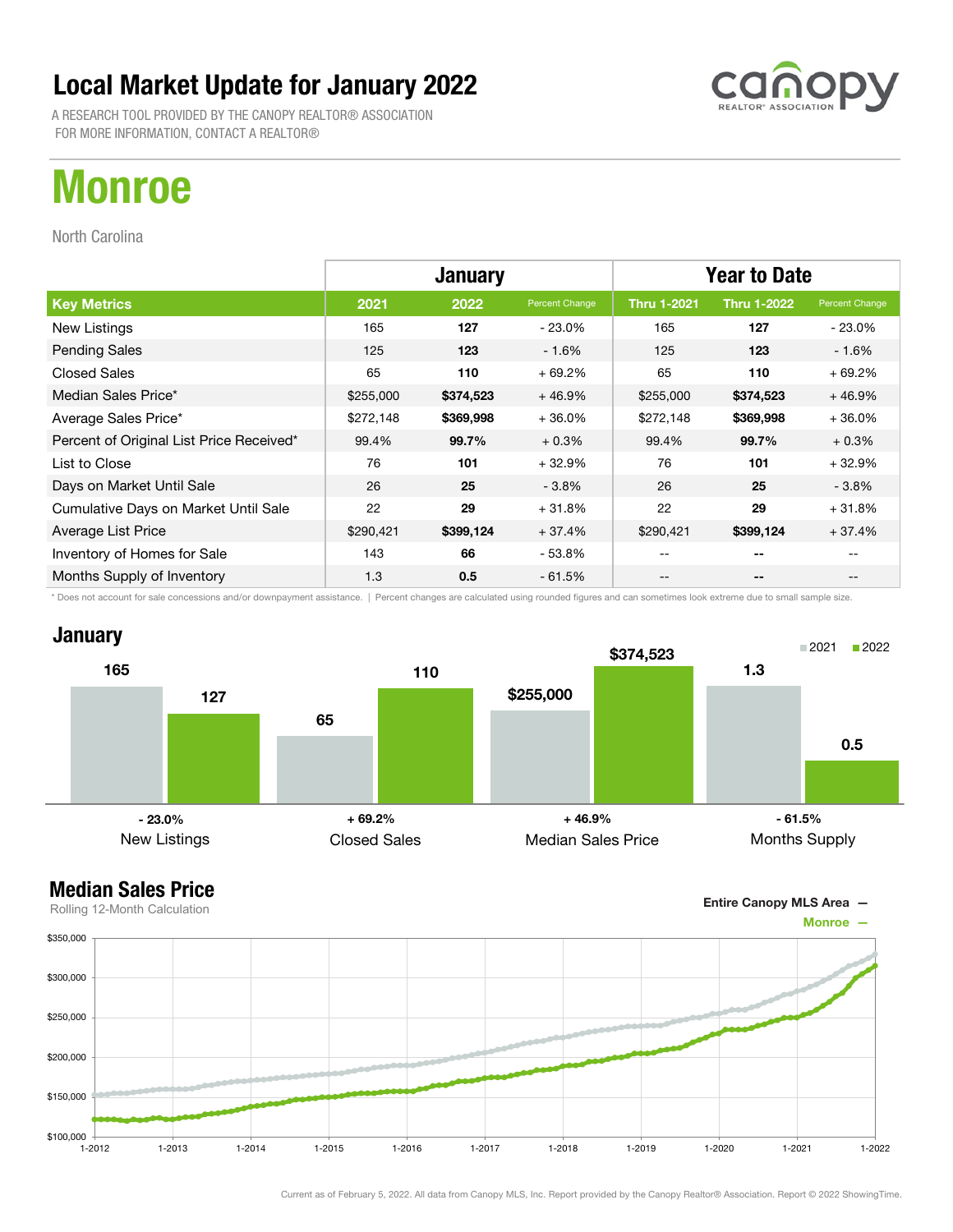![](_page_24_Picture_1.jpeg)

A RESEARCH TOOL PROVIDED BY THE CANOPY REALTOR® ASSOCIATION FOR MORE INFORMATION, CONTACT A REALTOR®

# **Mooresville**

North Carolina

|                                          | <b>January</b> |           |                | <b>Year to Date</b> |                    |                |
|------------------------------------------|----------------|-----------|----------------|---------------------|--------------------|----------------|
| <b>Key Metrics</b>                       | 2021           | 2022      | Percent Change | <b>Thru 1-2021</b>  | <b>Thru 1-2022</b> | Percent Change |
| New Listings                             | 208            | 118       | - 43.3%        | 208                 | 118                | - 43.3%        |
| <b>Pending Sales</b>                     | 223            | 146       | $-34.5%$       | 223                 | 146                | $-34.5%$       |
| <b>Closed Sales</b>                      | 178            | 142       | - 20.2%        | 178                 | 142                | - 20.2%        |
| Median Sales Price*                      | \$349,500      | \$421,500 | $+20.6%$       | \$349,500           | \$421,500          | $+20.6%$       |
| Average Sales Price*                     | \$446,586      | \$547,972 | $+22.7%$       | \$446,586           | \$547,972          | $+22.7%$       |
| Percent of Original List Price Received* | 99.8%          | 99.0%     | $-0.8\%$       | 99.8%               | 99.0%              | $-0.8\%$       |
| List to Close                            | 89             | 85        | $-4.5%$        | 89                  | 85                 | - 4.5%         |
| Days on Market Until Sale                | 27             | 27        | $0.0\%$        | 27                  | 27                 | $0.0\%$        |
| Cumulative Days on Market Until Sale     | 28             | 26        | $-7.1%$        | 28                  | 26                 | $-7.1%$        |
| Average List Price                       | \$451,622      | \$636,820 | $+41.0%$       | \$451,622           | \$636,820          | $+41.0%$       |
| Inventory of Homes for Sale              | 206            | 76        | $-63.1%$       | --                  | --                 |                |
| Months Supply of Inventory               | 0.9            | 0.4       | $-55.6\%$      | --                  | --                 |                |

\* Does not account for sale concessions and/or downpayment assistance. | Percent changes are calculated using rounded figures and can sometimes look extreme due to small sample size.

### **January**

![](_page_24_Figure_8.jpeg)

![](_page_24_Figure_10.jpeg)

![](_page_24_Figure_11.jpeg)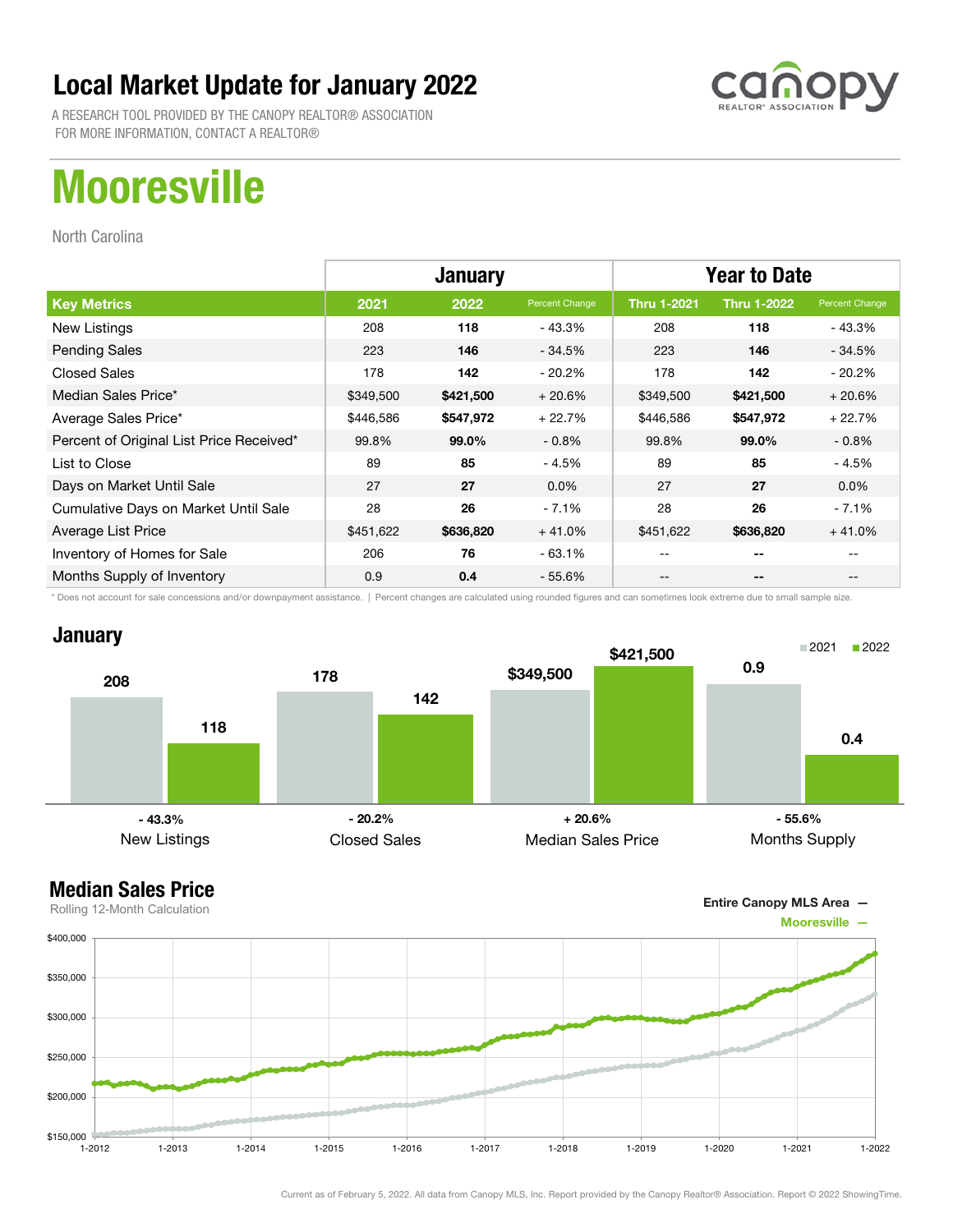A RESEARCH TOOL PROVIDED BY THE CANOPY REALTOR® ASSOCIATION FOR MORE INFORMATION, CONTACT A REALTOR®

# **Salisbury**

North Carolina

|                                          | <b>January</b> |           |                | <b>Year to Date</b> |                    |                |
|------------------------------------------|----------------|-----------|----------------|---------------------|--------------------|----------------|
| <b>Key Metrics</b>                       | 2021           | 2022      | Percent Change | <b>Thru 1-2021</b>  | <b>Thru 1-2022</b> | Percent Change |
| New Listings                             | 93             | 80        | - 14.0%        | 93                  | 80                 | - 14.0%        |
| <b>Pending Sales</b>                     | 93             | 84        | $-9.7%$        | 93                  | 84                 | $-9.7\%$       |
| <b>Closed Sales</b>                      | 67             | 78        | $+16.4%$       | 67                  | 78                 | $+16.4%$       |
| Median Sales Price*                      | \$202,490      | \$233,490 | $+15.3%$       | \$202,490           | \$233,490          | $+15.3%$       |
| Average Sales Price*                     | \$221,077      | \$283,751 | $+28.3%$       | \$221,077           | \$283,751          | $+28.3%$       |
| Percent of Original List Price Received* | 97.9%          | 98.7%     | $+0.8%$        | 97.9%               | 98.7%              | $+0.8%$        |
| List to Close                            | 99             | 87        | $-12.1%$       | 99                  | 87                 | $-12.1%$       |
| Days on Market Until Sale                | 29             | 26        | $-10.3%$       | 29                  | 26                 | $-10.3%$       |
| Cumulative Days on Market Until Sale     | 30             | 33        | $+10.0%$       | 30                  | 33                 | $+10.0%$       |
| Average List Price                       | \$237,719      | \$282,017 | $+18.6\%$      | \$237,719           | \$282,017          | $+18.6%$       |
| Inventory of Homes for Sale              | 150            | 63        | - 58.0%        | --                  |                    |                |
| Months Supply of Inventory               | 1.6            | 0.6       | $-62.5%$       | --                  | --                 |                |

\* Does not account for sale concessions and/or downpayment assistance. | Percent changes are calculated using rounded figures and can sometimes look extreme due to small sample size.

### **January**

![](_page_25_Figure_8.jpeg)

![](_page_25_Figure_10.jpeg)

![](_page_25_Figure_11.jpeg)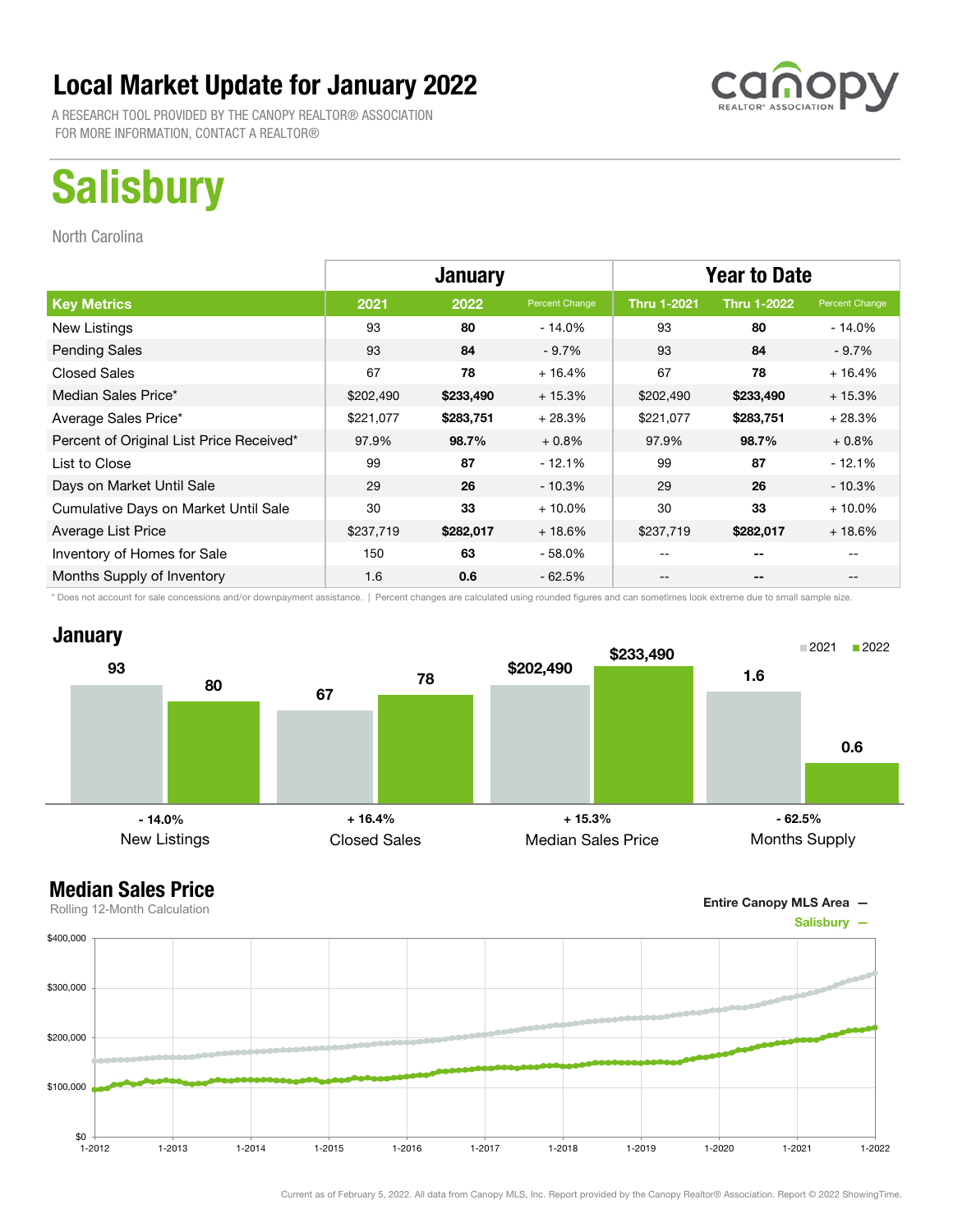A RESEARCH TOOL PROVIDED BY THE CANOPY REALTOR® ASSOCIATION FOR MORE INFORMATION, CONTACT A REALTOR®

# **Statesville**

North Carolina

|                                          | <b>January</b> |           |                | <b>Year to Date</b> |                    |                |
|------------------------------------------|----------------|-----------|----------------|---------------------|--------------------|----------------|
| <b>Key Metrics</b>                       | 2021           | 2022      | Percent Change | <b>Thru 1-2021</b>  | <b>Thru 1-2022</b> | Percent Change |
| New Listings                             | 73             | 80        | $+9.6%$        | 73                  | 80                 | $+9.6\%$       |
| <b>Pending Sales</b>                     | 87             | 89        | $+2.3%$        | 87                  | 89                 | $+2.3%$        |
| <b>Closed Sales</b>                      | 85             | 86        | $+1.2%$        | 85                  | 86                 | $+1.2%$        |
| Median Sales Price*                      | \$200,000      | \$245,000 | $+22.5%$       | \$200,000           | \$245,000          | $+22.5%$       |
| Average Sales Price*                     | \$217,170      | \$279,651 | $+28.8%$       | \$217,170           | \$279,651          | $+28.8%$       |
| Percent of Original List Price Received* | 96.9%          | 99.7%     | $+2.9%$        | 96.9%               | 99.7%              | $+2.9%$        |
| List to Close                            | 85             | 60        | - 29.4%        | 85                  | 60                 | - 29.4%        |
| Days on Market Until Sale                | 29             | 18        | - 37.9%        | 29                  | 18                 | - 37.9%        |
| Cumulative Days on Market Until Sale     | 31             | 18        | $-41.9%$       | 31                  | 18                 | - 41.9%        |
| Average List Price                       | \$242,895      | \$284,202 | $+17.0%$       | \$242,895           | \$284,202          | $+17.0%$       |
| Inventory of Homes for Sale              | 122            | 88        | - 27.9%        |                     | --                 |                |
| Months Supply of Inventory               | 1.3            | 0.9       | $-30.8\%$      | --                  | --                 |                |

\* Does not account for sale concessions and/or downpayment assistance. | Percent changes are calculated using rounded figures and can sometimes look extreme due to small sample size.

### **January**

![](_page_26_Figure_8.jpeg)

![](_page_26_Figure_10.jpeg)

![](_page_26_Figure_11.jpeg)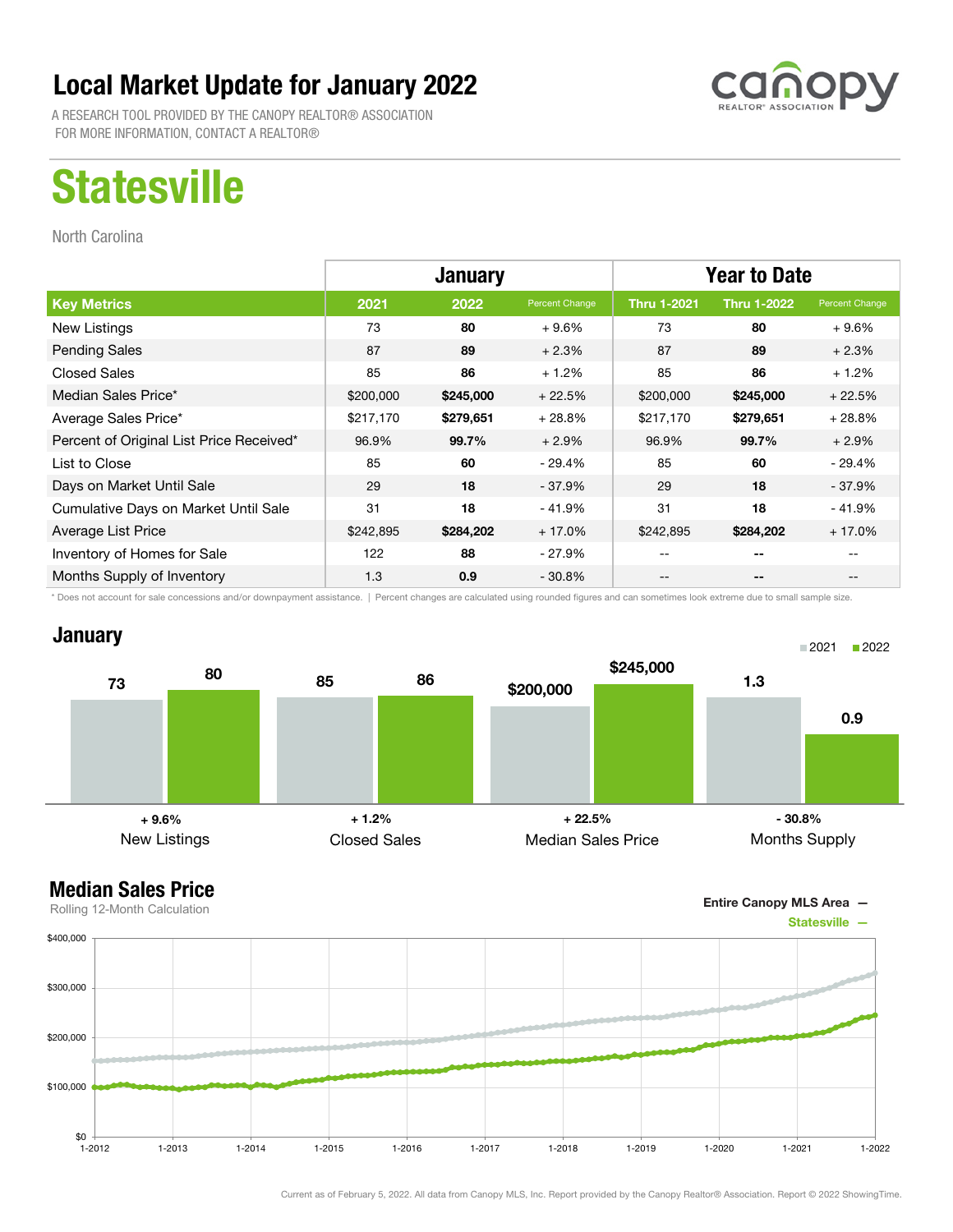A RESEARCH TOOL PROVIDED BY THE CANOPY REALTOR® ASSOCIATION FOR MORE INFORMATION, CONTACT A REALTOR®

## Waxhaw

North Carolina

|                                          | <b>January</b> |           |                | <b>Year to Date</b> |                    |                |
|------------------------------------------|----------------|-----------|----------------|---------------------|--------------------|----------------|
| <b>Key Metrics</b>                       | 2021           | 2022      | Percent Change | Thru 1-2021         | <b>Thru 1-2022</b> | Percent Change |
| New Listings                             | 116            | 77        | - 33.6%        | 116                 | 77                 | $-33.6%$       |
| <b>Pending Sales</b>                     | 119            | 78        | $-34.5%$       | 119                 | 78                 | $-34.5%$       |
| <b>Closed Sales</b>                      | 84             | 61        | - 27.4%        | 84                  | 61                 | - 27.4%        |
| Median Sales Price*                      | \$398,752      | \$568,500 | $+42.6%$       | \$398,752           | \$568,500          | $+42.6%$       |
| Average Sales Price*                     | \$489,910      | \$631,469 | $+28.9%$       | \$489,910           | \$631,469          | $+28.9%$       |
| Percent of Original List Price Received* | 100.3%         | 101.9%    | $+1.6%$        | 100.3%              | 101.9%             | $+1.6%$        |
| List to Close                            | 91             | 64        | $-29.7%$       | 91                  | 64                 | $-29.7%$       |
| Days on Market Until Sale                | 34             | 19        | $-44.1%$       | 34                  | 19                 | $-44.1%$       |
| Cumulative Days on Market Until Sale     | 34             | 13        | $-61.8%$       | 34                  | 13                 | $-61.8%$       |
| Average List Price                       | \$503,494      | \$706,650 | $+40.3%$       | \$503,494           | \$706,650          | $+40.3%$       |
| Inventory of Homes for Sale              | 92             | 40        | - 56.5%        | --                  | --                 |                |
| Months Supply of Inventory               | 0.7            | 0.4       | - 42.9%        | --                  | --                 |                |

\* Does not account for sale concessions and/or downpayment assistance. | Percent changes are calculated using rounded figures and can sometimes look extreme due to small sample size.

### **January**

![](_page_27_Figure_7.jpeg)

![](_page_27_Figure_9.jpeg)

![](_page_27_Figure_10.jpeg)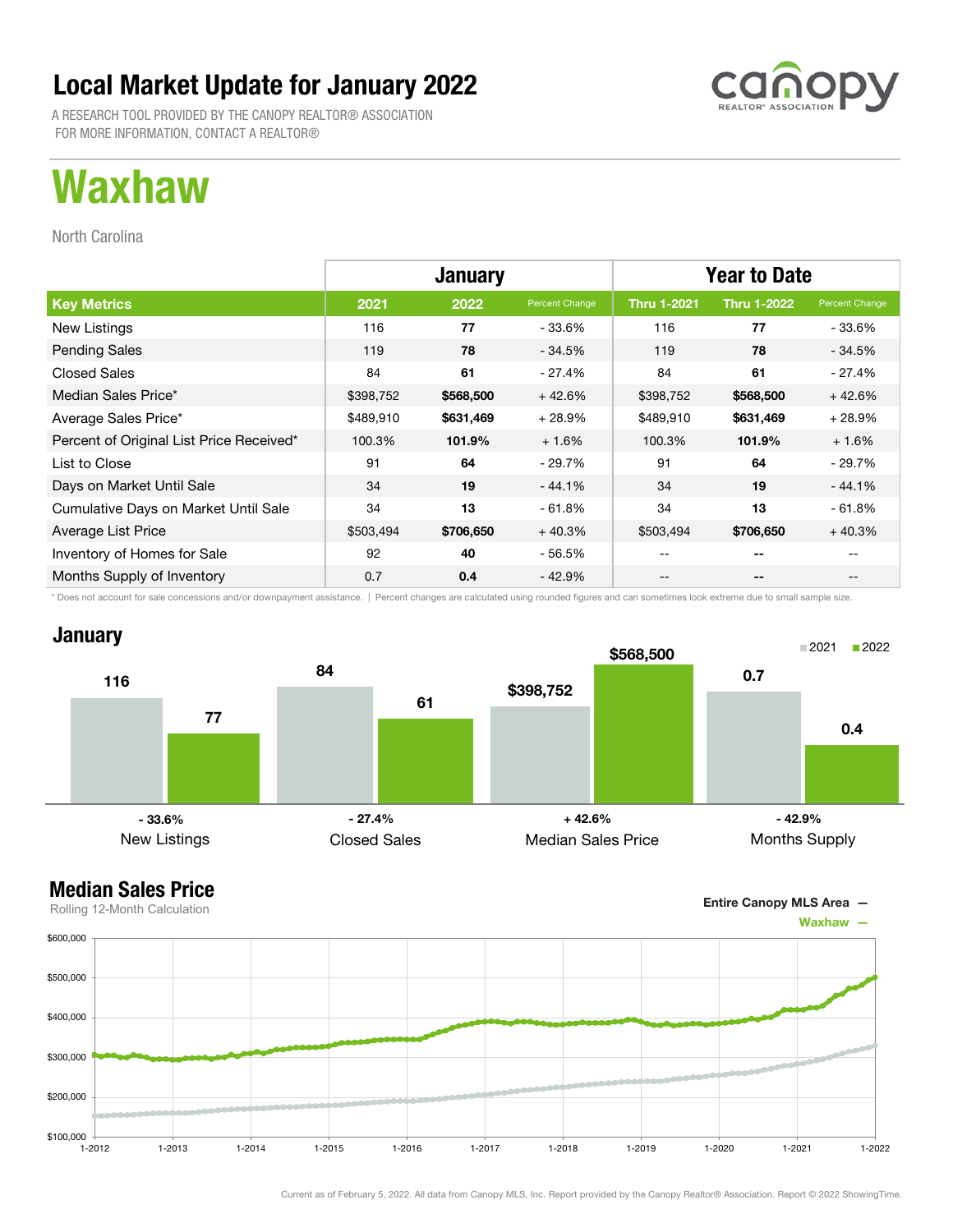![](_page_28_Picture_1.jpeg)

A RESEARCH TOOL PROVIDED BY THE CANOPY REALTOR® ASSOCIATION FOR MORE INFORMATION, CONTACT A REALTOR®

# Uptown Charlotte

North Carolina

|                                          | <b>January</b> |           |                | <b>Year to Date</b> |                    |                |
|------------------------------------------|----------------|-----------|----------------|---------------------|--------------------|----------------|
| <b>Key Metrics</b>                       | 2021           | 2022      | Percent Change | <b>Thru 1-2021</b>  | <b>Thru 1-2022</b> | Percent Change |
| New Listings                             | 34             | 31        | $-8.8\%$       | 34                  | 31                 | - 8.8%         |
| <b>Pending Sales</b>                     | 42             | 39        | $-7.1%$        | 42                  | 39                 | $-7.1\%$       |
| <b>Closed Sales</b>                      | 25             | 23        | $-8.0\%$       | 25                  | 23                 | $-8.0\%$       |
| Median Sales Price*                      | \$332,750      | \$409,000 | $+22.9%$       | \$332,750           | \$409,000          | $+22.9%$       |
| Average Sales Price*                     | \$393,631      | \$470,636 | $+19.6%$       | \$393,631           | \$470,636          | $+19.6%$       |
| Percent of Original List Price Received* | 95.9%          | 98.8%     | $+3.0%$        | 95.9%               | 98.8%              | $+3.0%$        |
| List to Close                            | 134            | 93        | $-30.6%$       | 134                 | 93                 | $-30.6%$       |
| Days on Market Until Sale                | 70             | 45        | $-35.7%$       | 70                  | 45                 | $-35.7\%$      |
| Cumulative Days on Market Until Sale     | 70             | 45        | $-35.7%$       | 70                  | 45                 | - 35.7%        |
| Average List Price                       | \$397,853      | \$426,507 | $+7.2%$        | \$397,853           | \$426,507          | $+7.2%$        |
| Inventory of Homes for Sale              | 92             | 21        | - 77.2%        |                     | --                 |                |
| Months Supply of Inventory               | 3.2            | 0.5       | $-84.4%$       | --                  | --                 |                |

\* Does not account for sale concessions and/or downpayment assistance. | Percent changes are calculated using rounded figures and can sometimes look extreme due to small sample size.

![](_page_28_Figure_7.jpeg)

![](_page_28_Figure_9.jpeg)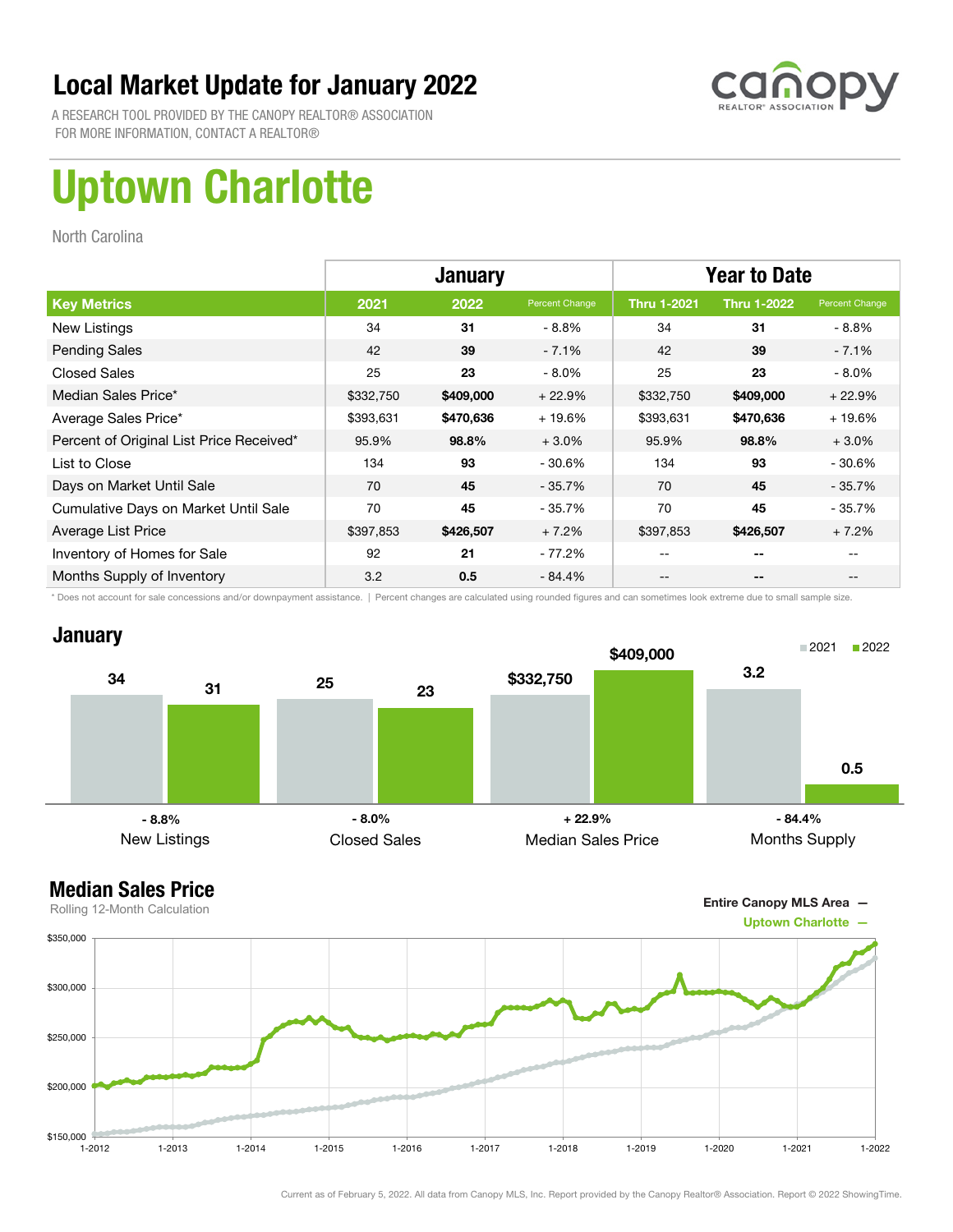![](_page_29_Picture_1.jpeg)

A RESEARCH TOOL PROVIDED BY THE CANOPY REALTOR® ASSOCIATION FOR MORE INFORMATION, CONTACT A REALTOR®

## Lake Norman

North Carolina

|                                          | <b>January</b> |           |                | <b>Year to Date</b> |                    |                |
|------------------------------------------|----------------|-----------|----------------|---------------------|--------------------|----------------|
| <b>Key Metrics</b>                       | 2021           | 2022      | Percent Change | <b>Thru 1-2021</b>  | <b>Thru 1-2022</b> | Percent Change |
| New Listings                             | 251            | 127       | - 49.4%        | 251                 | 127                | - 49.4%        |
| <b>Pending Sales</b>                     | 231            | 146       | $-36.8%$       | 231                 | 146                | $-36.8%$       |
| <b>Closed Sales</b>                      | 188            | 159       | $-15.4%$       | 188                 | 159                | $-15.4%$       |
| Median Sales Price*                      | \$406,500      | \$499,000 | $+22.8%$       | \$406,500           | \$499,000          | $+22.8%$       |
| Average Sales Price*                     | \$572,582      | \$673,229 | $+17.6%$       | \$572,582           | \$673,229          | $+17.6%$       |
| Percent of Original List Price Received* | 98.8%          | 99.0%     | $+0.2%$        | 98.8%               | 99.0%              | $+0.2%$        |
| List to Close                            | 95             | 94        | $-1.1%$        | 95                  | 94                 | $-1.1%$        |
| Days on Market Until Sale                | 33             | 26        | $-21.2%$       | 33                  | 26                 | $-21.2%$       |
| Cumulative Days on Market Until Sale     | 40             | 25        | - 37.5%        | 40                  | 25                 | - 37.5%        |
| Average List Price                       | \$672,716      | \$805,078 | $+19.7%$       | \$672,716           | \$805,078          | $+19.7%$       |
| Inventory of Homes for Sale              | 286            | 133       | - 53.5%        | --                  | --                 |                |
| Months Supply of Inventory               | 1.2            | 0.6       | $-50.0\%$      | --                  | --                 |                |

\* Does not account for sale concessions and/or downpayment assistance. | Percent changes are calculated using rounded figures and can sometimes look extreme due to small sample size.

#### **January**

![](_page_29_Figure_8.jpeg)

![](_page_29_Figure_10.jpeg)

![](_page_29_Figure_11.jpeg)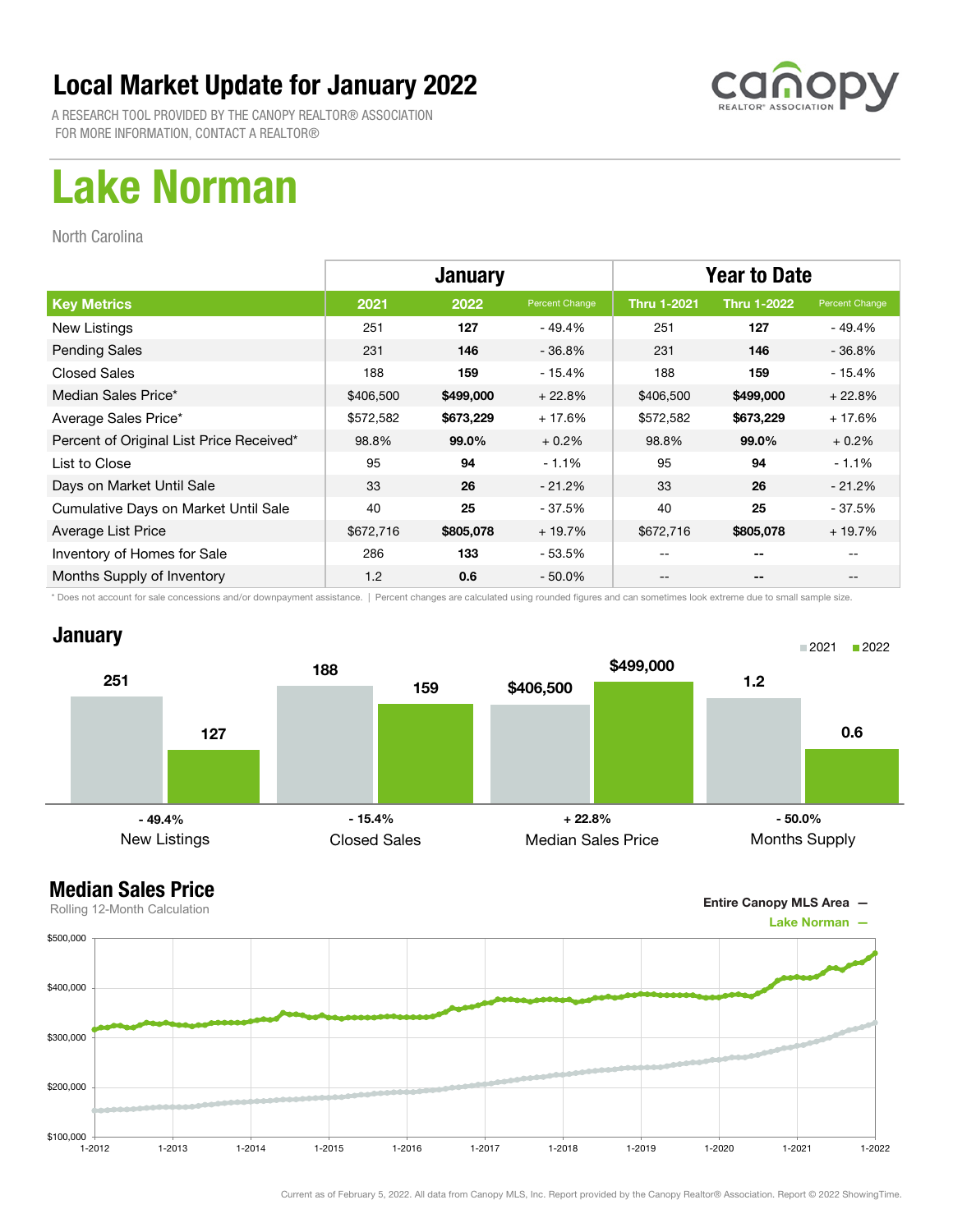![](_page_30_Picture_1.jpeg)

A RESEARCH TOOL PROVIDED BY THE CANOPY REALTOR® ASSOCIATION FOR MORE INFORMATION, CONTACT A REALTOR®

# Lake Wylie

North Carolina

|                                          | <b>January</b> |           |                | <b>Year to Date</b> |                    |                |
|------------------------------------------|----------------|-----------|----------------|---------------------|--------------------|----------------|
| <b>Key Metrics</b>                       | 2021           | 2022      | Percent Change | <b>Thru 1-2021</b>  | <b>Thru 1-2022</b> | Percent Change |
| New Listings                             | 166            | 85        | - 48.8%        | 166                 | 85                 | - 48.8%        |
| <b>Pending Sales</b>                     | 176            | 107       | $-39.2\%$      | 176                 | 107                | $-39.2\%$      |
| <b>Closed Sales</b>                      | 107            | 95        | - 11.2%        | 107                 | 95                 | - 11.2%        |
| Median Sales Price*                      | \$366,365      | \$504,833 | $+37.8%$       | \$366,365           | \$504,833          | $+37.8%$       |
| Average Sales Price*                     | \$416,811      | \$554,912 | $+33.1%$       | \$416,811           | \$554,912          | $+33.1%$       |
| Percent of Original List Price Received* | 99.2%          | 101.1%    | $+1.9%$        | 99.2%               | 101.1%             | $+1.9%$        |
| List to Close                            | 100            | 134       | $+34.0%$       | 100                 | 134                | $+34.0%$       |
| Days on Market Until Sale                | 30             | 26        | $-13.3\%$      | 30                  | 26                 | - 13.3%        |
| Cumulative Days on Market Until Sale     | 32             | 25        | $-21.9%$       | 32                  | 25                 | $-21.9\%$      |
| Average List Price                       | \$445,075      | \$546,714 | $+22.8%$       | \$445,075           | \$546,714          | $+22.8%$       |
| Inventory of Homes for Sale              | 165            | 69        | - 58.2%        | --                  | --                 |                |
| Months Supply of Inventory               | 1.1            | 0.5       | $-54.5%$       | --                  | --                 |                |

\* Does not account for sale concessions and/or downpayment assistance. | Percent changes are calculated using rounded figures and can sometimes look extreme due to small sample size.

### **January**

![](_page_30_Figure_8.jpeg)

![](_page_30_Figure_10.jpeg)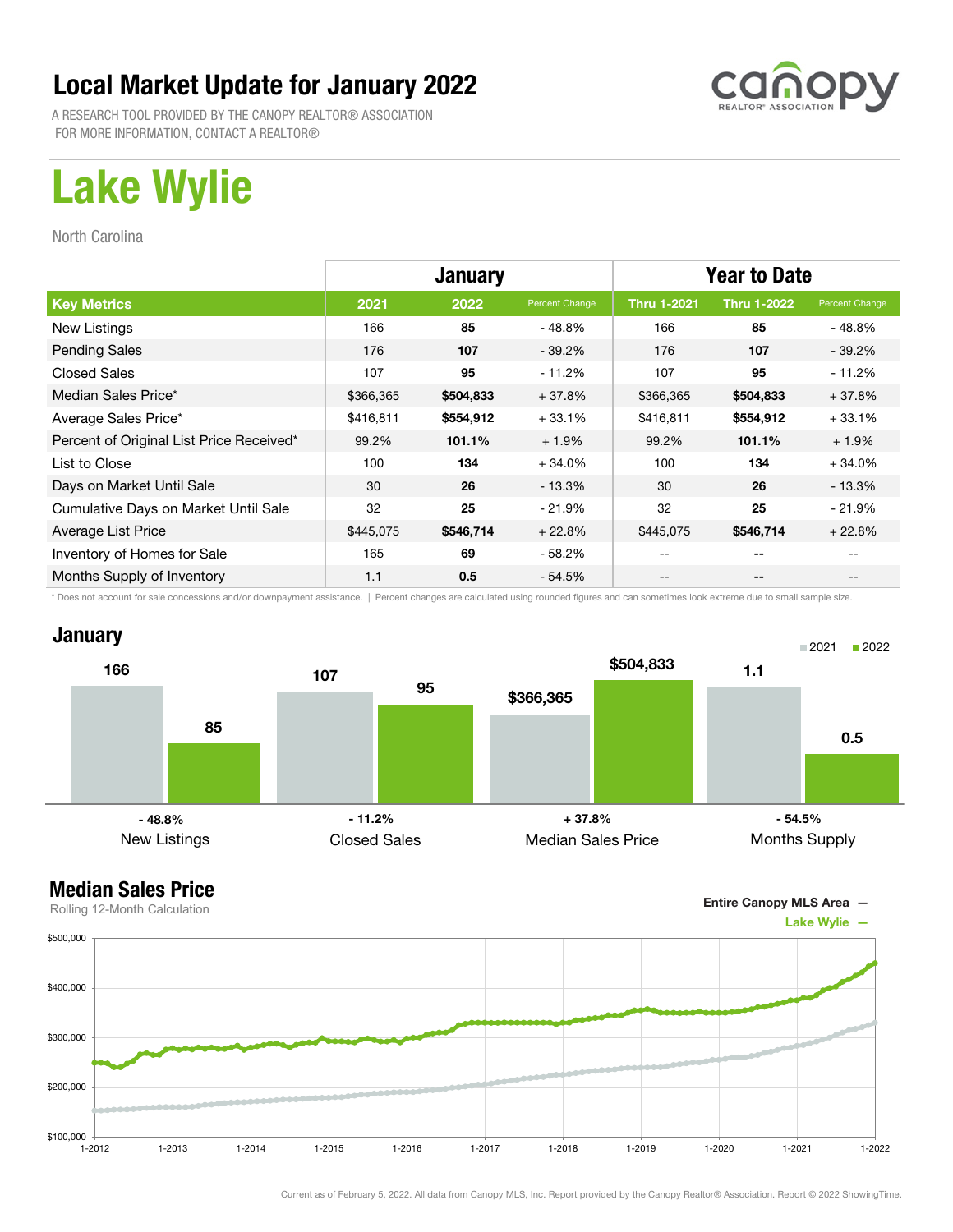![](_page_31_Picture_1.jpeg)

A RESEARCH TOOL PROVIDED BY THE CANOPY REALTOR® ASSOCIATION FOR MORE INFORMATION, CONTACT A REALTOR®

## Chester County

South Carolina

|                                          | <b>January</b> |           |                | <b>Year to Date</b> |                    |                |
|------------------------------------------|----------------|-----------|----------------|---------------------|--------------------|----------------|
| <b>Key Metrics</b>                       | 2021           | 2022      | Percent Change | <b>Thru 1-2021</b>  | <b>Thru 1-2022</b> | Percent Change |
| New Listings                             | 22             | 14        | $-36.4%$       | 22                  | 14                 | - 36.4%        |
| <b>Pending Sales</b>                     | 24             | 23        | $-4.2%$        | 24                  | 23                 | $-4.2%$        |
| <b>Closed Sales</b>                      | 15             | 22        | $+46.7%$       | 15                  | 22                 | $+46.7%$       |
| Median Sales Price*                      | \$175,000      | \$203,500 | $+16.3%$       | \$175,000           | \$203,500          | $+16.3%$       |
| Average Sales Price*                     | \$148,259      | \$190,609 | $+28.6%$       | \$148,259           | \$190,609          | $+28.6%$       |
| Percent of Original List Price Received* | 93.8%          | 95.9%     | $+2.2%$        | 93.8%               | 95.9%              | $+2.2%$        |
| List to Close                            | 103            | 96        | $-6.8%$        | 103                 | 96                 | $-6.8%$        |
| Days on Market Until Sale                | 46             | 44        | $-4.3%$        | 46                  | 44                 | $-4.3%$        |
| Cumulative Days on Market Until Sale     | 30             | 26        | $-13.3%$       | 30                  | 26                 | $-13.3\%$      |
| Average List Price                       | \$180,654      | \$158,236 | $-12.4%$       | \$180,654           | \$158,236          | $-12.4%$       |
| Inventory of Homes for Sale              | 35             | 31        | $-11.4%$       |                     | --                 |                |
| Months Supply of Inventory               | 1.9            | 1.4       | - 26.3%        | --                  | --                 |                |

\* Does not account for sale concessions and/or downpayment assistance. | Percent changes are calculated using rounded figures and can sometimes look extreme due to small sample size.

### **January**

![](_page_31_Figure_8.jpeg)

![](_page_31_Figure_10.jpeg)

![](_page_31_Figure_11.jpeg)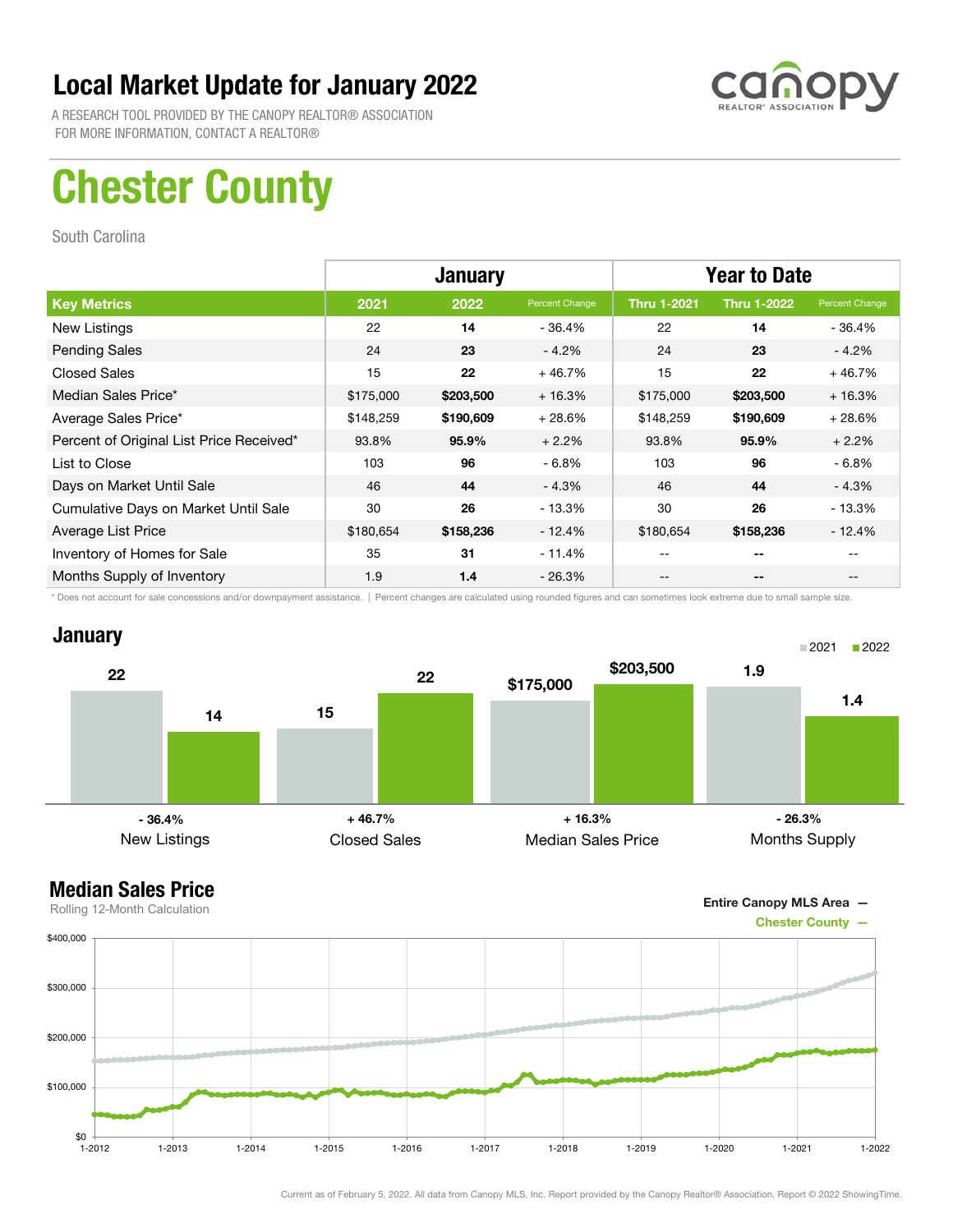![](_page_32_Picture_1.jpeg)

A RESEARCH TOOL PROVIDED BY THE CANOPY REALTOR® ASSOCIATION FOR MORE INFORMATION, CONTACT A REALTOR®

# Chesterfield County

South Carolina

|                                          | <b>January</b> |           |                | <b>Year to Date</b> |                    |                |
|------------------------------------------|----------------|-----------|----------------|---------------------|--------------------|----------------|
| <b>Key Metrics</b>                       | 2021           | 2022      | Percent Change | <b>Thru 1-2021</b>  | <b>Thru 1-2022</b> | Percent Change |
| New Listings                             | 15             | 8         | - 46.7%        | 15                  | 8                  | - 46.7%        |
| <b>Pending Sales</b>                     | 11             | 20        | $+81.8%$       | 11                  | 20                 | $+81.8%$       |
| <b>Closed Sales</b>                      | 14             | 11        | $-21.4%$       | 14                  | 11                 | $-21.4%$       |
| Median Sales Price*                      | \$169,900      | \$205,000 | $+20.7%$       | \$169,900           | \$205,000          | $+20.7%$       |
| Average Sales Price*                     | \$177,785      | \$213,427 | $+20.0%$       | \$177,785           | \$213,427          | $+20.0%$       |
| Percent of Original List Price Received* | 100.0%         | 95.1%     | $-4.9%$        | 100.0%              | 95.1%              | $-4.9%$        |
| List to Close                            | 147            | 155       | $+5.4%$        | 147                 | 155                | $+5.4%$        |
| Days on Market Until Sale                | 74             | 65        | $-12.2%$       | 74                  | 65                 | $-12.2\%$      |
| Cumulative Days on Market Until Sale     | 74             | 65        | $-12.2%$       | 74                  | 65                 | $-12.2%$       |
| Average List Price                       | \$196,126      | \$180,663 | $-7.9\%$       | \$196,126           | \$180,663          | - 7.9%         |
| Inventory of Homes for Sale              | 34             | 22        | $-35.3%$       | --                  | --                 |                |
| Months Supply of Inventory               | 3.8            | 1.9       | $-50.0\%$      | --                  | --                 |                |

\* Does not account for sale concessions and/or downpayment assistance. | Percent changes are calculated using rounded figures and can sometimes look extreme due to small sample size.

![](_page_32_Figure_7.jpeg)

![](_page_32_Figure_9.jpeg)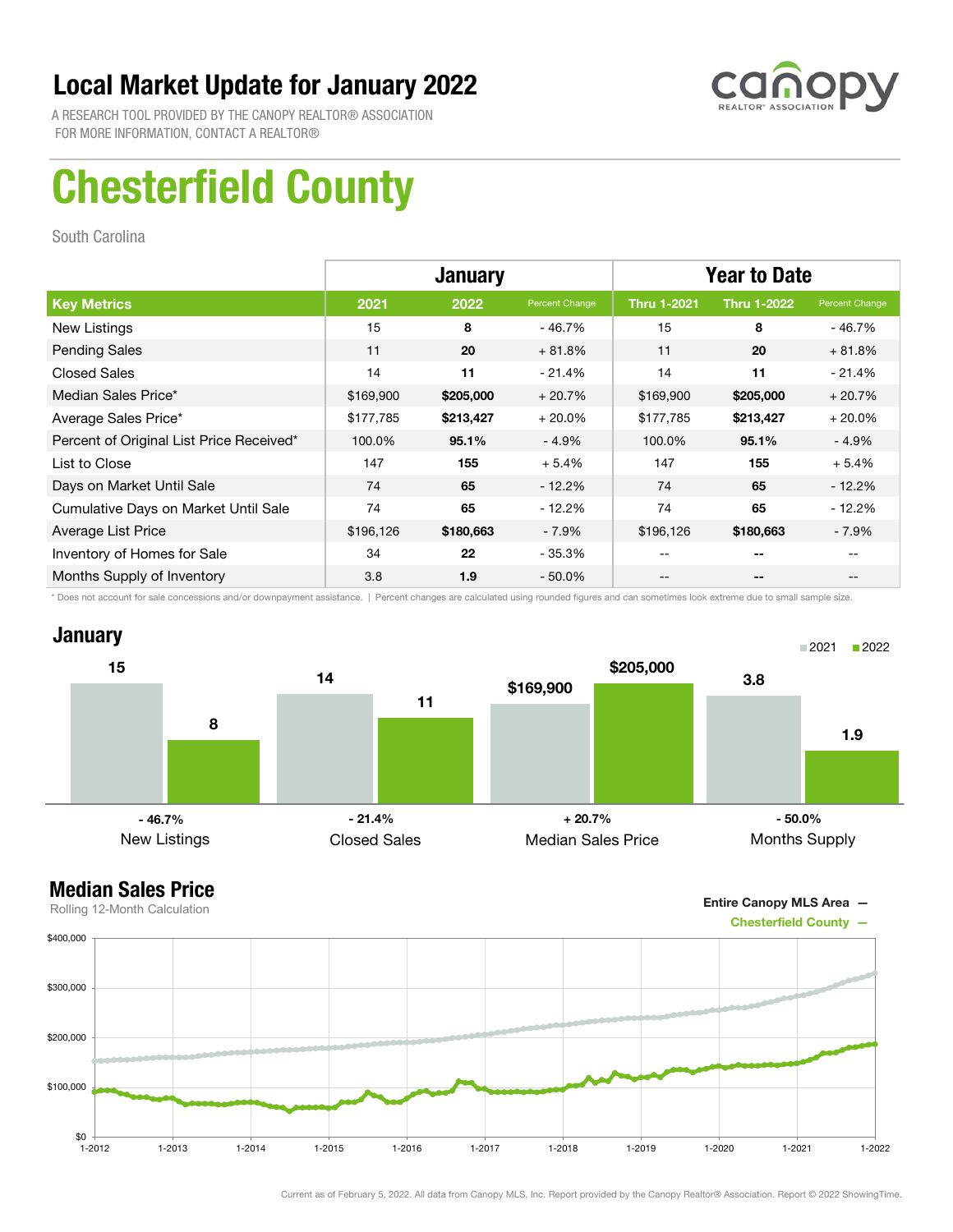![](_page_33_Picture_1.jpeg)

A RESEARCH TOOL PROVIDED BY THE CANOPY REALTOR® ASSOCIATION FOR MORE INFORMATION, CONTACT A REALTOR®

# Lancaster County

South Carolina

|                                          | <b>January</b> |           |                | <b>Year to Date</b> |                    |                |
|------------------------------------------|----------------|-----------|----------------|---------------------|--------------------|----------------|
| <b>Key Metrics</b>                       | 2021           | 2022      | Percent Change | <b>Thru 1-2021</b>  | <b>Thru 1-2022</b> | Percent Change |
| New Listings                             | 161            | 191       | $+18.6%$       | 161                 | 191                | $+18.6%$       |
| <b>Pending Sales</b>                     | 168            | 195       | $+16.1%$       | 168                 | 195                | $+16.1%$       |
| <b>Closed Sales</b>                      | 148            | 120       | $-18.9%$       | 148                 | 120                | $-18.9%$       |
| Median Sales Price*                      | \$356,412      | \$359,849 | $+1.0%$        | \$356,412           | \$359,849          | $+1.0%$        |
| Average Sales Price*                     | \$353,838      | \$381,870 | $+7.9%$        | \$353,838           | \$381,870          | $+7.9%$        |
| Percent of Original List Price Received* | 99.5%          | 100.0%    | $+0.5%$        | 99.5%               | 100.0%             | $+0.5%$        |
| List to Close                            | 108            | 92        | $-14.8%$       | 108                 | 92                 | $-14.8%$       |
| Days on Market Until Sale                | 43             | 29        | $-32.6%$       | 43                  | 29                 | $-32.6\%$      |
| Cumulative Days on Market Until Sale     | 39             | 28        | $-28.2\%$      | 39                  | 28                 | $-28.2\%$      |
| Average List Price                       | \$335,968      | \$426,528 | $+27.0%$       | \$335,968           | \$426,528          | $+27.0%$       |
| Inventory of Homes for Sale              | 166            | 106       | $-36.1%$       | --                  | --                 |                |
| Months Supply of Inventory               | 0.8            | 0.6       | $-25.0\%$      | --                  | --                 |                |

\* Does not account for sale concessions and/or downpayment assistance. | Percent changes are calculated using rounded figures and can sometimes look extreme due to small sample size.

### **January**

![](_page_33_Figure_8.jpeg)

### Median Sales Price

![](_page_33_Figure_10.jpeg)

Current as of February 5, 2022. All data from Canopy MLS, Inc. Report provided by the Canopy Realtor® Association. Report © 2022 ShowingTime.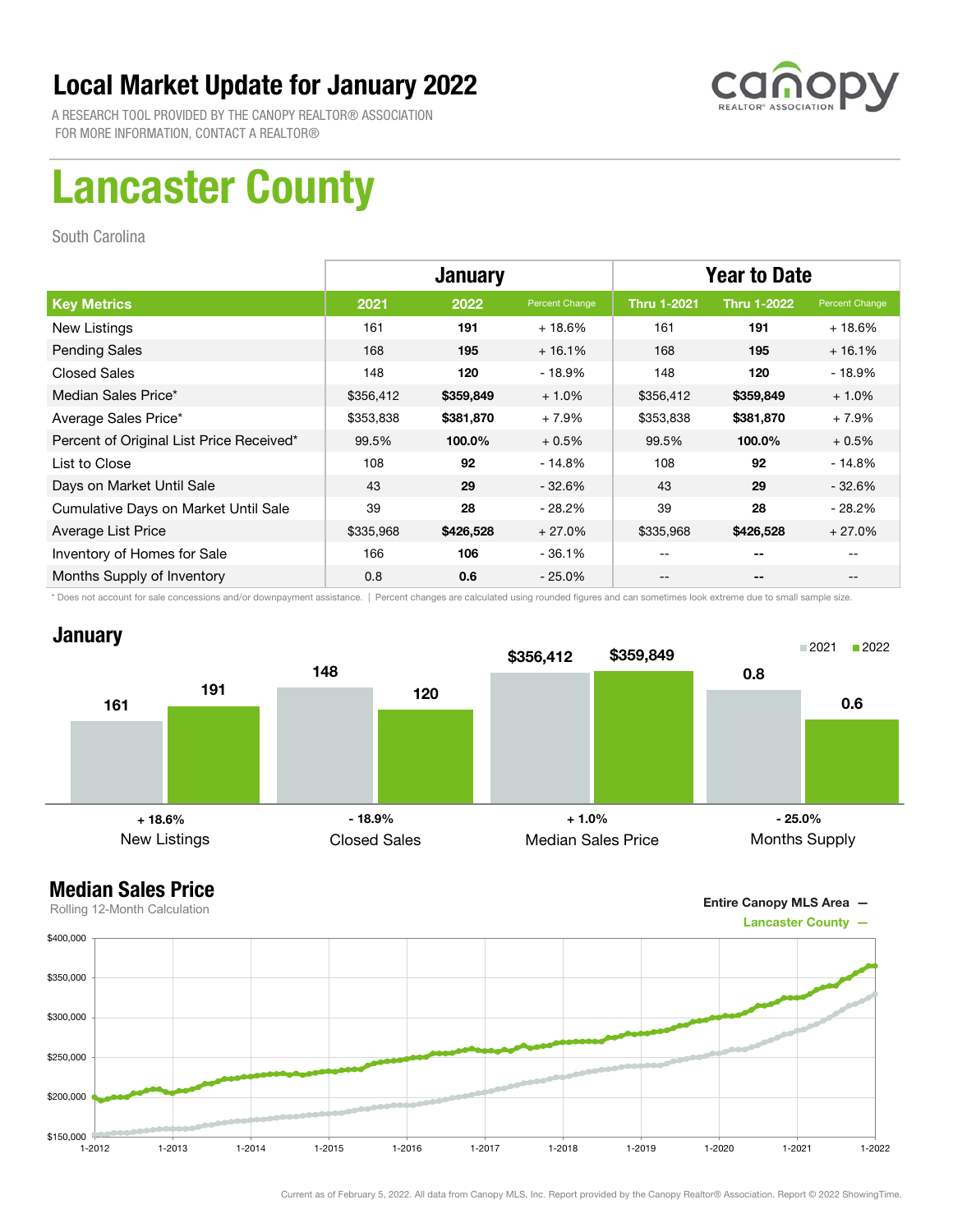![](_page_34_Picture_1.jpeg)

A RESEARCH TOOL PROVIDED BY THE CANOPY REALTOR® ASSOCIATION FOR MORE INFORMATION, CONTACT A REALTOR®

# York County

South Carolina

|                                          | <b>January</b> |           |                | <b>Year to Date</b> |                    |                |
|------------------------------------------|----------------|-----------|----------------|---------------------|--------------------|----------------|
| <b>Key Metrics</b>                       | 2021           | 2022      | Percent Change | <b>Thru 1-2021</b>  | <b>Thru 1-2022</b> | Percent Change |
| New Listings                             | 445            | 376       | - 15.5%        | 445                 | 376                | - 15.5%        |
| <b>Pending Sales</b>                     | 463            | 433       | $-6.5%$        | 463                 | 433                | - 6.5%         |
| <b>Closed Sales</b>                      | 381            | 322       | - 15.5%        | 381                 | 322                | $-15.5%$       |
| Median Sales Price*                      | \$290,000      | \$346,000 | $+19.3%$       | \$290,000           | \$346,000          | $+19.3%$       |
| Average Sales Price*                     | \$329,963      | \$369,663 | $+12.0%$       | \$329,963           | \$369,663          | $+12.0%$       |
| Percent of Original List Price Received* | 99.3%          | 100.3%    | $+1.0%$        | 99.3%               | 100.3%             | $+1.0%$        |
| List to Close                            | 78             | 73        | $-6.4%$        | 78                  | 73                 | $-6.4%$        |
| Days on Market Until Sale                | 19             | 19        | $0.0\%$        | 19                  | 19                 | $0.0\%$        |
| Cumulative Days on Market Until Sale     | 21             | 17        | $-19.0\%$      | 21                  | 17                 | $-19.0\%$      |
| Average List Price                       | \$359,433      | \$393,670 | $+9.5%$        | \$359,433           | \$393,670          | $+9.5%$        |
| Inventory of Homes for Sale              | 385            | 277       | - 28.1%        |                     | --                 |                |
| Months Supply of Inventory               | 0.8            | 0.6       | $-25.0\%$      | --                  | --                 |                |

\* Does not account for sale concessions and/or downpayment assistance. | Percent changes are calculated using rounded figures and can sometimes look extreme due to small sample size.

### **January**

![](_page_34_Figure_8.jpeg)

![](_page_34_Figure_10.jpeg)

![](_page_34_Figure_11.jpeg)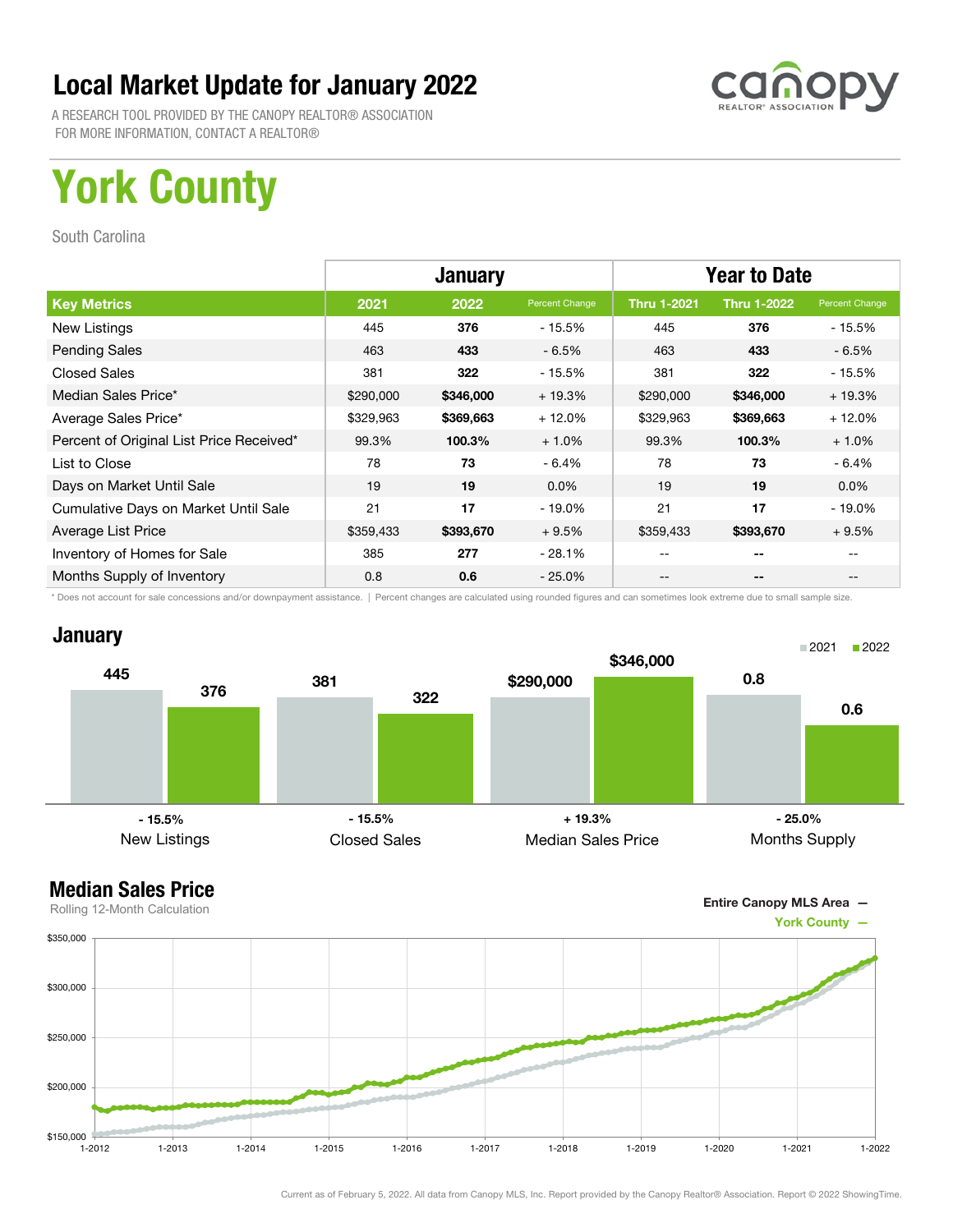A RESEARCH TOOL PROVIDED BY THE CANOPY REALTOR® ASSOCIATION FOR MORE INFORMATION, CONTACT A REALTOR®

![](_page_35_Picture_2.jpeg)

## Fort Mill

South Carolina

|                                          | <b>January</b> |           |                | <b>Year to Date</b> |                    |                |
|------------------------------------------|----------------|-----------|----------------|---------------------|--------------------|----------------|
| <b>Key Metrics</b>                       | 2021           | 2022      | Percent Change | <b>Thru 1-2021</b>  | <b>Thru 1-2022</b> | Percent Change |
| New Listings                             | 127            | 104       | - 18.1%        | 127                 | 104                | $-18.1%$       |
| <b>Pending Sales</b>                     | 132            | 130       | $-1.5%$        | 132                 | 130                | - 1.5%         |
| <b>Closed Sales</b>                      | 126            | 83        | $-34.1%$       | 126                 | 83                 | $-34.1%$       |
| Median Sales Price*                      | \$315,950      | \$439,900 | $+39.2%$       | \$315,950           | \$439,900          | $+39.2%$       |
| Average Sales Price*                     | \$366,128      | \$461,092 | $+25.9%$       | \$366,128           | \$461,092          | $+25.9%$       |
| Percent of Original List Price Received* | 99.6%          | 101.2%    | $+1.6%$        | 99.6%               | 101.2%             | $+1.6%$        |
| List to Close                            | 72             | 79        | $+9.7%$        | 72                  | 79                 | $+9.7%$        |
| Days on Market Until Sale                | 16             | 12        | $-25.0\%$      | 16                  | 12                 | $-25.0\%$      |
| Cumulative Days on Market Until Sale     | 15             | 12        | $-20.0\%$      | 15                  | 12                 | $-20.0\%$      |
| Average List Price                       | \$397,369      | \$473,784 | $+19.2%$       | \$397,369           | \$473,784          | $+19.2%$       |
| Inventory of Homes for Sale              | 93             | 58        | - 37.6%        | --                  | --                 |                |
| Months Supply of Inventory               | 0.6            | 0.4       | - 33.3%        | --                  | --                 |                |

\* Does not account for sale concessions and/or downpayment assistance. | Percent changes are calculated using rounded figures and can sometimes look extreme due to small sample size.

![](_page_35_Figure_7.jpeg)

![](_page_35_Figure_8.jpeg)

![](_page_35_Figure_10.jpeg)

![](_page_35_Figure_11.jpeg)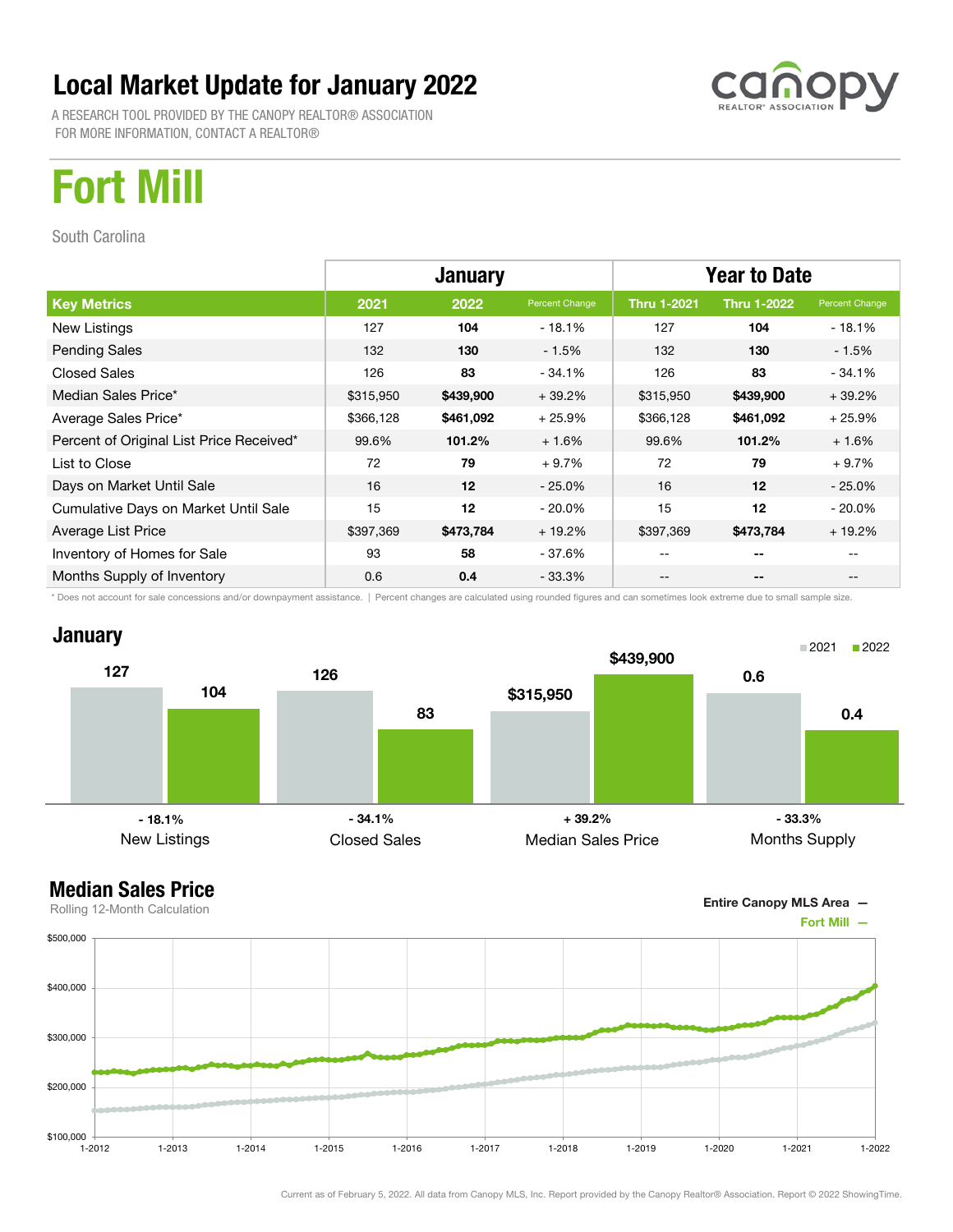A RESEARCH TOOL PROVIDED BY THE CANOPY REALTOR® ASSOCIATION FOR MORE INFORMATION, CONTACT A REALTOR®

![](_page_36_Picture_2.jpeg)

## Rock Hill

South Carolina

|                                          | <b>January</b> |           |                | <b>Year to Date</b> |                    |                |
|------------------------------------------|----------------|-----------|----------------|---------------------|--------------------|----------------|
| <b>Key Metrics</b>                       | 2021           | 2022      | Percent Change | <b>Thru 1-2021</b>  | <b>Thru 1-2022</b> | Percent Change |
| New Listings                             | 121            | 139       | $+14.9%$       | 121                 | 139                | $+14.9%$       |
| <b>Pending Sales</b>                     | 132            | 137       | $+3.8%$        | 132                 | 137                | $+3.8%$        |
| <b>Closed Sales</b>                      | 122            | 134       | $+9.8%$        | 122                 | 134                | $+9.8%$        |
| Median Sales Price*                      | \$259,000      | \$291,750 | $+12.6%$       | \$259,000           | \$291,750          | $+12.6%$       |
| Average Sales Price*                     | \$275,649      | \$297,797 | $+8.0%$        | \$275,649           | \$297,797          | $+8.0%$        |
| Percent of Original List Price Received* | 99.7%          | 100.2%    | $+0.5%$        | 99.7%               | 100.2%             | $+0.5%$        |
| List to Close                            | 65             | 68        | $+4.6%$        | 65                  | 68                 | $+4.6%$        |
| Days on Market Until Sale                | 16             | 21        | $+31.3%$       | 16                  | 21                 | $+31.3%$       |
| Cumulative Days on Market Until Sale     | 19             | 18        | $-5.3%$        | 19                  | 18                 | - 5.3%         |
| Average List Price                       | \$268,937      | \$317,752 | $+18.2%$       | \$268,937           | \$317,752          | $+18.2%$       |
| Inventory of Homes for Sale              | 109            | 93        | - 14.7%        | --                  | --                 |                |
| Months Supply of Inventory               | 0.7            | 0.5       | - 28.6%        | --                  | --                 |                |

\* Does not account for sale concessions and/or downpayment assistance. | Percent changes are calculated using rounded figures and can sometimes look extreme due to small sample size.

### **January**

![](_page_36_Figure_8.jpeg)

![](_page_36_Figure_10.jpeg)

![](_page_36_Figure_11.jpeg)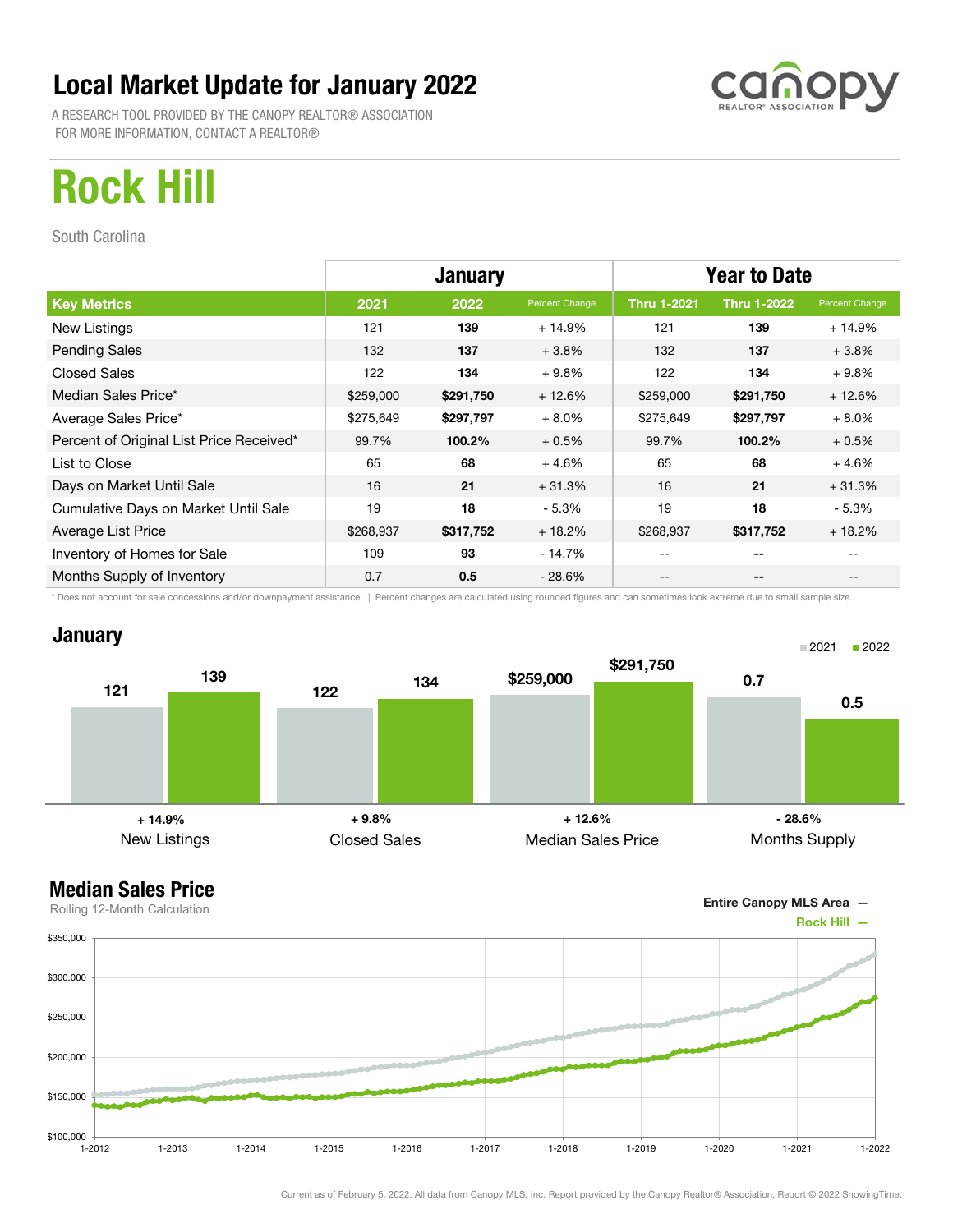A RESEARCH TOOL PROVIDED BY THE CANOPY REALTOR® ASSOCIATION FOR MORE INFORMATION, CONTACT A REALTOR®

# Tega Cay

South Carolina

|                                          | <b>January</b> |                |                | <b>Year to Date</b> |                    |                |
|------------------------------------------|----------------|----------------|----------------|---------------------|--------------------|----------------|
| <b>Key Metrics</b>                       | 2021           | 2022           | Percent Change | <b>Thru 1-2021</b>  | <b>Thru 1-2022</b> | Percent Change |
| New Listings                             | 45             | 29             | - 35.6%        | 45                  | 29                 | - 35.6%        |
| <b>Pending Sales</b>                     | 41             | 29             | $-29.3%$       | 41                  | 29                 | $-29.3%$       |
| <b>Closed Sales</b>                      | 18             | 18             | $0.0\%$        | 18                  | 18                 | $0.0\%$        |
| Median Sales Price*                      | \$367,450      | \$408,000      | $+11.0%$       | \$367,450           | \$408,000          | $+11.0%$       |
| Average Sales Price*                     | \$402,650      | \$411,026      | $+2.1%$        | \$402,650           | \$411,026          | $+2.1%$        |
| Percent of Original List Price Received* | 97.6%          | 102.3%         | $+4.8%$        | 97.6%               | 102.3%             | $+4.8%$        |
| List to Close                            | 61             | 87             | $+42.6%$       | 61                  | 87                 | $+42.6%$       |
| Days on Market Until Sale                | 16             | 11             | $-31.3%$       | 16                  | 11                 | $-31.3%$       |
| Cumulative Days on Market Until Sale     | 26             | $\overline{7}$ | $-73.1%$       | 26                  | 7                  | $-73.1\%$      |
| Average List Price                       | \$411,917      | \$479,533      | $+16.4%$       | \$411,917           | \$479,533          | $+16.4%$       |
| Inventory of Homes for Sale              | 32             | 20             | $-37.5%$       |                     | --                 |                |
| Months Supply of Inventory               | 0.9            | 0.6            | $-33.3%$       | --                  | --                 |                |

\* Does not account for sale concessions and/or downpayment assistance. | Percent changes are calculated using rounded figures and can sometimes look extreme due to small sample size.

### **January**

![](_page_37_Figure_8.jpeg)

![](_page_37_Figure_10.jpeg)

![](_page_37_Figure_11.jpeg)